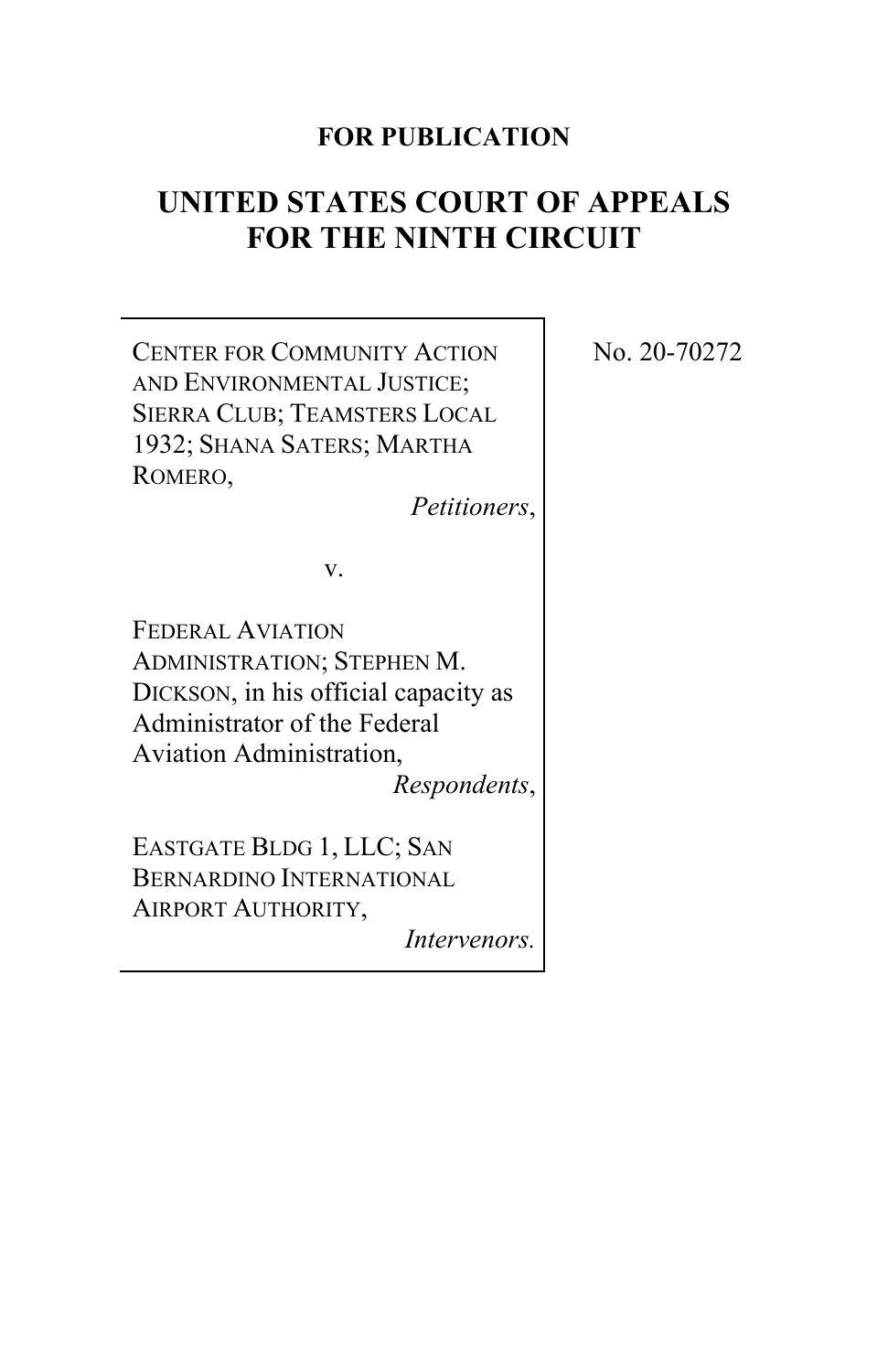STATE OF CALIFORNIA, by and through Rob Bonta, **[\\*](#page-1-0)** in his official capacity as Attorney General, *Petitioner*, v. FEDERAL AVIATION ADMINISTRATION; STEPHEN M. DICKSON, in his official capacity as Administrator of the Federal Aviation Administration; SAN BERNARDINO INTERNATIONAL AIRPORT AUTHORITY, *Respondents.* No. 20-70464 OPINION

> On Petition for Review of an Order of the Federal Aviation Administration

Argued and Submitted February 1, 2021 San Francisco, California

Filed November 18, 2021

Before: Eugene E. Siler, **[\\*\\*](#page-1-1)** Johnnie B. Rawlinson, and Patrick J. Bumatay, Circuit Judges.

<span id="page-1-1"></span>**\*\*** The Honorable Eugene E. Siler, United States Circuit Judge for the U.S. Court of Appeals for the Sixth Circuit, sitting by designation.

<span id="page-1-0"></span> $*$  Under Fed. R. App. P 43(c)(2), Rob Bonta has been substituted for his predecessor, Xavier Becerra, as Attorney General of the State of California.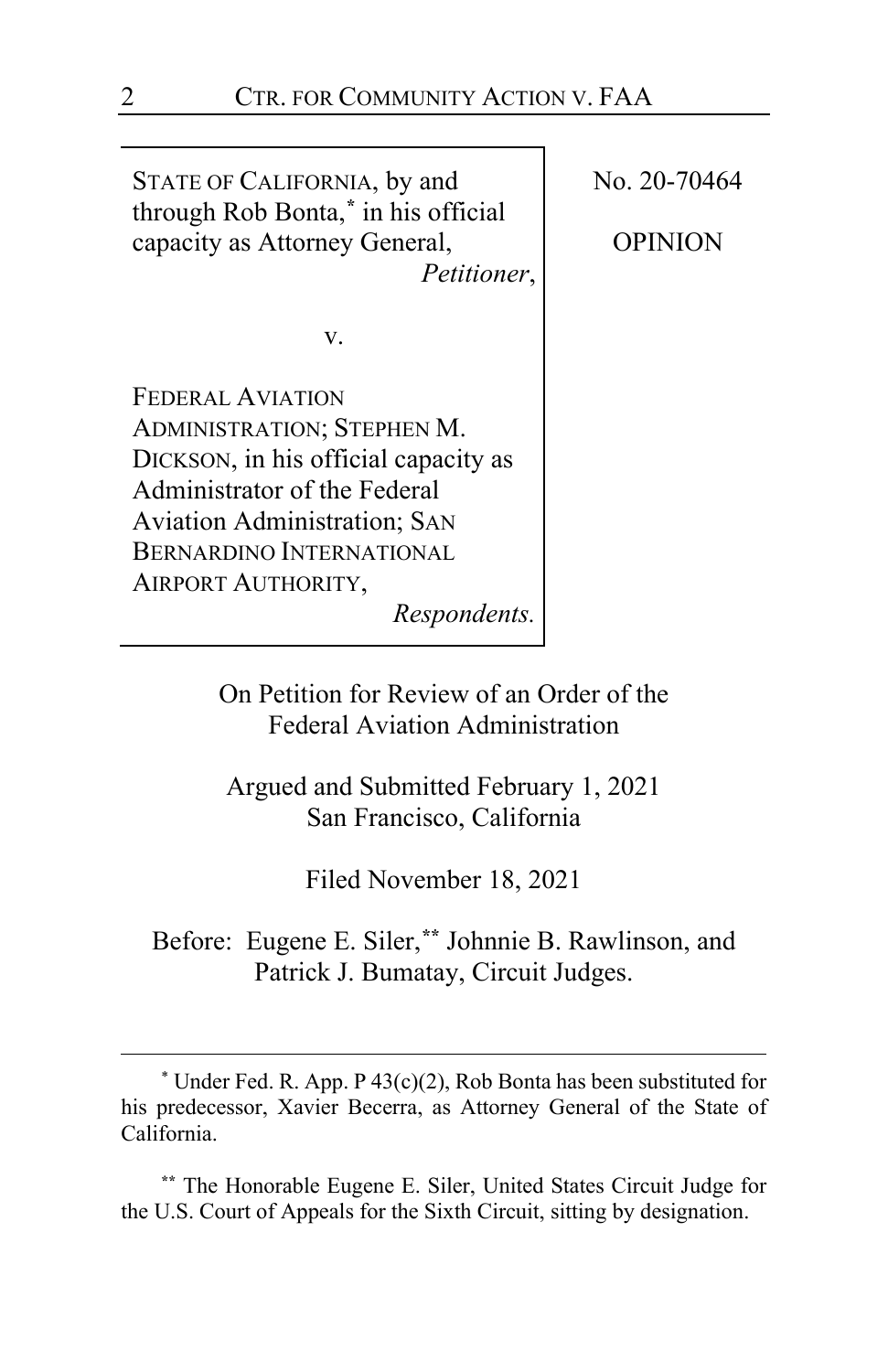Opinion by Judge Siler; Concurrence by Judge Bumatay; Dissent by Judge Rawlinson

#### **SUMMARY[\\*\\*](#page-2-0)**

## **Federal Aviation Administration / Environmental Law**

The panel denied a petition for review challenging the Federal Aviation Administration ("FAA")'s Record of Decision, which found no significant environmental impact stemming from the construction and operation of an Amazon air cargo facility at the San Bernardino International Airport (the "Project").

To comply with their duties under the National Environmental Policy Act (NEPA), the FAA issued an Environmental Assessment (EA) that evaluated the environmental effects of the Project. In evaluating the environmental consequences of the Project, the FAA generally utilized two "study areas" – the General Study Area and the Detailed Study Area. Petitioners are the Center for Community Action and Environmental Justice and others (collectively "CCA"), and the State of California.

In attacking the parameters of the study areas, the CCA asserted that the FAA did not conform its study areas to the FAA's Order 1050.1F Desk Reference. The panel held that the FAA's nonadherence to the Desk Reference could not alone serve as the basis for holding that the FAA did not take

<span id="page-2-0"></span>**<sup>\*\*</sup>** This summary constitutes no part of the opinion of the court. It has been prepared by court staff for the convenience of the reader.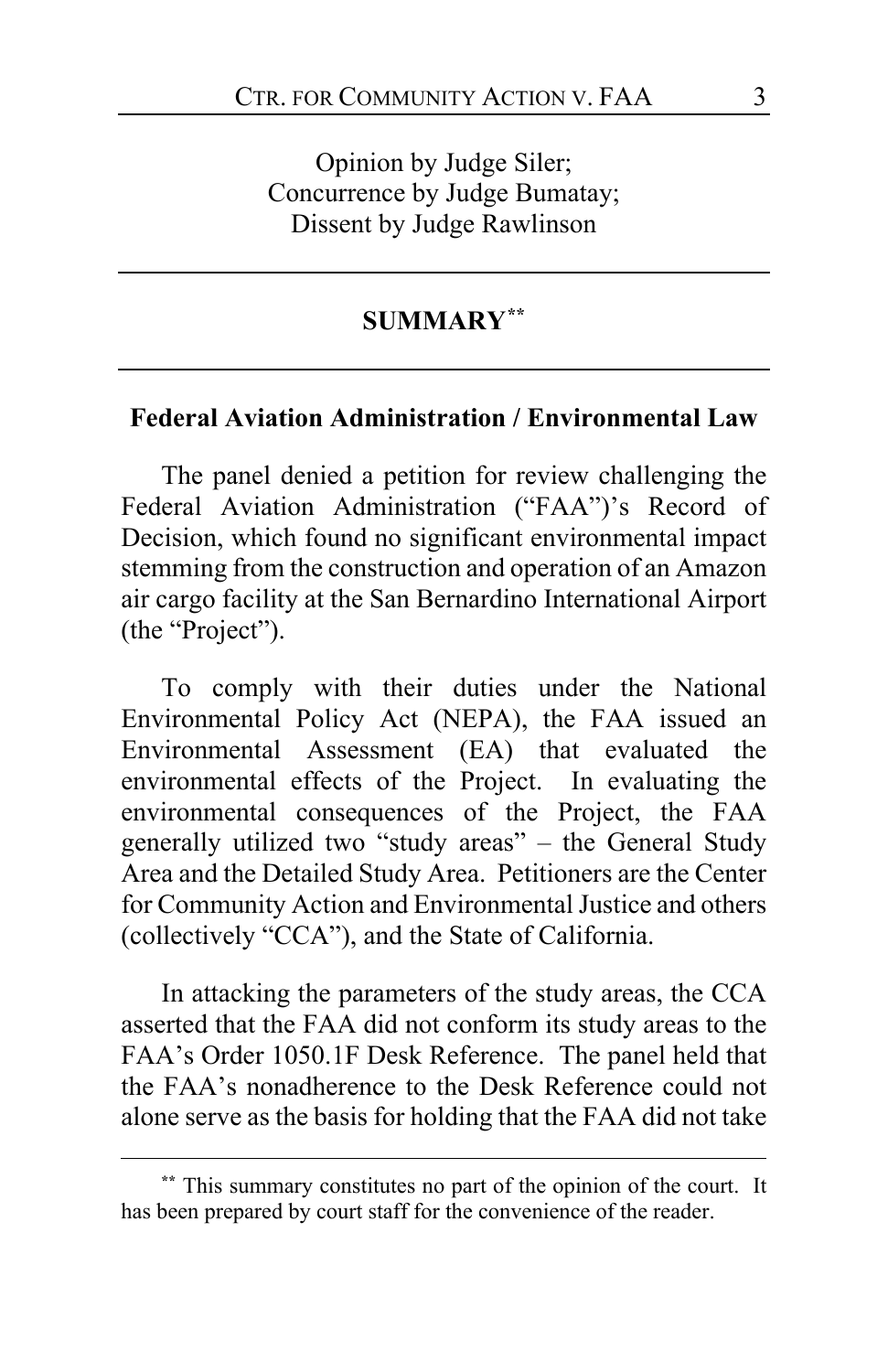a "hard look" at the environmental consequences of the Project. Instead, the CCA must show that the FAA's nonadherence to the Desk Reference had some sort of EA significance aside from simply failing to follow certain Desk Reference instructions. The panel held that the CCA had not done so here.

CCA next asserted that the FAA failed in its obligation to sufficiently consider the cumulative impacts of the Project. CCA first argued that the FAA only considered past, present, and reasonably foreseeable projects within the General Study Area and should have expanded its assessment to include an additional 80-plus projects. The panel held that the record showed that the FAA did consider the fact that the 80-plus projects would result in massive average daily trips in the first year of Project operations. The fact that CCA could not identify any specific cumulative impacts that the FAA failed to consider suggested that there were none. CCA additionally argued that the EA did not disclose specific, quantifiable data about the cumulative effects of related projects, and it did not explain why objective data about the projects could not be provided. The panel held that CCA's belief that the FAA must provide quantifiable data was based on a misreading of this court's precedent. The panel concluded that there was no reason to find that the FAA conducted a deficient cumulative impact analysis.

California chiefly argued that the FAA needed to create an environmental impact statement (EIS) because a California Environmental Impact Report prepared under the California Environmental Quality Act (CEQA) found that the proposed Project could result in significant impacts on air quality, greenhouse gas, and noise. First, California argued the FAA should have refuted the CEQA findings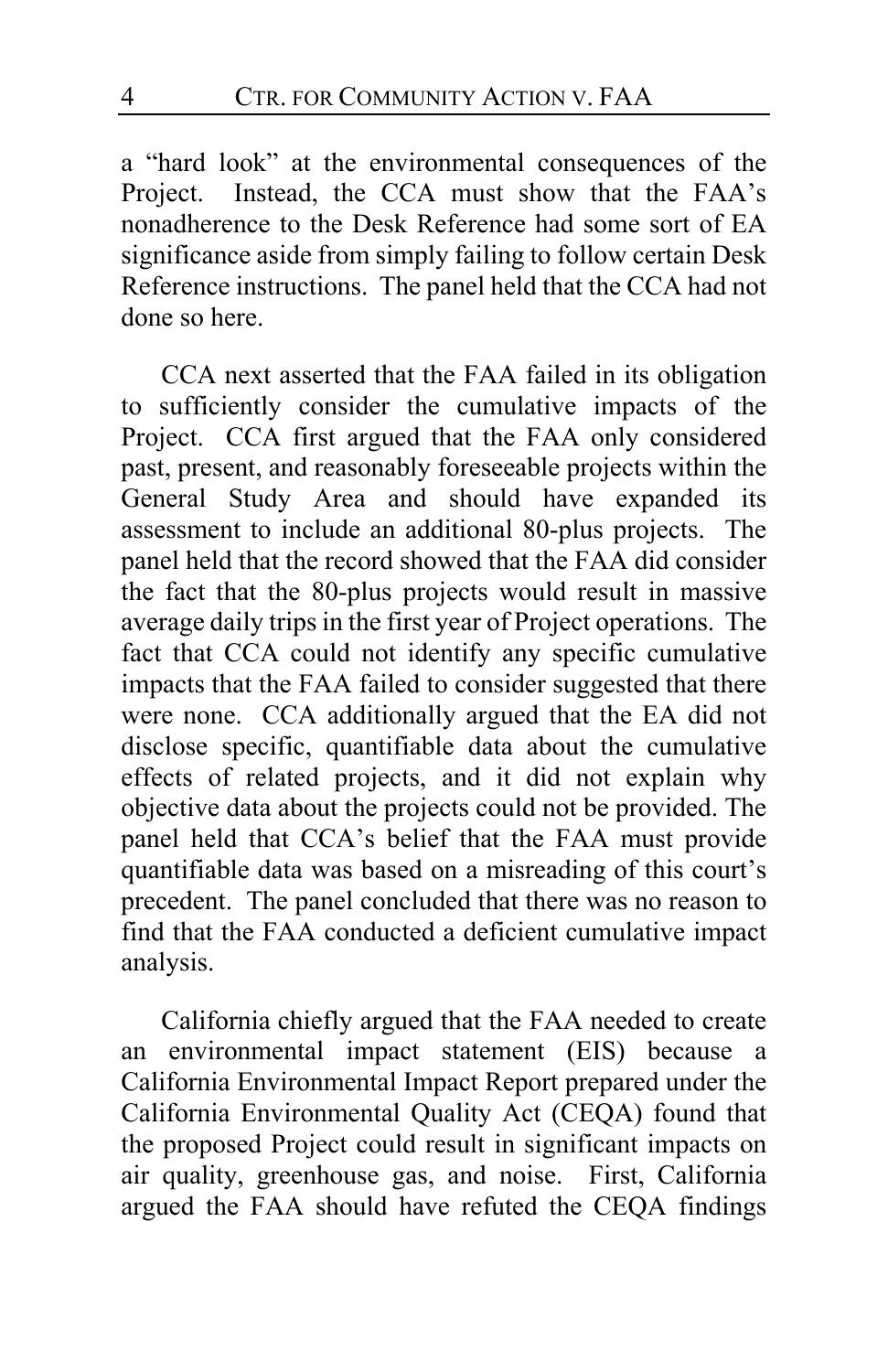regarding air quality impacts. The thresholds discussed in the CEQA analysis that California pointed to are those established by the South Coast Air Quality Management District (SCAQMD). The panel held by the SCAQMD's own assessment, the Project will comply with federal and state air quality standards. Second, California argued that the FAA should have refuted the CEQA findings regarding greenhouse gas impacts. The panel held that California did not refute the EA's rationale for why it found no significant impact of the Project's greenhouse gas emissions on the environment, and did not articulate what environmental impact may result from the Project's emissions standards exceeding the SCAQMD threshold. The panel also rejected California's noise concerns. The panel concluded that California failed to raise a substantial question as to whether the Project may have a significant effect on the environment so as to require the creation of an EIS.

Petitioners alleged certain errors related to the FAA's calculations regarding truck trip emissions generated by the Project. First, the panel held that there was no authority to support petitioners' assertion that the EA had to use the same number of truck trips that the CEQA analysis used, or that the FAA was required to explain the difference. The panel held further that petitioners failed to show arbitrariness or capriciousness in the EA's truck trip calculation method. Second, petitioners provided no reason to believe that the EA did not correctly analyze total truck trips emissions. Finally, the panel rejected petitioners' argument that the record contained an inconsistency concerning the number of daily truck trips calculated by the FAA.

Finally, petitioners asserted that the FAA failed to consider the Project's ability to meet California state air quality and federal ozone standards. First, the CCA argued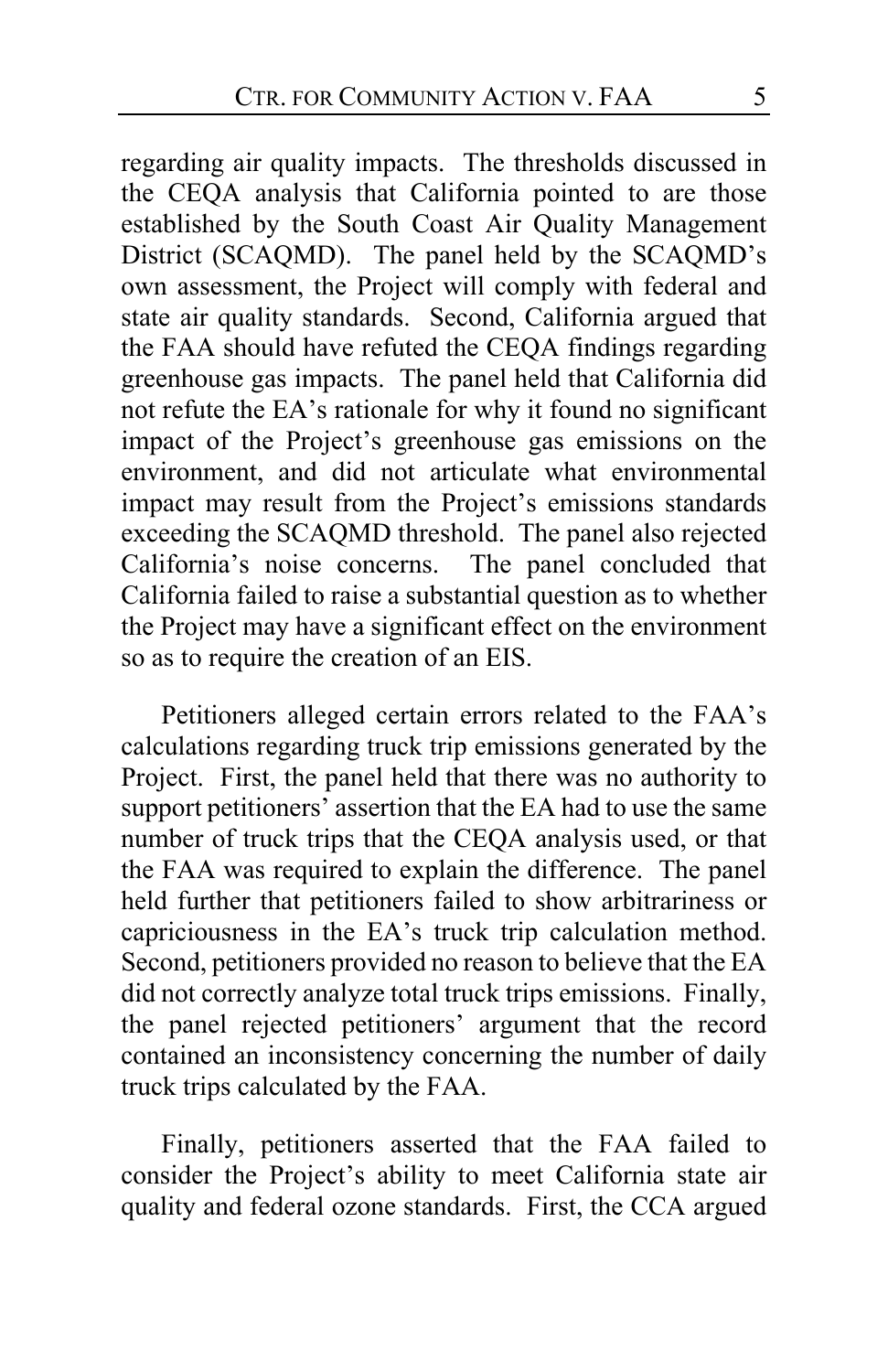that the EA failed to assess whether the Project met the air quality standards set by the California Clean Air Act. The panel held that CCA failed to articulate a potential violation of the Act stemming from the Project. More importantly, the EA did discuss California air quality law. Second, CCA provided no reason to believe that the Project threatened a violation of the federal ozone standards. Finally, the panel rejected petitioners' argument that the EA failed to assess whether the Project met California's greenhouse gas emissions standards.

Judge Bumatay concurred in order to address the dissent's discussion of environmental racism. He noted that no party raised accusations of racial motivation, and wrote that the dissent's assertions were unfair to the employees of the FAA and the Department of Justice who stood accused of condoning racist actions and who had no chance to defend themselves.

Judge Rawlinson dissented. She wrote that the case reeked of environmental racism, defined as "the creation, construction, and enforcement of environmental laws that have a disproportionate and disparate impact upon a particular race." San Bernardino County, California, is one of the most polluted corridors in the United States, and the site of the Project was populated overwhelmingly by people of color. Judge Rawlinson agreed with the petitioners that the difference between the State of California's conclusion of significant environmental impacts of the Project under CEQA and the FAA's conclusion of no significant impact could be explained by the FAA's failure to take the requisite "hard look" at the Project as required by NEPA. Judge Rawlinson wrote that the EA was deficient in numerous ways, and this EA would not prevail if the Project were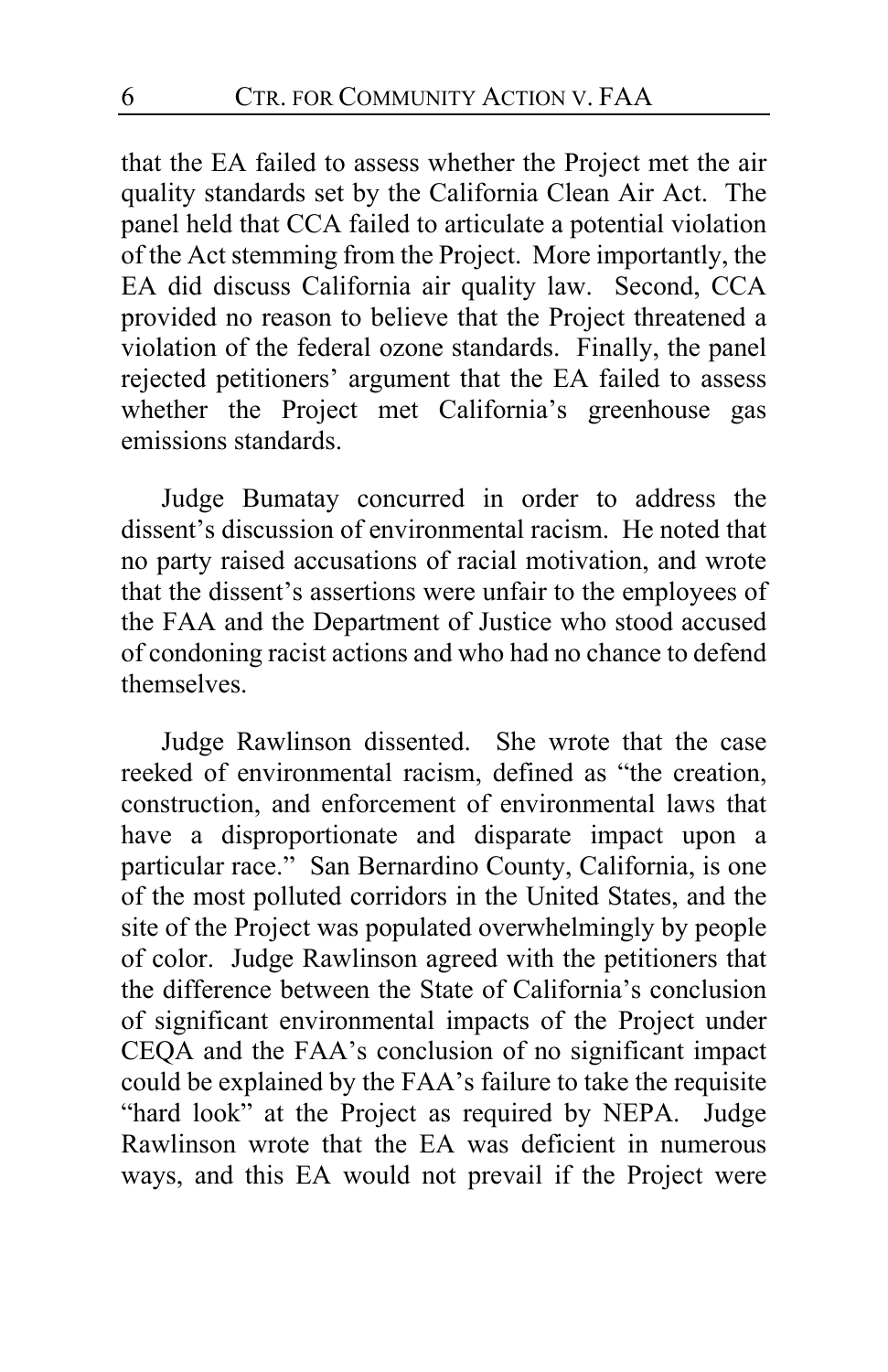located near the home of the multibillionaire owner of Amazon.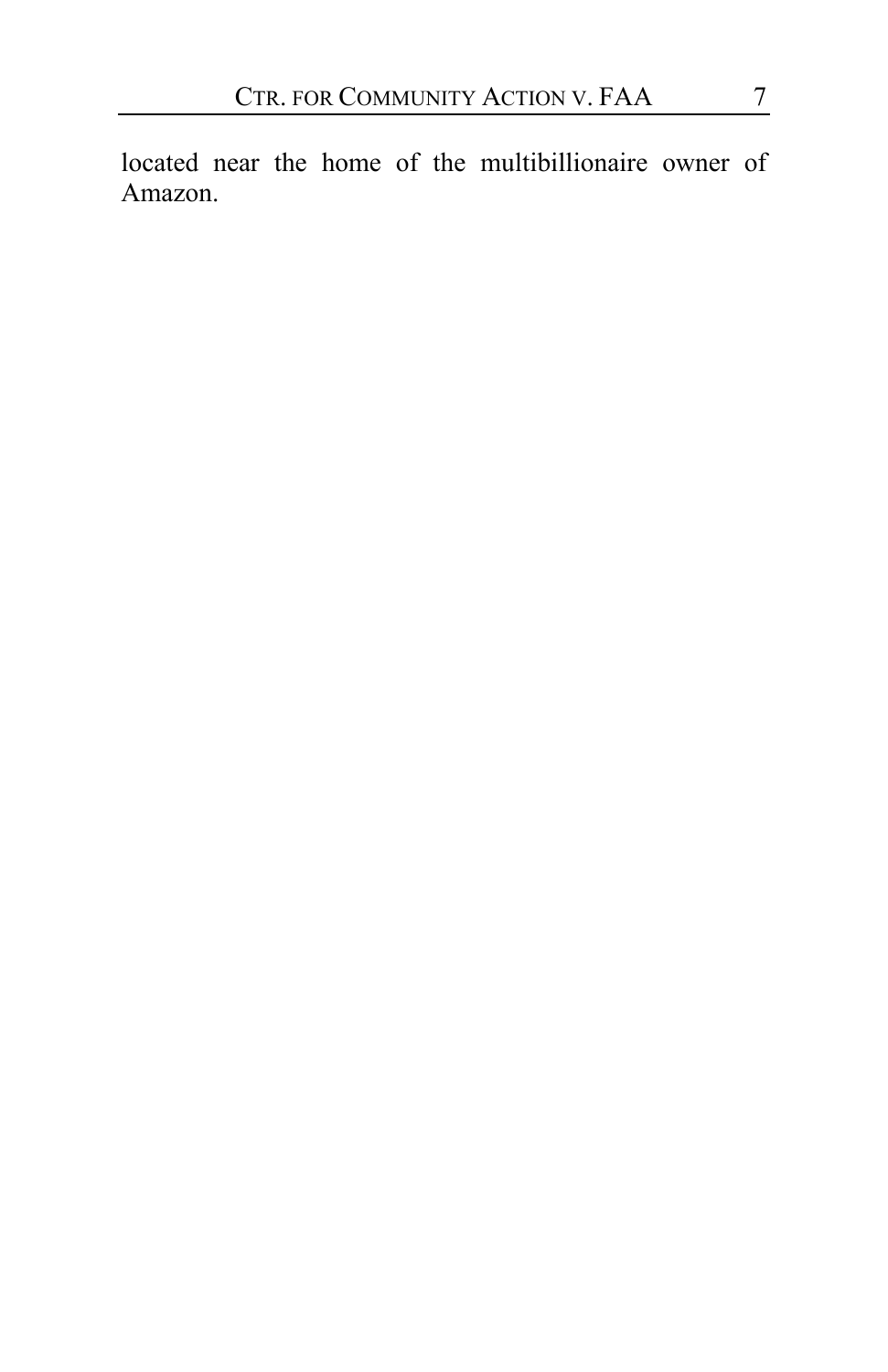#### **COUNSEL**

Adrian Martinez (argued) and Yasmine Agelidis, Earthjustice, Los Angeles, California; Gregory Muren, Earthjustice, San Francisco, California; for Petitioners Center for Community Action and Environmental Justice, Sierra Club, Teamsters Local 1932, Shana Saters, and Martha Romero.

Yuting Yvonne Chi (argued), Deputy Attorney General; Christie Vosburg, Supervising Deputy Attorney General; Edward H. Ochoa, Senior Assistant Attorney General; Xavier Becerra, Attorney General; Office of the Attorney General, Oakland, California; for Petitioner State of California.

Rebecca Jaffe (argued), Justin D. Heminger, and John Emad Arbab, Attorneys; Eric Grant, Deputy Assistant Attorney General; Jonathan D. Brightbill, Principal Deputy Assistant Attorney General; Environment and Natural Resources Division, United States Department of Justice, Washington, D.C.; Joseph Manalili, Senior Attorney, Office of the Chief Counsel, Federal Aviation Administration, Washington, D.C.; for Respondents.

Michael J. Carroll (argued), Latham & Watkins LLP, Costa Mesa, California, for Intervenor Eastgate Bldg. 1 LLC.

Ronald J. Scholar (argued), Cole Huber LLP, Roseville, California, for Intervenor San Bernardino International Airport Authority.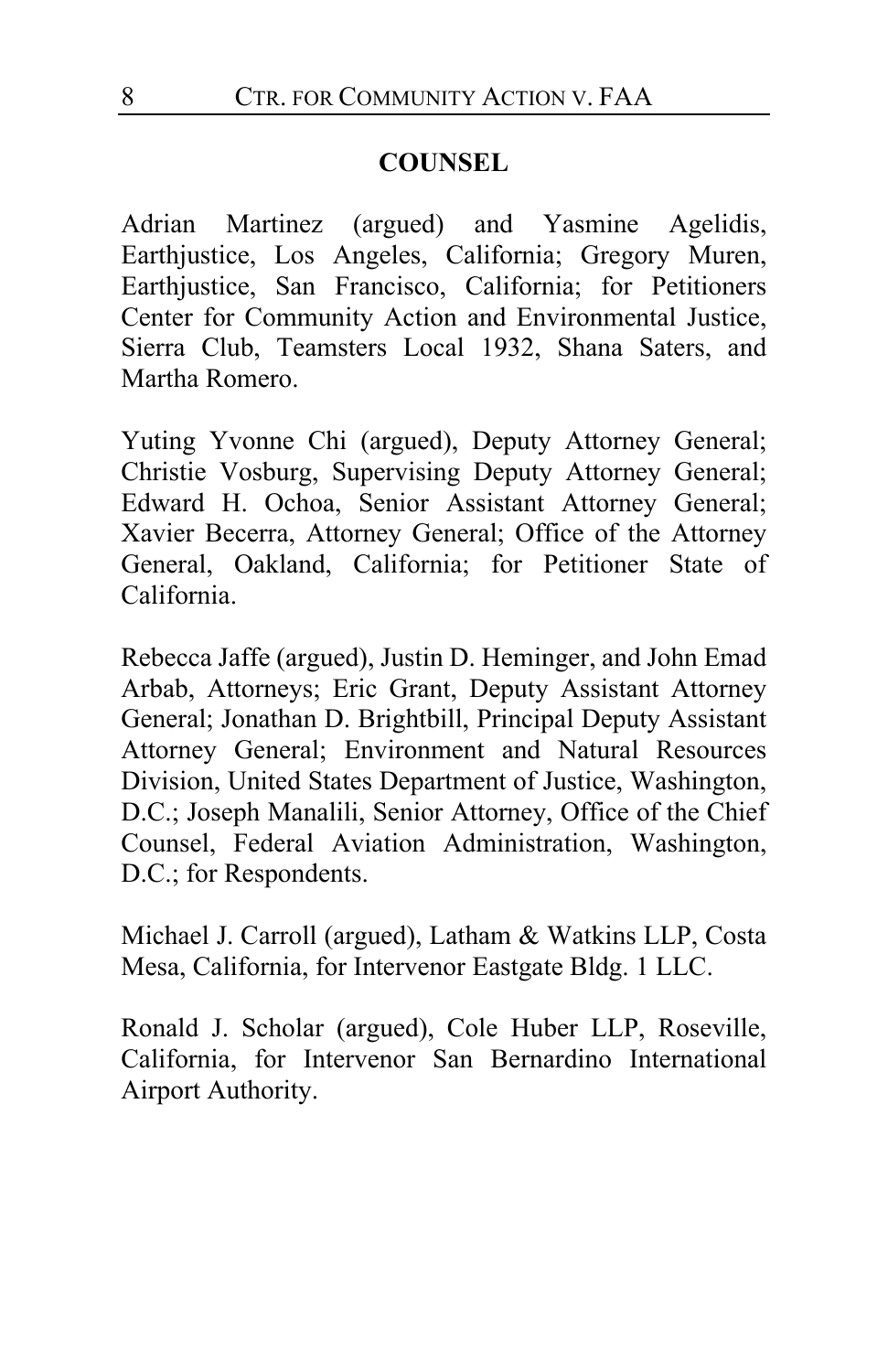#### **OPINION**

SILER, Circuit Judge:

Petitioners Center for Community Action and Environmental Justice, Sierra Club, Teamsters Local 1932, Shana Saters, and Martha Romero (collectively, CCA) and the State of California (collectively, Petitioners) ask us to review Respondent Federal Aviation Administration's (FAA) Record of Decision, which found no significant environmental impact stemming from the construction and operation of an air cargo facility (Project) at the San Bernardino International Airport (Airport). To comply with their duties under the National Environmental Policy Act (NEPA), the FAA issued an Environmental Assessment (EA) that evaluated the environmental effects of the Project. In an effort to prevent execution of the Project, Petitioners allege error in the EA and the FAA's finding of no significant environmental impact. Because Petitioners have not established the findings in the EA to be arbitrary and capricious, we deny the petition.

#### **I. Background**

The Airport is a public airport located in San Bernardino County, California. The Airport is currently under the control of Respondent/Intervenor San Bernardino International Airport Authority (SBIAA), a joint powers authority consisting of San Bernardino County and some surrounding cities, including San Bernardino.

Hillwood Enterprises, L.P. (Hillwood), an affiliate of private developer Respondent/Intervenor Eastgate Bldg 1, LLC (Eastgate), has served as the Master Developer of the non-aviation portions of the Airport. Eastgate, Hillwood, and the SBIAA possess an "Exclusive Right to Negotiate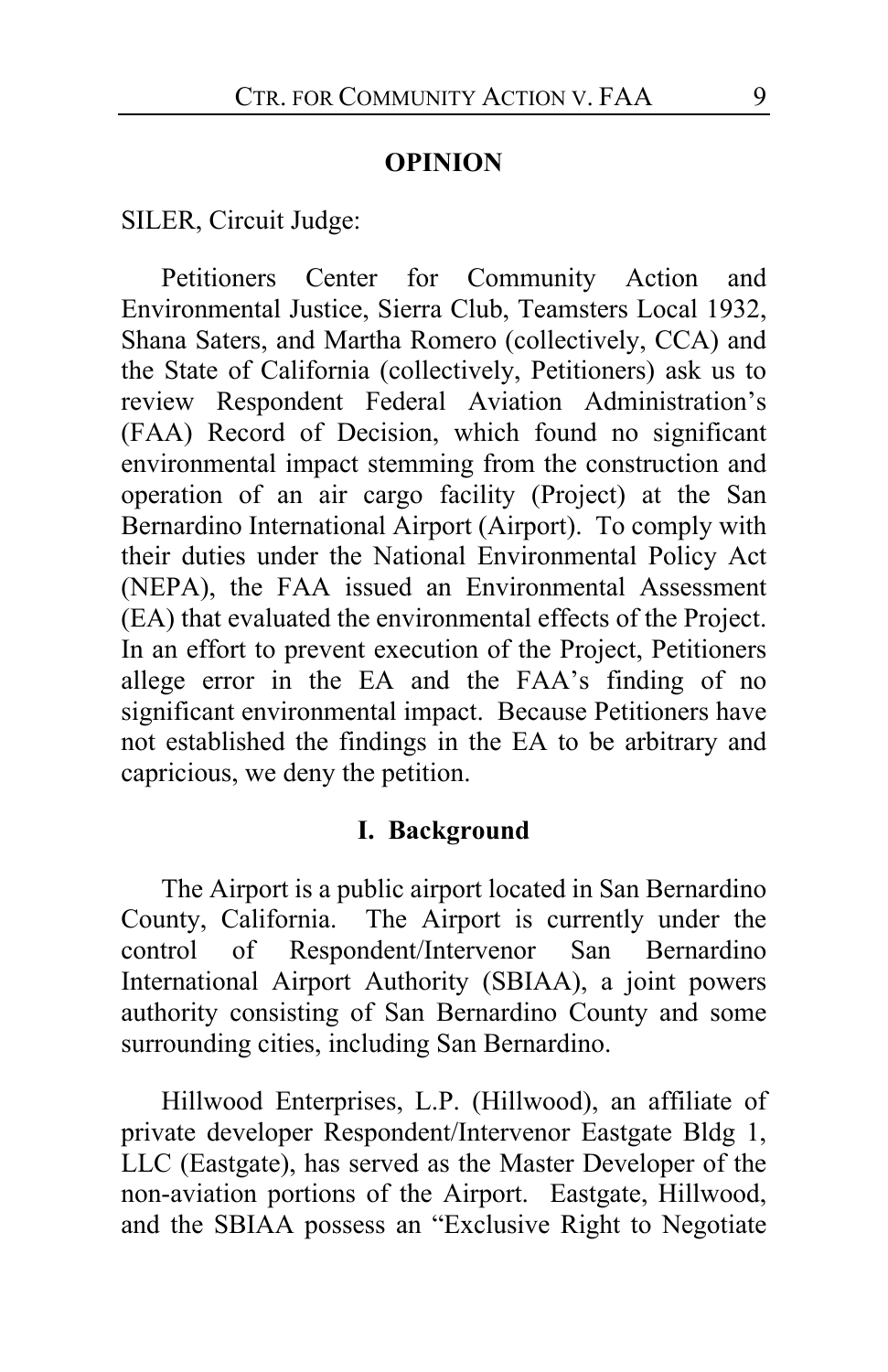Agreement" providing for extensive due diligence and entitlement work on the Project. The Project is to develop the Eastgate Air Cargo Facility, which includes the development and operation of a 658,000-square-foot sort, distribution, and office building that would be operated by third-party air carriers transporting cargo to and from the Airport.

Because the SBIAA has received federal funding for previous Airport projects, the Project's proponents sought FAA approval of it to comply with 49 U.S.C.  $\S$  47107(a)(16) of the Airport and Airway Improvement Act. Among other requirements, the Act requires the SBIAA to "maintain a current layout plan of the airport" with any revisions subject to FAA review. 49 U.S.C. § 47107(a)(16)(B)–(D).

The FAA's review of the Project under its own statutory scheme triggers its duties under NEPA, 42 U.S.C. §§ 4321– 4370m. In part, NEPA provides that "all agencies of the Federal Government shall ... include in every recommendation or report on . . . major Federal actions significantly affecting the quality of the human environment, a detailed statement by the responsible official on . . . the environmental impact of the proposed action[.]" *Id.*  $§$  4332(2)(C)(i). Here, the FAA issued a Record of Decision, which included its Final EA and Finding of No Significant Impact. *See* 40 C.F.R. § 1508.9(a) (2019)**[1](#page-9-0)** ("*Environmental assessment*[] [m]eans a concise public

<span id="page-9-0"></span>**<sup>1</sup>** The pertinent NEPA regulations were amended in February 2020, after the rendering of the EA and Finding of No Significant Impact at issue in this case. So, the pre-amended regulations apply here, *see* 40 C.F.R. § 1506.13, although no party has suggested that the difference in substance between the pre-amended and amended versions affects the outcome of this case.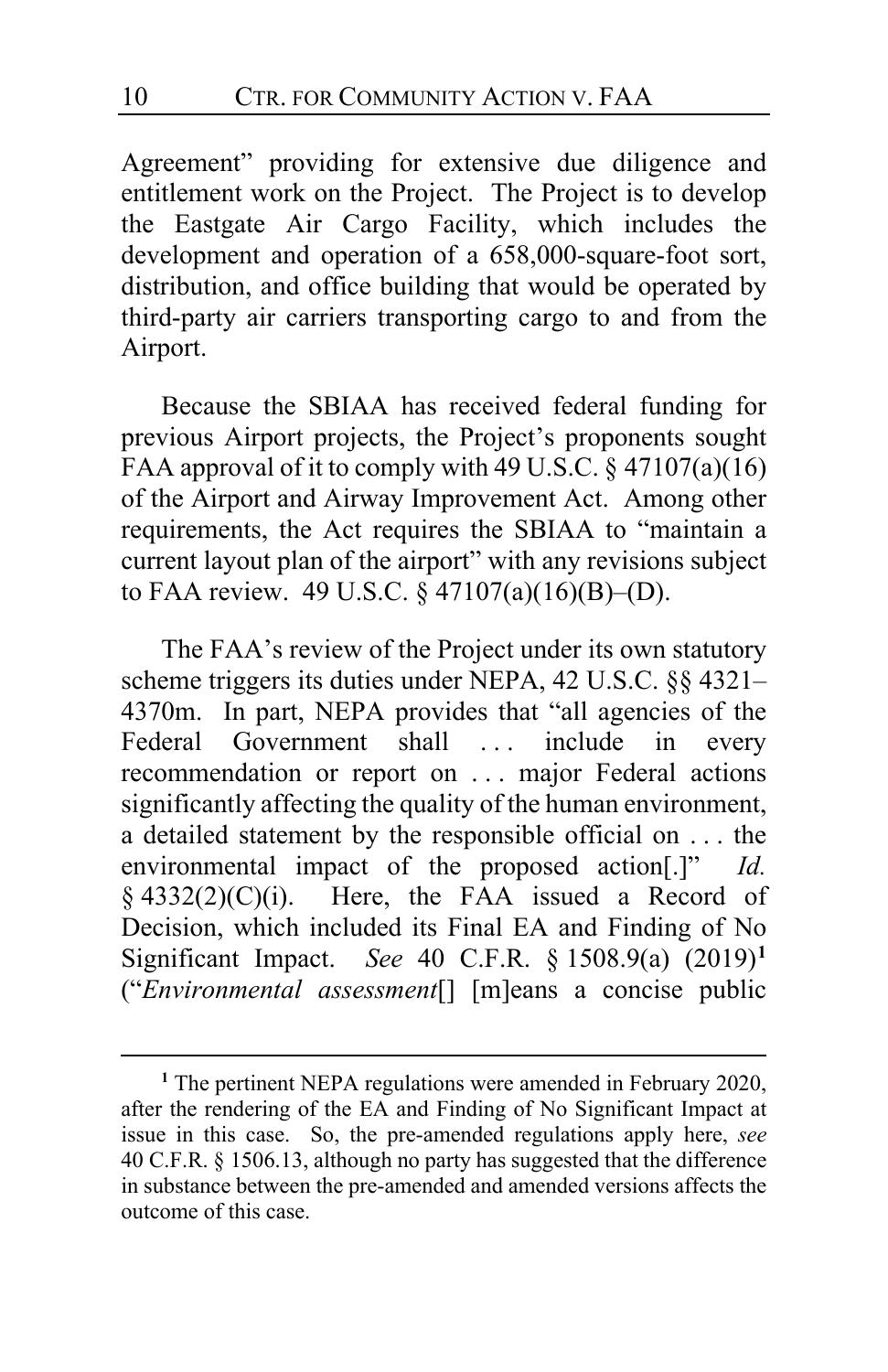document for which a Federal agency is responsible that serves to<sup>[]</sup> [b]riefly provide sufficient evidence and analysis for determining whether to prepare an environmental impact statement or a finding of no significant impact[ and] [a]id an agency's compliance with [NEPA] when no environmental impact statement is necessary[.]"); 40 C.F.R. § 1508.13 (2019) ("*Finding of no significant impact* means a document by a Federal agency briefly presenting the reasons why an action, not otherwise excluded . . . , will not have a significant effect on the human environment and for which an environmental impact statement therefore will not be prepared. It shall include the environmental assessment or a summary of it and shall note any other environmental documents related to it[.]"); 40 C.F.R.  $§ 1501.3(a)$ ("Agencies shall prepare an environmental assessment . . . when necessary . . . . An assessment is not necessary if the agency has decided to prepare an environmental impact statement."). Here, the Petitioners challenge the FAA's decision to proceed in this manner and its findings in that regard.

The parties agree that the FAA's Record of Decision constitutes "an order issued by" the FAA under "part B [which encompasses 49 U.S.C.  $\S$  47107(a)(16)]" through which Petitioners "may apply for review . . . in the court of appeals of the United States for the circuit in which the person resides or has its principal place of business." 49 U.S.C. § 46110(a); *see Barnes v. Fed. Aviation Admin.*, 865 F.3d 1266, 1268–70 (9th Cir. 2017).

#### **II. Discussion**

#### **A. General Standards of Review**

"NEPA requires that a federal agency consider every significant aspect of the environmental impact of a proposed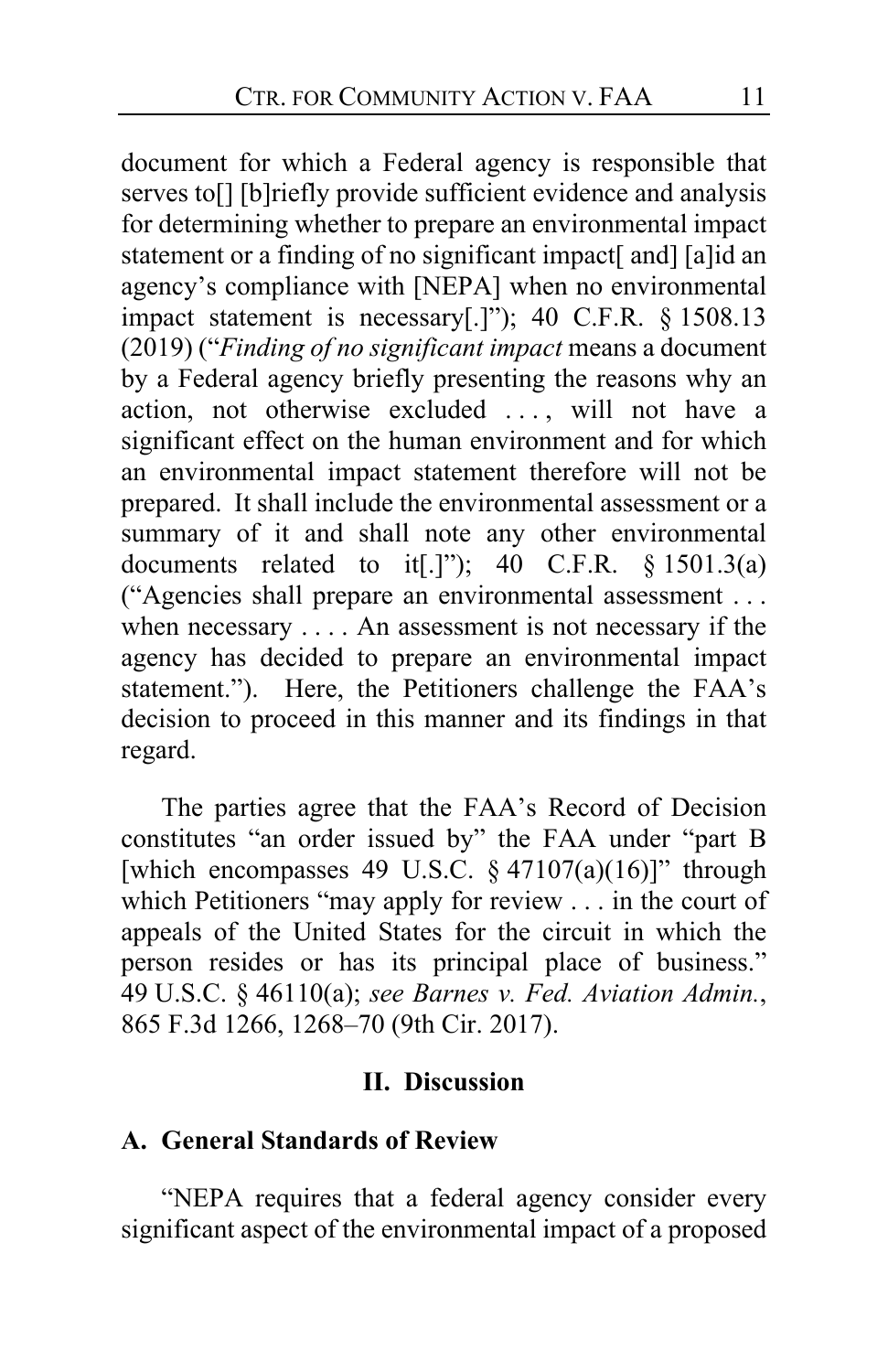action . . . [and] inform the public that it has indeed considered environmental concerns in its decisionmaking process." *Earth Island Inst. v. United States Forest Serv.*, 351 F.3d 1291, 1300 (9th Cir. 2003) (simplified). To accomplish this, NEPA "imposes procedural requirements designed to force agencies to take a 'hard look' at environmental consequences." *Id*. (simplified). As mentioned, the FAA here decided to issue an EA and a Finding of No Significant Impact. Although an EA "need not conform to all the requirements of an EIS [i.e., Environmental Impact Statement], it must be sufficient to establish the reasonableness of the decision not to prepare an EIS." *Cal. Trout v. F.E.R.C.*, 572 F.3d 1003, 1016 (9th Cir. 2009) (simplified). "In reviewing an agency's finding that a project has no significant effects, courts must determine whether the agency has met NEPA's hard look requirement, 'based [its decision] on a consideration of the relevant factors, and provided a convincing statement of reasons to explain why a project's impacts are insignificant.'" *Bark v. United States Forest Serv.*, 958 F.3d 865, 869 (9th Cir. 2020) (simplified).

"The statement of reasons is crucial to determining whether the agency took a 'hard look' at the potential environmental impact of a project." *Blue Mountains Biodiversity Project v. Blackwood*, 161 F.3d 1208, 1212 (9th Cir. 1998) (simplified). "An EIS must be prepared if substantial questions are raised as to whether a project ... may cause significant degradation of some human environmental factor." *Id.* (simplified). "Thus, to prevail on a claim that the [agency] violated its statutory duty to prepare an EIS, a plaintiff need not show that significant effects will in fact occur." *Id*. (simplified). "It is enough for the plaintiff to raise substantial questions whether a project may have a significant effect' on the environment." *Id*. (simplified).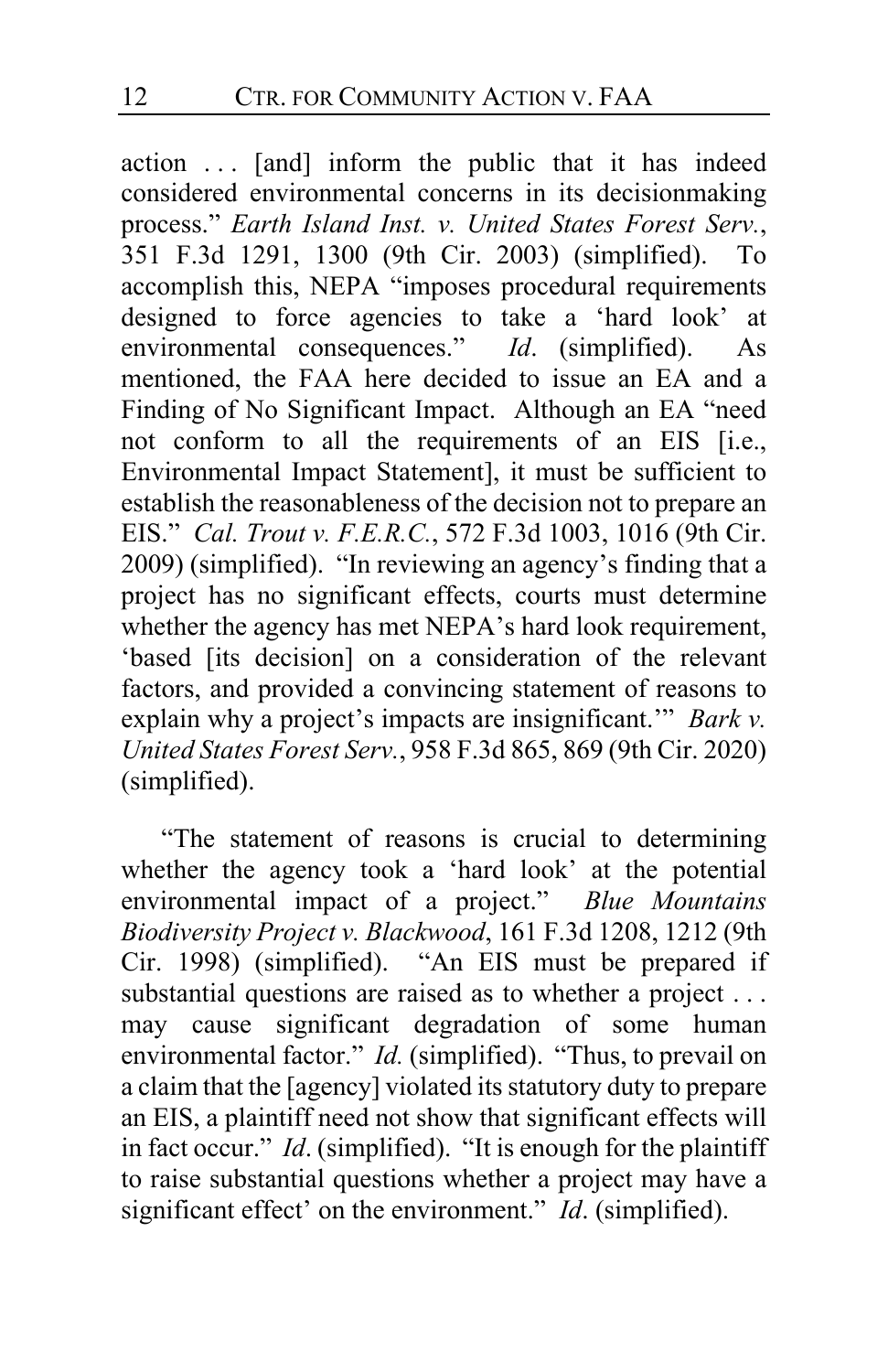"Judicial review of agency decisions under [NEPA] is governed by the Administrative Procedure Act, which specifies that an agency action may only be overturned when it is 'arbitrary, capricious, an abuse of discretion, or otherwise not in accordance with law.'" *Earth Island*, 351 F.3d at 1300 (simplified). "An agency action is arbitrary and capricious if the agency has: relied on factors which Congress has not intended it to consider, entirely failed to consider an important aspect of the problem, offered an explanation for its decision that runs counter to the evidence before the agency, or is so implausible that it could not be ascribed to a difference in view or the product of agency expertise." *Bark*, 958 F.3d at 869 (simplified). "An agency's factual determinations must be supported by substantial evidence." *Id*. (simplified).

As the "party challenging the administrative decision," Petitioners "bear[] the burden of persuasion" here. *See J.W. ex rel., J.E.W. v. Fresno Unified Sch. Dist.*, 626 F.3d 431, 438 (9th Cir. 2010). We have upheld an agency decision when there was no evidence "which compelled a different conclusion" or "any evidence that [the agency] considered impermissible factors." *George v. Bay Area Rapid Transit*, 577 F.3d 1005, 1011 (9th Cir. 2009) (citing *City of Olmsted Falls, Ohio v. FAA*, 292 F.3d 261, 271 (D.C. Cir. 2002)). As the D.C. Circuit has stated, "even assuming the [agency] made missteps[,] the burden is on petitioners to demonstrate that the [agency's] ultimate conclusions are unreasonable." *City of Olmsted Falls*, 292 F.3d at 271; *see also San Luis Obispo Mothers for Peace v. U.S. Nuclear Regulatory Comm'n*, 789 F.2d 26, 37 (D.C. Cir. 1986) ("[T]he party challenging an agency's action as arbitrary and capricious bears the burden of proof." (citing *Nat'l Ass'n of Regul. Util. Comm'rs v. FCC*, 746 F.2d 1492, 1502 (D.C. Cir. 1984))).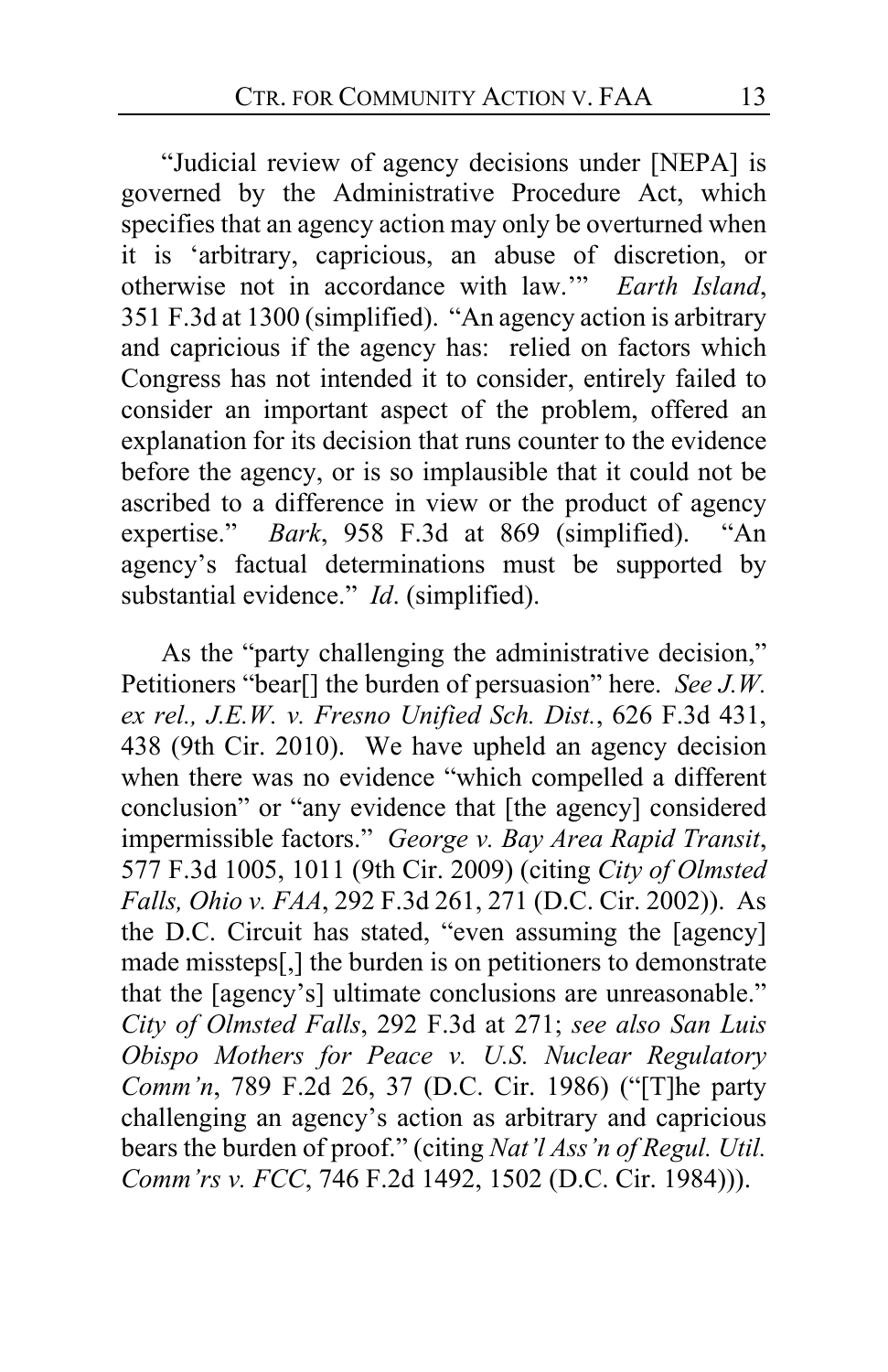## **B. Study Areas**

In evaluating the environmental consequences of the project, the FAA generally utilized two "study areas"—the General Study Area and the Detailed Study Area. The General Study Area "is defined as the area where both direct and indirect impacts may result from the development of the Proposed Project." The Detailed Study Area, on the other hand, "is generally defined as the areas where direct physical impacts may result from the Proposed Project<sup>[.]"</sup> The General Study Area's "purpose . . . is to establish the study area for the quantification of impacts to resource categories that involve issues that are regional in scope and scale, including noise, land use, socioeconomic impacts, and Section 4(f) and 6(f) resources." The Detailed Study Area's purpose, meanwhile, "is to establish the study area for environmental considerations that deal with specific and direct physical construction or operational issues that directly affect natural resources such as water resources, air quality, and hazardous materials." The CCA's general argument here is that the FAA's defined geographical boundaries encompassing the study areas did not appropriately capture the true environmental impacts of the project.**[2](#page-13-0)**

<span id="page-13-0"></span>**<sup>2</sup>** As an initial matter, although the FAA argues that most of the CCA's arguments are not preserved for the CCA's failure to exhaust them, it appears the CCA sufficiently exhausted the arguments they present here. *See Lands Council v. McNair*, 629 F.3d 1070, 1076 (9th Cir. 2010) ("[A] claimant need not raise an issue using precise legal formulations, as long as enough clarity is provided that the decision maker understands the issue raised. Accordingly, alerting the agency in general terms will be enough if the agency has been given 'a chance to bring its expertise to bear to resolve [the] claim.'" (citation omitted)).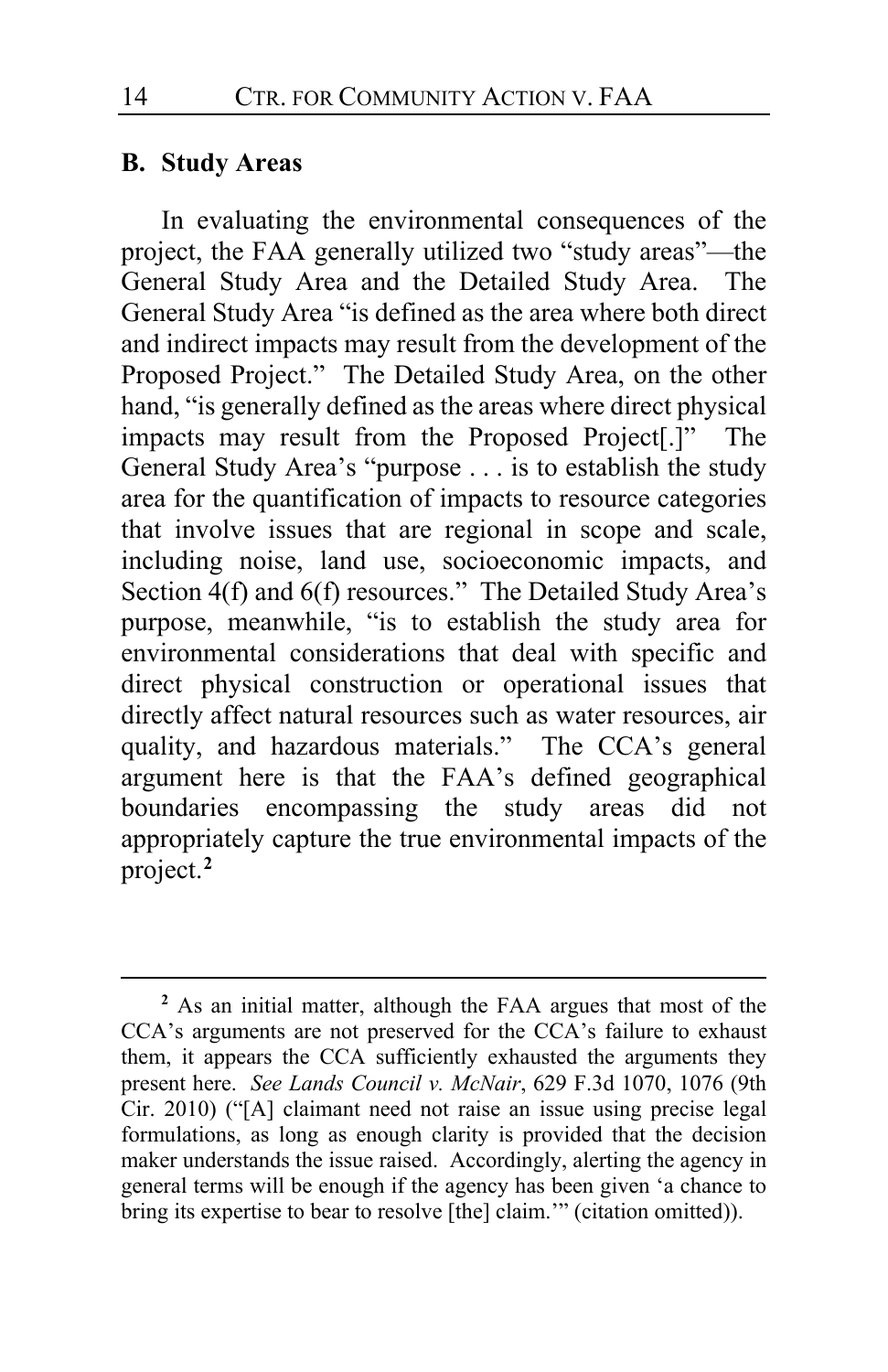In attacking the parameters of the study areas, the CCA repeatedly asserts that the FAA did not conform its study areas to the FAA's Order 1050.1F Desk Reference. Most, if not all, of the CCA's improper study areas arguments are derived by evaluating the conformity of the findings in the EA to the guidance provided by the Desk Reference. But the CCA's arguments in this regard are unavailing because the CCA does not dispute the fact that the Desk Reference does not serve as binding guidance upon the FAA: "This Desk Reference may be cited only as a reference for the guidance it contains, and may not be cited as the source of requirements under laws, regulations, Executive Orders, DOT or FAA directives, or other authorities." FAA 1050.1F Desk Reference, Introduction (July 2015).**[3](#page-14-0)**

We "review an agency's alleged noncompliance with an agency pronouncement only if that pronouncement actually has the force and effect of law." *W. Radio Servs. Co., Inc. v. Espy*, 79 F.3d 896, 900 (9th Cir. 1996) (citation omitted). We do "not review allegations of noncompliance with an agency statement that is not binding on the agency." *Id.* In *Western Radio*, we held that "neither the [Forest Service's] Manual nor [its] Handbook has the force and effect of law[,]" and thus we "review[ed] the Service's issuance of a permit only under its binding regulations." *Id*. at 902; *see also River Runners for Wilderness v. Martin*, 593 F.3d 1064, 1071, 1073 (9th Cir. 2010) ("The text of the 2001 Policies makes clear that they are intended only to provide guidance within the Park Service, not to establish rights in the public

<span id="page-14-0"></span>**<sup>3</sup>** The applicable Desk Reference at the time of the FAA's EA was the July 2015 version, not the February 2020 version the CCA relies upon. In any event, no party has suggested that the difference in substance between the pre-amended and amended versions affects the outcome of this case.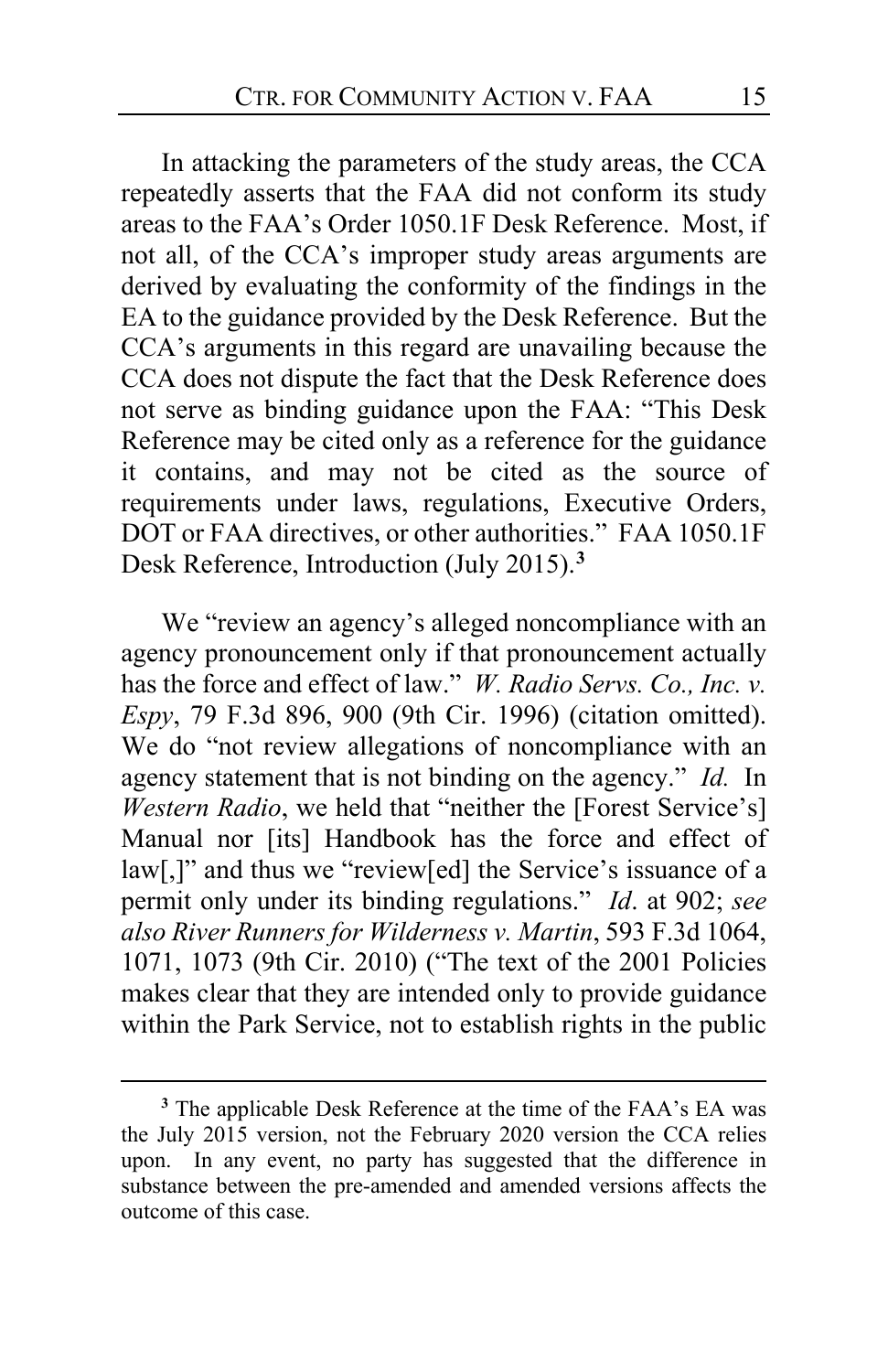generally . . . . The Court therefore may not set aside the . . . Plan because it fails to comply with portions of the 2001 Policies[.]").

The only argument the CCA makes to support its assertion that the Desk Reference is relevant is that the FAA itself pointed to the Desk Reference as a reference in analyzing the environmental consequences of the Project. Yet without more, these references are insufficient to "bind" the FAA here. *See W. Radio*, 79 F.3d at 902. References to the Desk Reference "cannot bind" the FAA "to a Manual or Handbook that is neither promulgated pursuant to congressional procedure nor contemplated in a statute." *Id.* And "[m]ere incorporation does not convert a procedural guideline into a substantive regulation." *Id.* We therefore cannot review the CCA's allegations that the EA's study areas are deficient per the Desk Reference.

The FAA's nonadherence to the Desk Reference cannot alone serve as the basis for holding that the FAA did not take a "hard look" at the environmental consequences of the Project. Instead, the CCA must show that the FAA's nonadherence to the Desk Reference has some sort of EA significance aside from simply failing to follow certain Desk Reference instructions. But the CCA has not done so here.

The CCA first argues that the General Study Area is deficient because the FAA failed to create individualized study areas for individual impact categories (i.e., individualized study areas for the Project's effects on air quality, noise, water, etc.). The CCA, however, has conceded that "[t]he EA may rely on one sufficiently large study area to address all . . . impacts." And the CCA does not explain why the circumstances of the Project dictated different study areas based on different environmental impacts, apart from summarily concluding that it did. On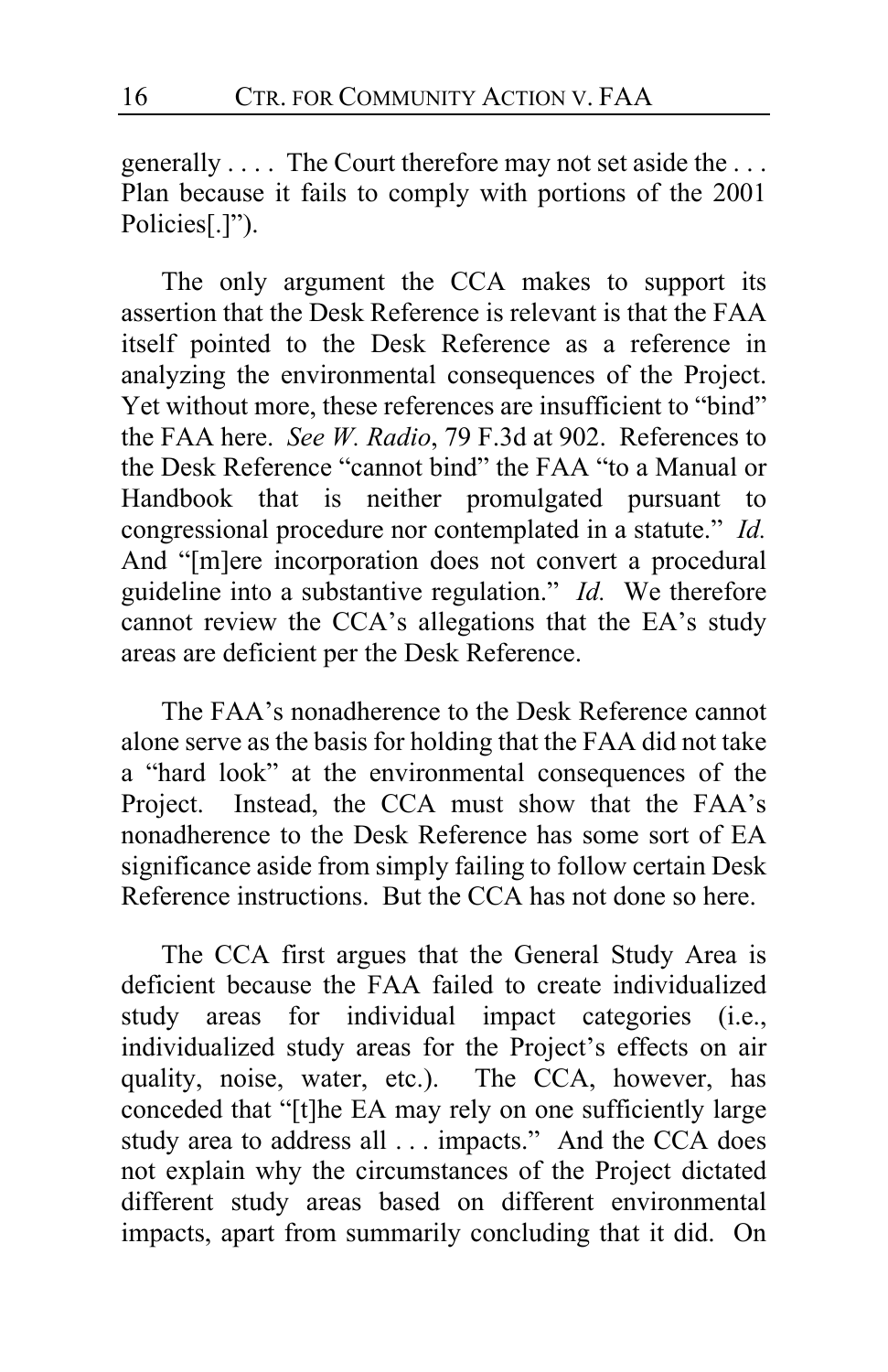the other hand, the FAA justified the parameters of its General Study Area, in part, as being based on the region around the Airport affected by noise, the region considered to be Airport property, and the region north of the Airport through which vehicle traffic was expected to flow to and from the project site. Without an explanation as to why a more individualized study area per environmental impact was needed, the CAA raises no substantial questions as to whether the Project may cause significant degradation of some environmental factor, and there is no reason to believe that the FAA's use of the General Study Area as a general baseline to evaluate multiple environmental impacts was an abrogation of its responsibility of taking a hard look at the environmental consequences of the Project. *See J.W.*, 626 F.3d at 438; *George*, 577 F.3d at 1011.

Next, the CCA generally attacks the EA's consideration of the impact of the Project on air quality. The CCA argues that the General Study Area does not appropriately encompass the effect of vehicle traffic on air quality because "the FAA's air quality analysis only captures air quality impacts to an area that is less than five miles wide and four miles long, even though many air quality impacts occur outside the General Study Area."

These assertions, however, are belied by the fact that the FAA did evaluate air quality impacts outside of the General Study Area and provided a detailed explanation of its methodology in that regard. There is no indication from the EA that the FAA limited its consideration of air quality impacts within the geographical parameters of the General Study Area only. For example, throughout the EA, the FAA continuously evaluates the impact of vehicular emissions and the Project in general on the air quality within the South Coast Air Basin. The Basin encompasses a geographical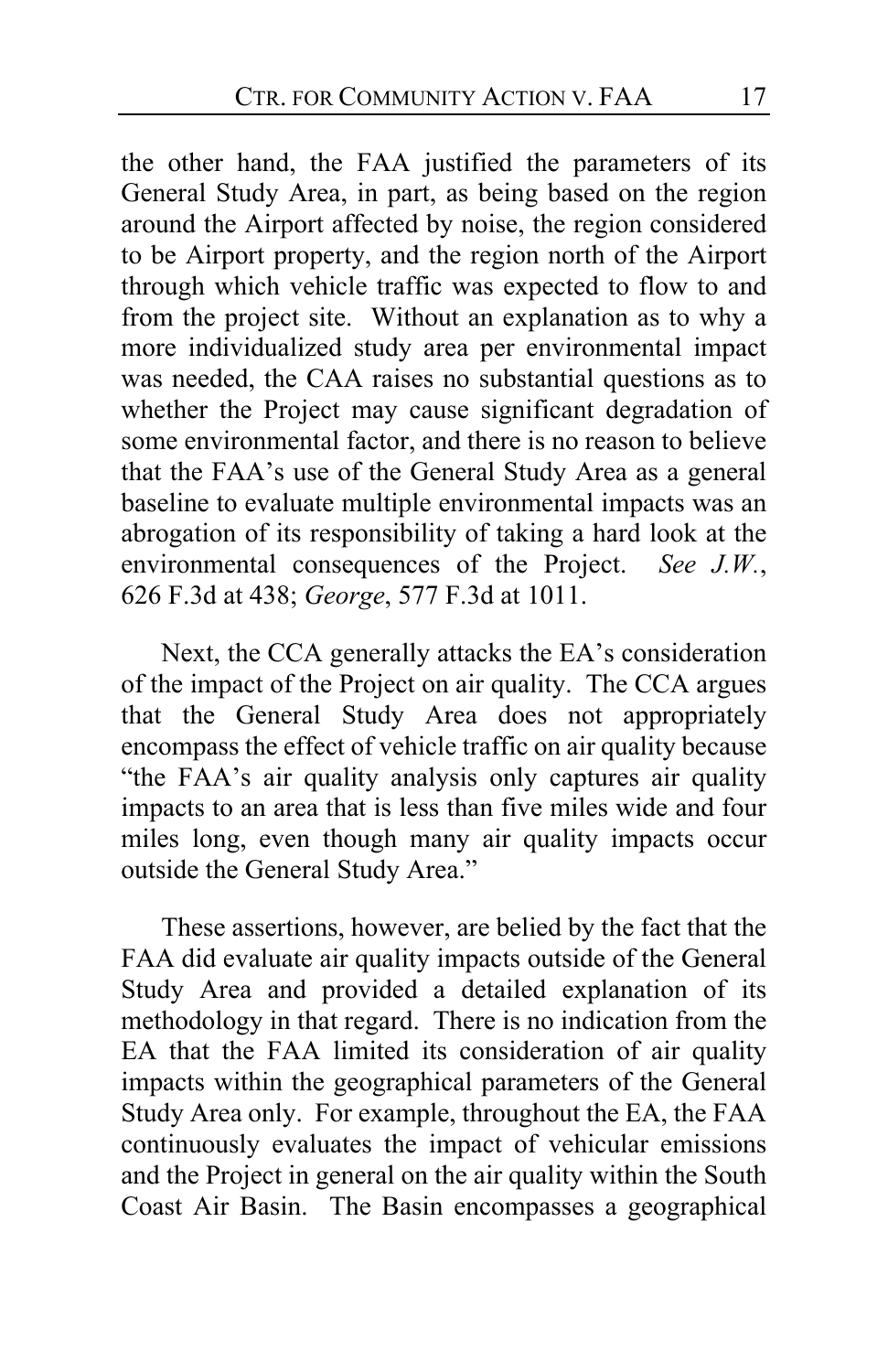area greater than the General Study Area and is overseen by the South Coast Air Quality Management District (SCAQMD) under the direction of the California Air Resources Board to ensure air pollutant levels adhere to state and federal standards. In ascertaining the impact of vehicular emissions on air quality, the FAA considered the "[a]verage truck trip length for delivery trucks," and the average 64.25-mile length truck trip, goes far beyond the "five-by-four mile General Study Area[.]" Moreover:

> The air quality analysis for this EA includes direct and indirect emissions inventories, as well as air dispersion modeling for landside sources (area, energy, and mobile) and airside sources (aircraft operations and GSE). Mass emissions inventories were prepared for both construction and operations of the Proposed Project and No Action Alternative. The criteria pollutant emission inventories developed as part of this EA used standard industry software/models and federal, state, and locally approved methodologies. Emissions of regulated pollutants were calculated to determine if the impacts to air quality from the Proposed Project would potentially be significant under the federal Clean Air Act of 1970, as amended. For those Proposed Project pollutant emissions that exceeded mass emissions thresholds, dispersion-modeling analyses were performed to determine if the Proposed Project would contribute to an exceedance of a [National Ambient Air Quality Standard].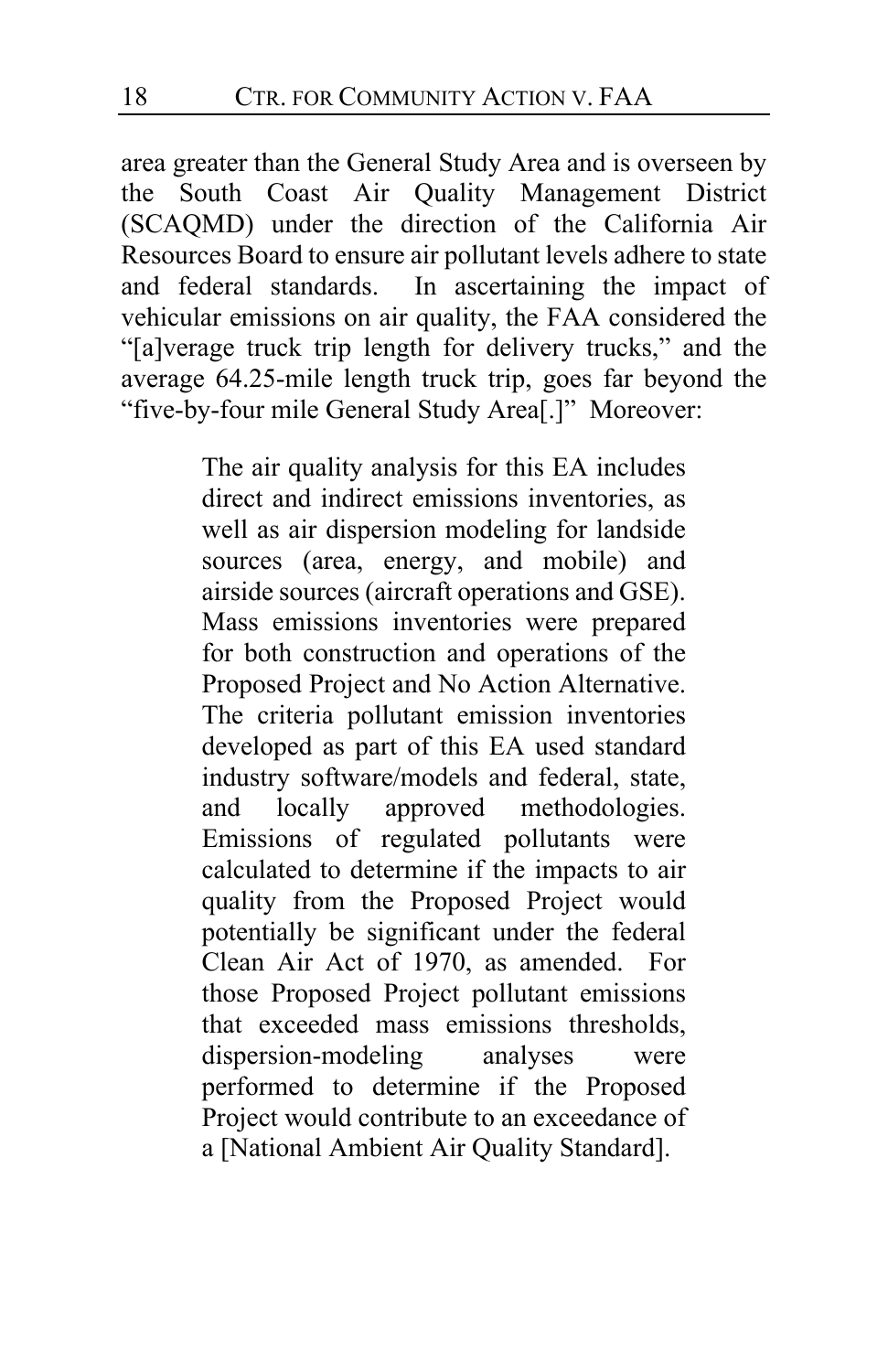So contrary to what the CCA suggests, the FAA did go beyond the General Study Area in ascertaining the true scope of both the Project's emissions and the impact of those emissions.

The CCA also argues that the General Study Area does not appropriately encompass the socioeconomic impacts of the Project. Specifically, the CCA argues that "the General Study Area is significantly smaller than the local population centers for the Cities of San Bernardino, Highland, Redlands, and unincorporated San Bernardino County, even though Eastgate is located in or borders each of these areas." Yet, as is the case with most of their study area arguments, the CCA fails to articulate exactly why the FAA needed to expand the General Study Area to include more of the local population centers than it already did. Simply summarily asserting that the FAA should have expanded its General Study Area to include more people based on the guidance offered in the nonbinding Desk Reference is insufficient to render the FAA's chosen socioeconomic General Study Area arbitrary when it was based, in part, on expected noise and vehicle traffic considerations.

The CCA's next argument is that the EA deficiently examines whether "the proposed action or alternative(s) creates impacts that are incompatible with existing and/or future planned uses in the study area." The only specific argument the CCA makes here, however, is that the General Study Area "is not big enough to be able to evaluate whether the Project navigates truck trips through residential neighborhoods . . . [so] it is . . . far too small to determine whether the Project will lead to any incompatible land uses from truck traffic." But the parameters of the General Study Area were based, in part, on "the neighborhoods north of the Airport through which employee vehicle and truck traffic is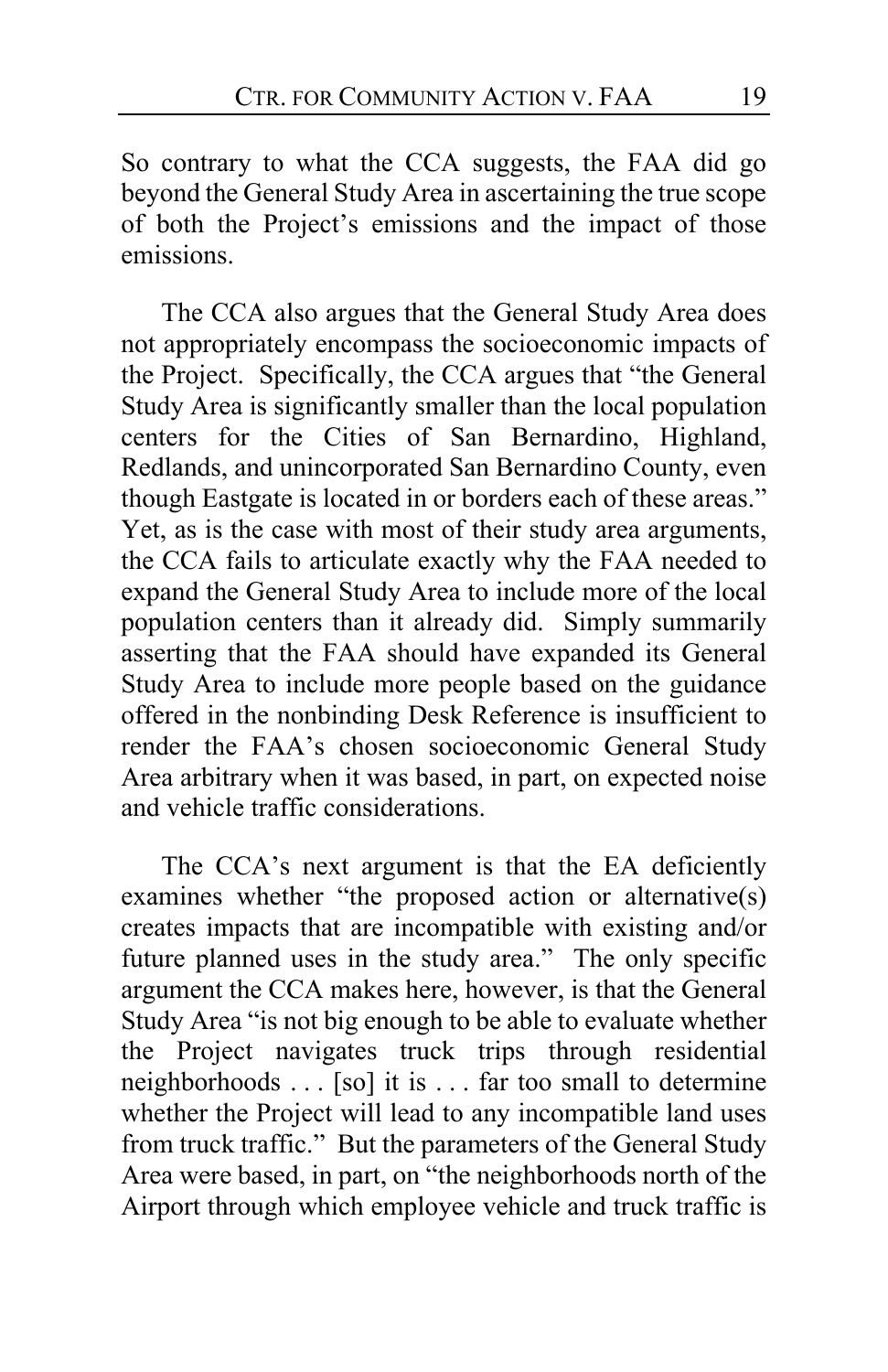expected to flow to and from the Proposed Project site[.]" The CCA has not pointed to anything suggesting that traffic stemming from the Project is expected to flow to residential neighborhoods outside of those parameters. Without more, the CCA's argument here is meritless.

Finally, the CCA attacks the legitimacy of the Detailed Study Area examined by the FAA. More specifically, the CCA argues that the FAA failed to comply with the Desk Reference's instruction that the FAA must consider the "existing contaminated sites at the proposed project site or in the immediate vicinity of a project site" and include "local disposal capacity for solid and hazardous wastes generated from the proposed action or alternative(s)." But with respect to the two hazardous material sites the FAA allegedly failed to properly evaluate, the CCA has not explained why those sites fall within the "proposed project site or in the immediate vicinity of a project site" when they fall "more than 1.5 miles and 0.75 miles, respectively, from the [Project] Site." Distance is relative, and what may seem sufficiently close for consideration to a non-expert may not in fact be so. Without an explanation of why that is the case here, we cannot conclude that the FAA acted arbitrarily in purportedly omitting those two sites from the Detailed Study Area.

Additionally, although the CCA harps on the exclusion of certain sites from the Detailed Study Area where "past waste management [and] disposal practices" may have contaminated the surrounding soil and groundwater, the CCA ignores the FAA's consideration of the remediation and monitoring efforts at these sites in determining that they do not present any notable risks. This remediation and monitoring effort also applies to the two hazardous materials sites, mentioned above, that the CCA highlights.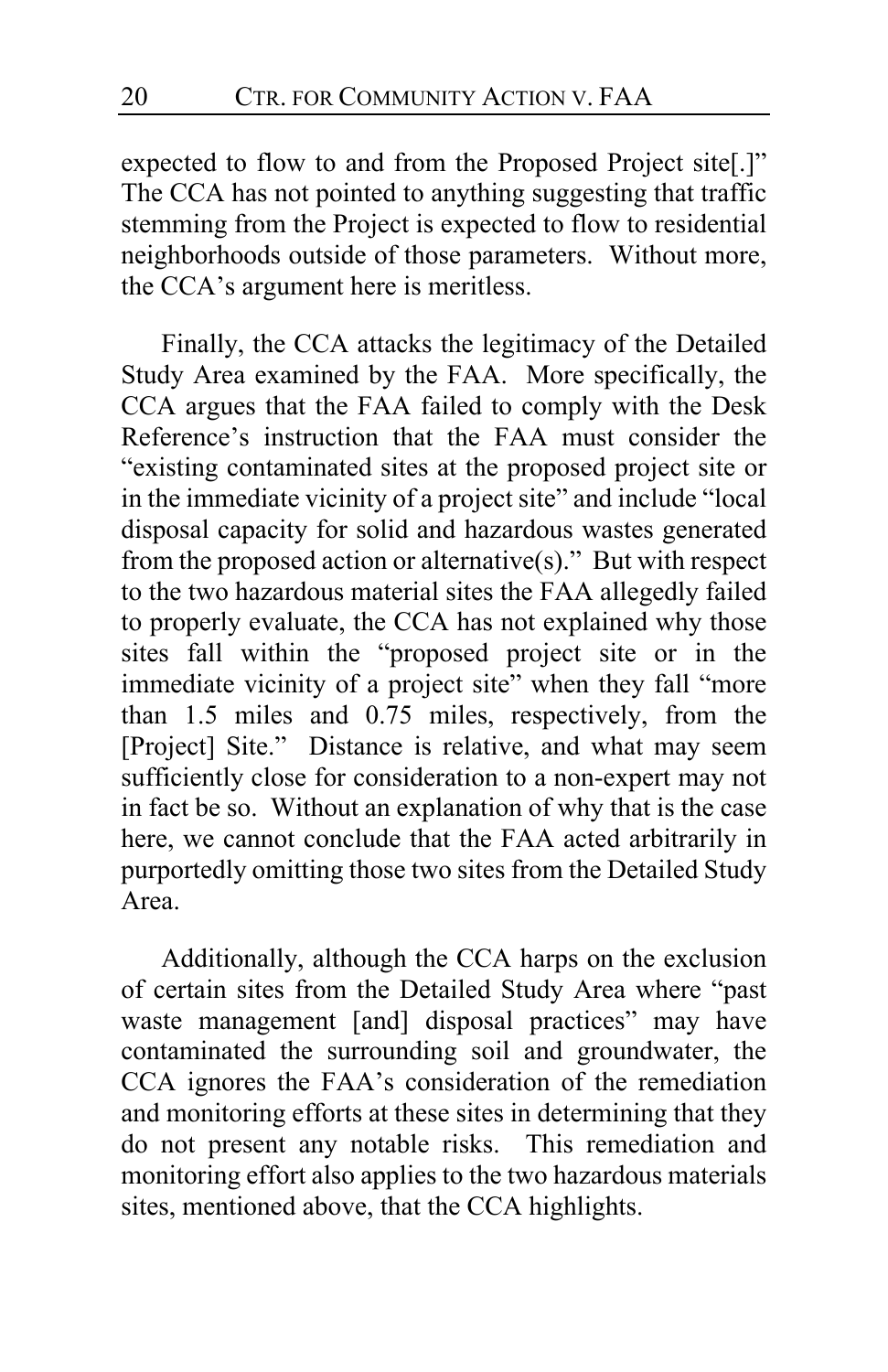Lastly on this point, the CCA asserts that "the FAA does not explain how and why on an active Superfund site this tiny section encompasses the entire geographic area that may be directly or indirectly impacted by hazardous materials from this Project" and "fails to account for the common sense reality that wind and trucks carrying materials also transport dust containing hazardous materials outside the Detailed Study Area and throughout the Project site and beyond." But the CCA fails to point to any evidence to support its assertion that the Detailed Study Area failed to encompass the true scope of the impact of hazardous materials. *Cf. Bark*, 958 F.3d at 870–71.

In sum, the CCA has not carried its burden of showing missteps on the part of the FAA. Without the CCA meeting this burden, we cannot conclude that a substantial question has been raised as to whether the Project may have a significant effect on the environment, or that the FAA skirted its duty of taking a "hard look" at the environmental consequences of the Project.

## **C. Cumulative Impacts**

The CCA next asserts that the FAA failed in its obligation to sufficiently consider the cumulative impacts of the Project. This court has discussed NEPA's requirement of a cumulative impacts analysis as follows:

> NEPA always requires that an environmental analysis for a single project consider the cumulative impacts of that project together with "past, present and reasonably foreseeable future actions." Cumulative impact "is the impact on the environment which results from the incremental impact of the action when added to other past, present,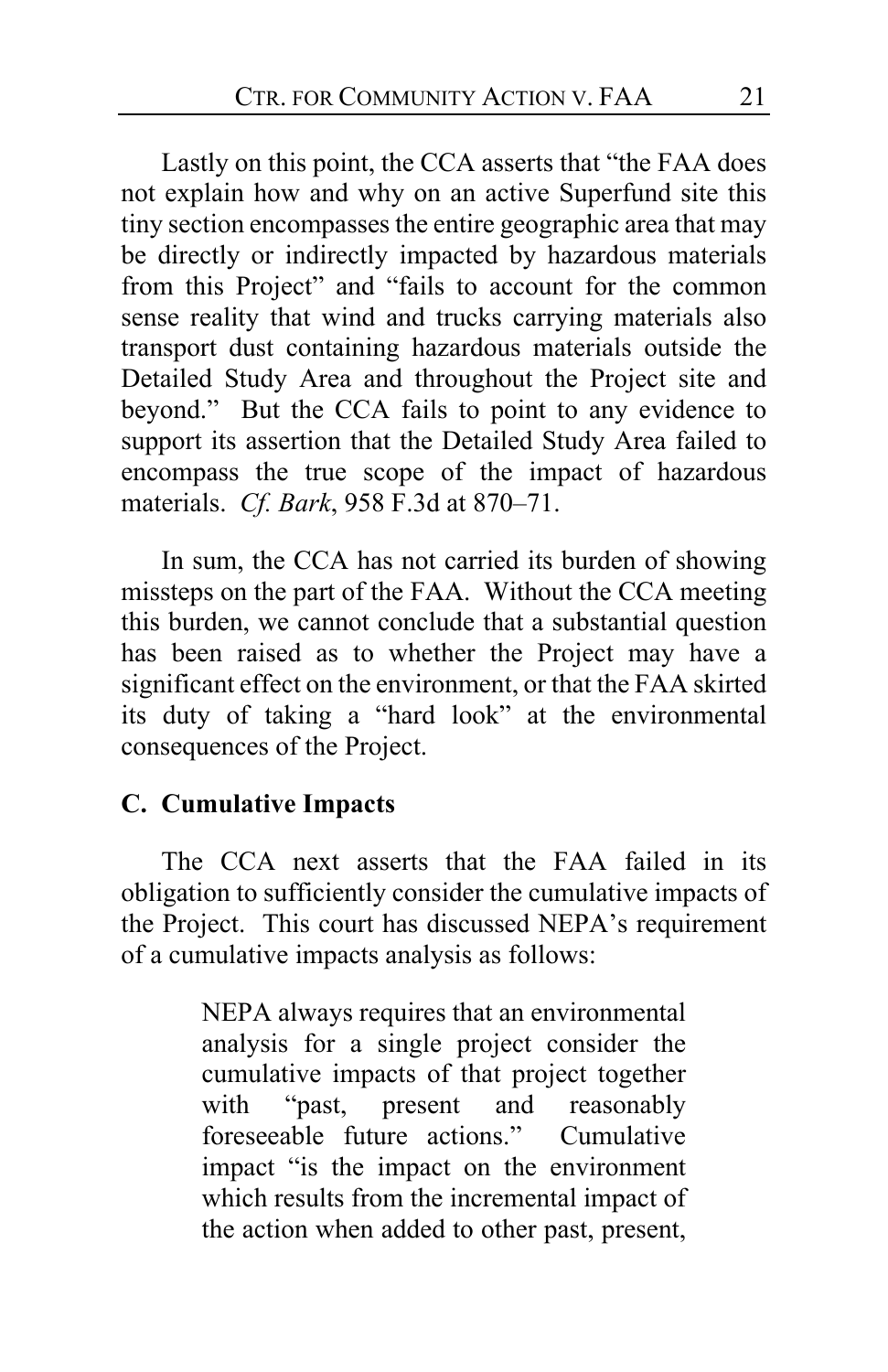or reasonably foreseeable future actions." . . . [R]egulations specifically admonish agencies that cumulative impacts "can result from individually minor but collectively significant actions taking place over a period of time."

We have recognized that even EAs, the less comprehensive of the two environmental reports envisioned by NEPA, must in some circumstances include an analysis of the cumulative impacts of a project. . . . An EA may be deficient if it fails to include a cumulative impact analysis or to tier to an EIS [i.e., Environmental Impact Statement] that reflects such an analysis.

*Native Ecosystems Council v. Dombeck*, 304 F.3d 886, 895– 96 (9th Cir. 2002) (citations omitted). This court in *Bark* expounded on the requisite cumulative impact analysis:

> "[I]n considering cumulative impact, an agency must provide 'some quantified or detailed information; . . . [g]eneral statements about possible effects and some risk do not constitute a hard look absent a justification regarding why more definitive information could not be provided.'" "This cumulative analysis 'must be more than perfunctory; it must provide a useful analysis of the cumulative impacts of past, present, and future projects.'" We have held that cumulative impact analyses were insufficient when they "discusse[d] only the direct effects of the project at issue on [a small area]" and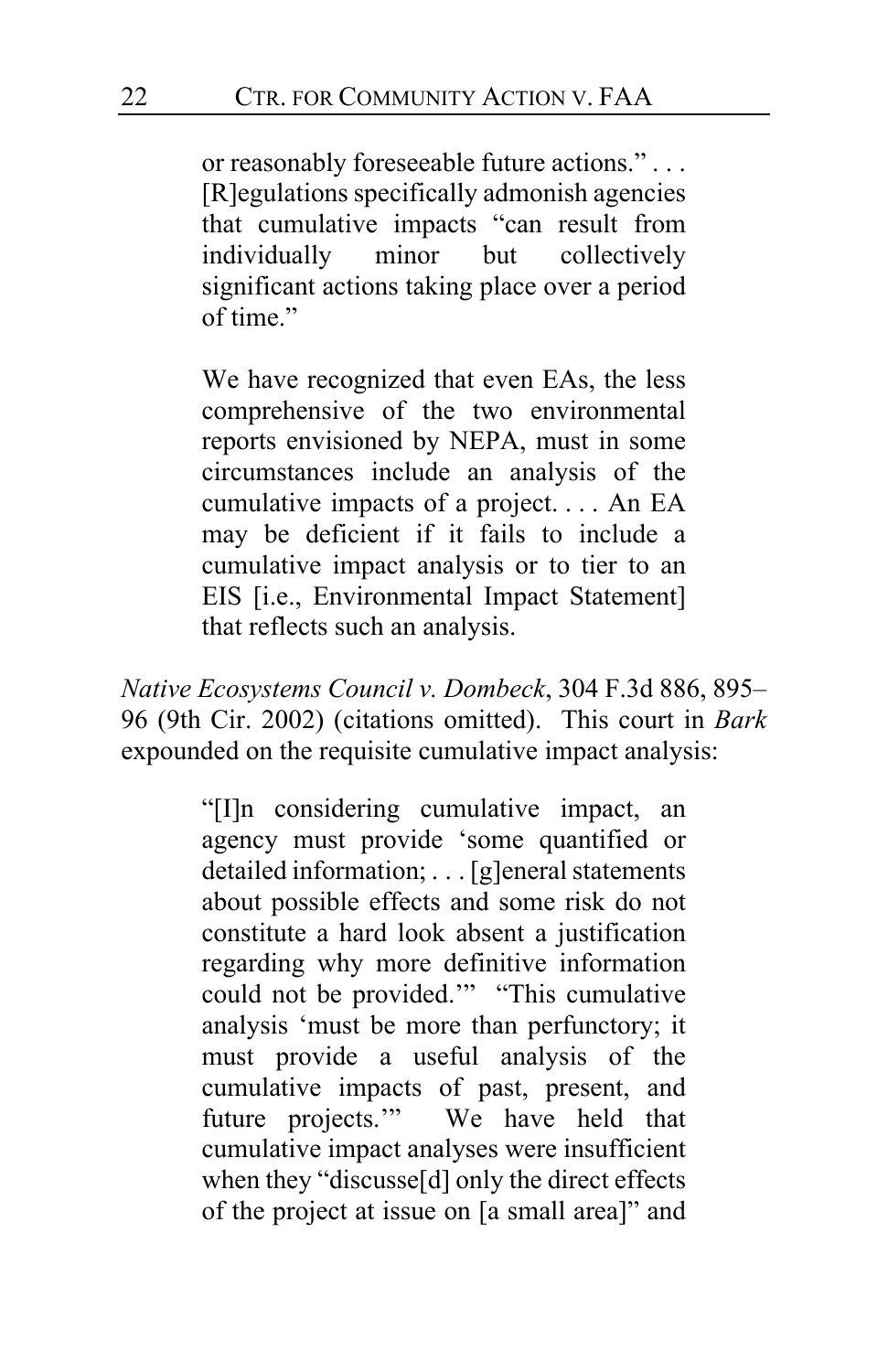merely "contemplated" other projects but had "no quantified assessment" of their combined impacts.

## 958 F.3d at 872 (citations omitted).

The CCA first argues that the FAA only considered past, present, and reasonably foreseeable projects within the General Study Area and should have expanded its assessment to include an additional 80-plus projects. But the only actual, specific cumulative environmental impact resulting from these projects that the CCA asserts the FAA failed to consider is the fact that "these 80[-plus] projects taken together will result in a massive 168,493 average daily trips in the first year of project operations." However, the record shows that the FAA did consider that fact.

Seemingly conceding this point, the CCA pivots to its argument that the FAA should have considered more than just the traffic effects of the 80-plus projects. But the CCA's failure to identify any other specific cumulative impact that the FAA failed to consider is what distinguishes this case from the cases on which the CCA relies. *See Bark*, 958 F.3d at 872–73 ("The [agency]'s failure to engage with the other projects identified by Appellants leaves open the possibility that *several small forest management actions will together result in a loss of suitable owl habitat*. Preventing or adequately mitigating this potential loss is the fundamental purpose of NEPA's requirement that agencies analyze cumulative impacts, and we have no basis in the record to assess whether the [agency] has taken the necessary steps to consider this possibility." (emphasis added)); *Klamath-Siskiyou Wildlands Ctr. v. Bureau of Land Mgmt.*, 387 F.3d 989, 996–97 (9th Cir. 2004) (holding a lack of a cumulative impact analysis where the EA did not address "*the potential*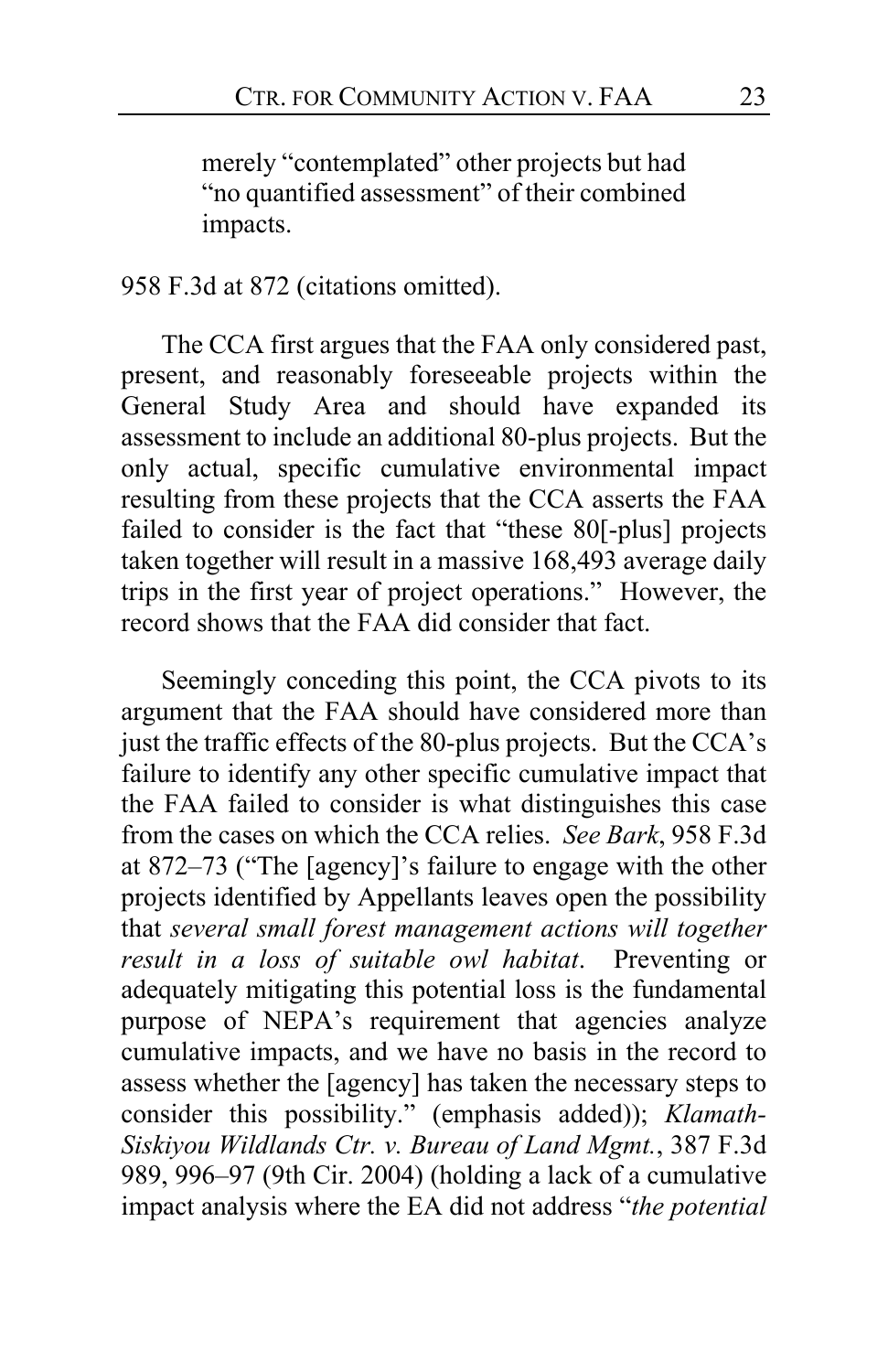*for a combined effect from the combined runoffs*" from two separate minerals or discuss the effect of the loss of the spotted owl's habitat on the region (emphasis added)); *Kern v. United States Bureau of Land Mgmt.*, 284 F.3d 1062, 1066–67, 1078 (9th Cir 2002) (holding a lack of cumulative impact analysis where the revised EA did not "analyz[e] the impact of reasonably foreseeable future timber sales within the District," because the "absence of" this analysis would make it "easy to underestimate the cumulative impacts of the timber sales" on the "spread" and "impact" of "pathogenic root fungus" on the area).

While the petitioners in the aforementioned cases identified specific cumulative impacts that the agency did not address and supported the existence of those impacts with record evidence, the CCA here summarily concludes that the FAA needed to conduct a better cumulative impacts analysis. The fact that the CCA cannot identify any specific cumulative impacts that the FAA failed to consider suggests that there are none. Although the CCA states that "[t]he 80 projects Petitioners identified will produce an average of 168,493 truck and car trips every day, in addition to other impacts[,]" the CCA's citation to the record in support of that statement includes a discussion of traffic volumes only, something that the FAA did consider. The CCA seems to implicitly suggest that the 80-plus projects should have been considered for their cumulative impact on air quality. But the Project's Final Environmental Impact Report (FEIR) analysis performed under the California Environmental Quality Act (CEQA) and cited by the CCA recognizes that only if a project *alone* exceeds certain emission thresholds does a cumulatively significant impact occur:

> [P]rojects that do not exceed the projectspecific thresholds are generally not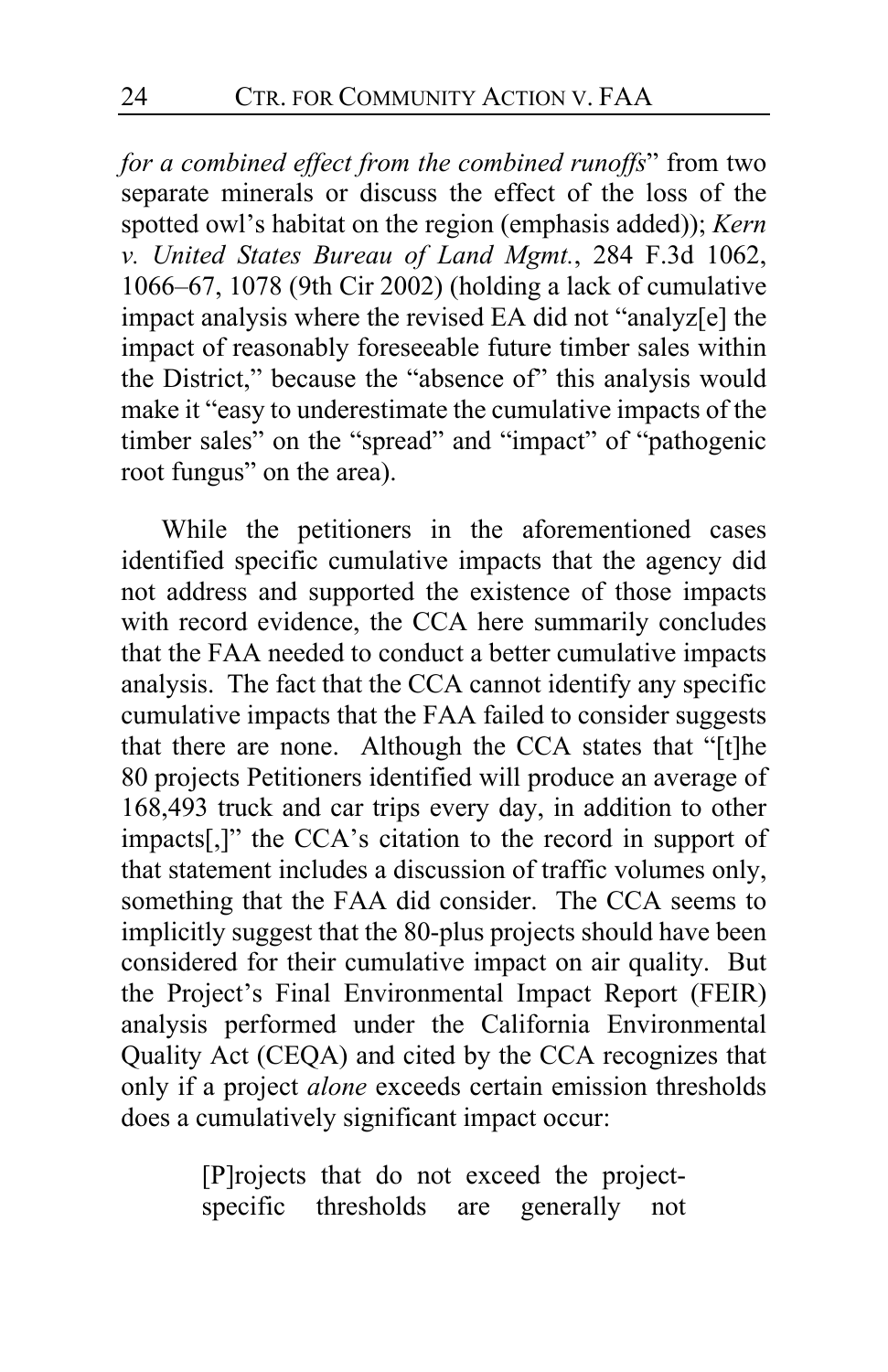considered to be cumulatively significant. Therefore, . . . individual projects that do not generate operational or construction emissions that exceed the SCAQMD's recommended daily thresholds for projectspecific impacts would also not cause a cumulatively considerable increase in emissions for those pollutants for which the Basin is in nonattainment, and, therefore, would not be considered to have a significant, adverse air quality impact.

Pet'rs ER 0913-0914 (Pet'rs ER Vol. 4). Yet the CCA points to nothing to show that emissions from any of the 80-plus projects individually exceed relevant thresholds. In sum, the CCA offers no reason to believe that the FAA needed to examine any other cumulative impact resulting from the 80 plus projects. This is also why the CCA's contention that the FAA utilized improper baselines to study cumulative impacts is unavailing—the CCA never explains why that is the case.

The CCA additionally argues that "the EA does not disclose specific, quantifiable data about the cumulative effects of related projects, and it does not explain why objective data about the projects could not be provided." This argument is easily dismissed because the CCA's belief that the FAA must provide quantifiable data is based on a misreading of our precedent. While the CCA suggests that our precedent, specifically *Klamath-Siskiyou*, requires "that an EA . . . provide an 'objective quantification of the impacts,' or at the very least an explanation for 'why objective data cannot be provided[,]'" what "[a] proper consideration of the cumulative impacts of a project requires [is] some quantified *or* detailed information[.]" *Klamath-*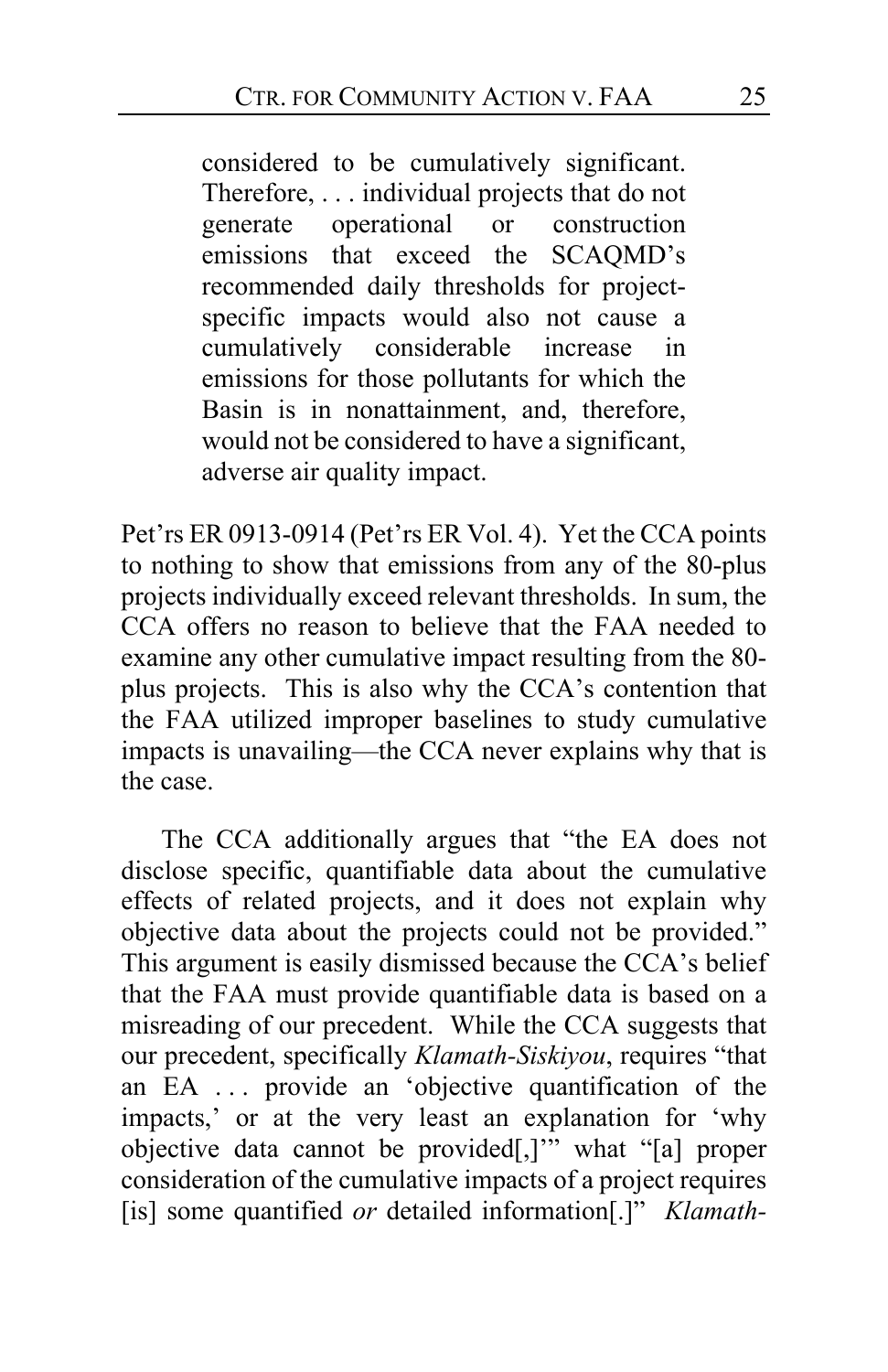*Siskiyou*, 387 F.3d at 993 (simplified) (emphasis added). So despite what the CCA argues, quantified data in a cumulative effects analysis is not a per se requirement.

And in that vein, the FAA did provide "detailed information" about cumulative impacts here. The only specific deficiency with this information that the CCA alleges is the EA's cumulative air quality impact discussion. The CCA insists that the FAA did not sufficiently support its conclusion that "cumulative emissions are not expected to contribute to any potential significant air quality impacts" because the EA makes no "references to combined PM or NOx emissions from the 26 projects" falling within the General Study Area. Again though, the CCA points to nothing to support its assertion that the FAA needed to evaluate cumulative air quality impact in this way. More importantly, the CCA offers no evidence to substantiate its suggestion that the FAA's rationale for its cumulative effects conclusions, which does include a discussion of PM and NOx emissions, is deficient. *See Bark*, 958 F.3d at 872. Finally, as previously mentioned, the CCA's own cited evidence reveals that cumulative air quality impact is measured by each individual project's excess emissions beyond certain thresholds and not by the cumulative effect of all projects' emissions. Accordingly, the CCA's conclusory criticism of the EA's failure to conduct a more robust cumulative air impact analysis by considering the emissions of nearby projects, when the CCA has offered no reason to believe that any of those other projects individually exceed applicable emissions thresholds, is unavailing.

In sum, there is no reason to find that the FAA conducted a deficient cumulative impact analysis.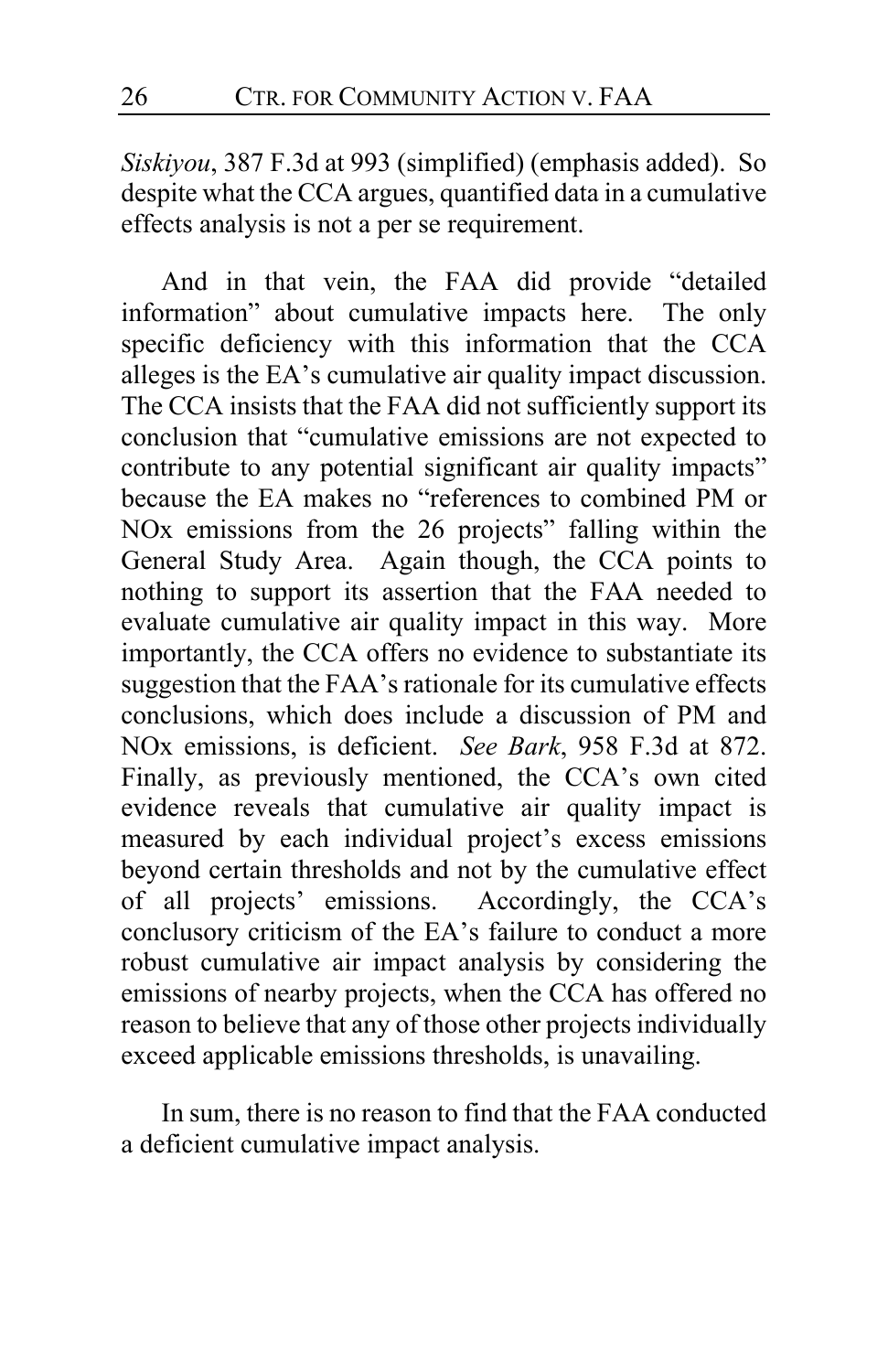## **D. California's Arguments for the Preparation of an EIS**

California agrees with the CCA that the FAA should have prepared an EIS.

California chiefly asserts that the FAA needed to create an EIS because a California Environmental Impact Report (EIR) prepared under the California Environmental Quality Act (CEQA) found that "[t]he proposed Project could result in significant impacts [on] . . . Air Quality, Greenhouse Gas, and Noise[.]" Because CEQA review "closely approximat[es]" review under NEPA, California argues, "NEPA requires the FAA to meaningfully address the substantial questions raised by the prior CEQA analysis that concluded the Project would cause significant and unavoidable environmental impacts."

California does not go so far as to argue that an EA under NEPA must reach the same conclusion as the CEQA analysis. California's argument does assume, however, that if a CEQA analysis finds significant environmental effects stemming from a project, a NEPA analysis must explain away this significance. But "[d]efendants [a]re not required to rely on the conclusion in the CEQA EIR because CEQA and NEPA are different statutes with different requirements." *Save Strawberry Canyon v. United States Dept. of Energy*, 830 F. Supp. 2d 737, 749 (N.D. Cal. 2011). Indeed, "California courts have recognized that CEQA obligations may exceed those imposed by NEPA." *City of South Pasadena v. Goldschmidt*, 637 F.2d 677, 680 n.4 (9th Cir. 1981) (citation omitted). So instead of simply relying on the conclusions in the CEQA report, California must identify specific findings in that report that it believes raise substantial questions about environmental impact. But California identifies only a few such findings, and none of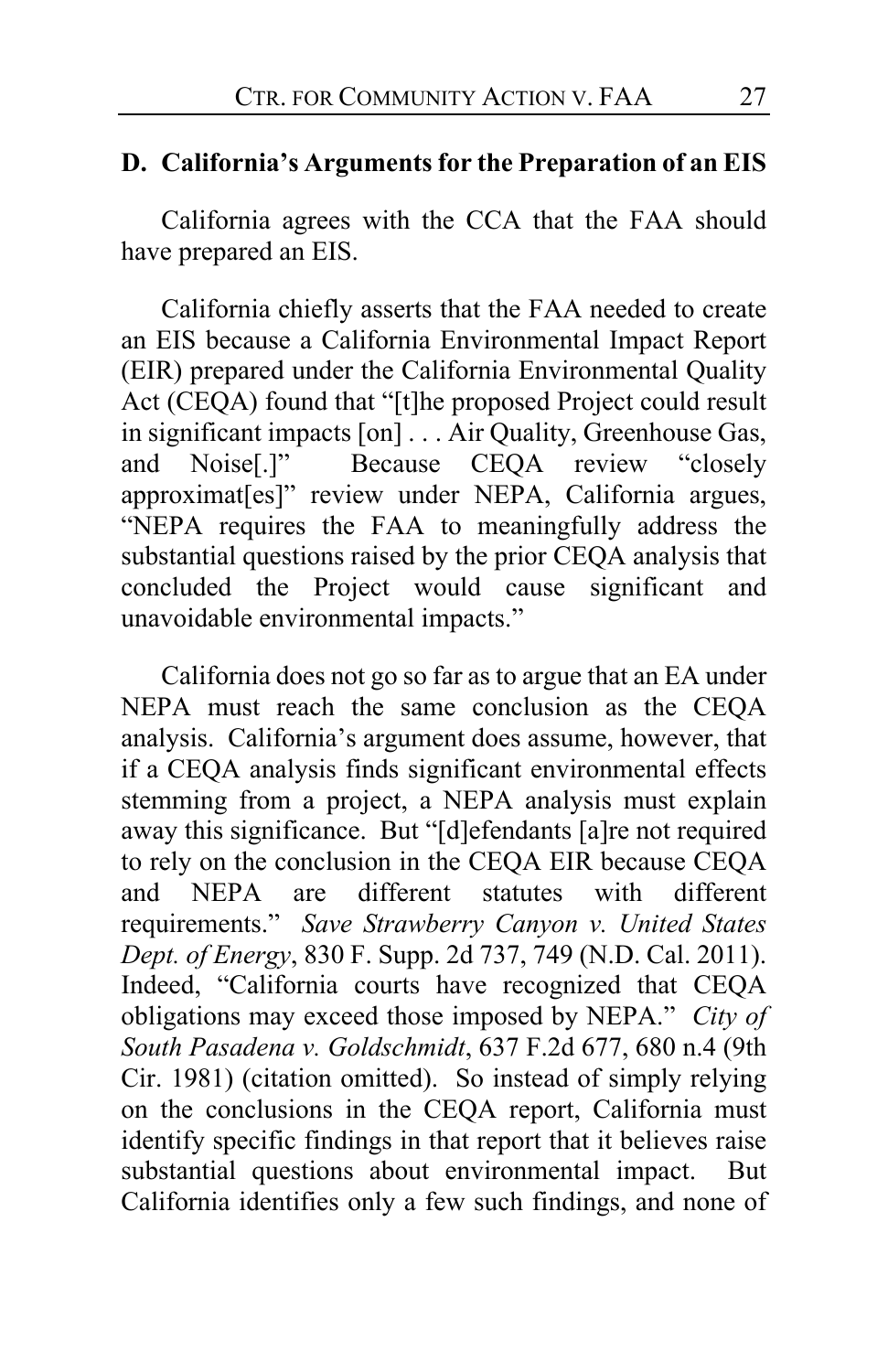them raise substantial questions as to whether the Project may have a significant effect on the environment.

First, California argues the FAA should have refuted the CEQA findings regarding air quality impacts. According to California, the "Final EIR found that the construction of the Project would result in nitrogen oxides and PM emissions that exceed applicable local regional air quality thresholds based on additional mitigation, and that even after implementing recommended mitigation measures, the Project's emissions from operations would exceed regional thresholds of significance for VOC, nitrogen oxides, carbon monoxide, and PM." Furthermore, in the State's view, the Final EIR found that "[n]o feasible mitigation measures have been identified that would reduce these emissions to levels that are less than significant." The thresholds discussed in the CEQA analysis that California points to are those established by the SCAQMD. The "SCAQMD is responsible for ensuring that federal and state air quality standards are met within the Basin." To that end, the SCAQMD "has adopted a series of Air Quality Management Plans (AQMPs) to meet the state and federal ambient air quality standards."

Noted within the EA is the fact that the SBIAA "initiated a formal request to the SCAQMD to determine if the mass emissions generated from the operation of the Proposed Project are within the General Conformity Budgets identified in the 2012 AQMP." Importantly, the SCAQMD's response to the request states, "[i]n summary, based on our evaluation the proposed project will conform to the AQMP (i.e. project emissions are within AQMP budgets) and is not expected to result in any new or additional violations of the NAAQS or impede the projected attainment of the standards." So by the SCAQMD's own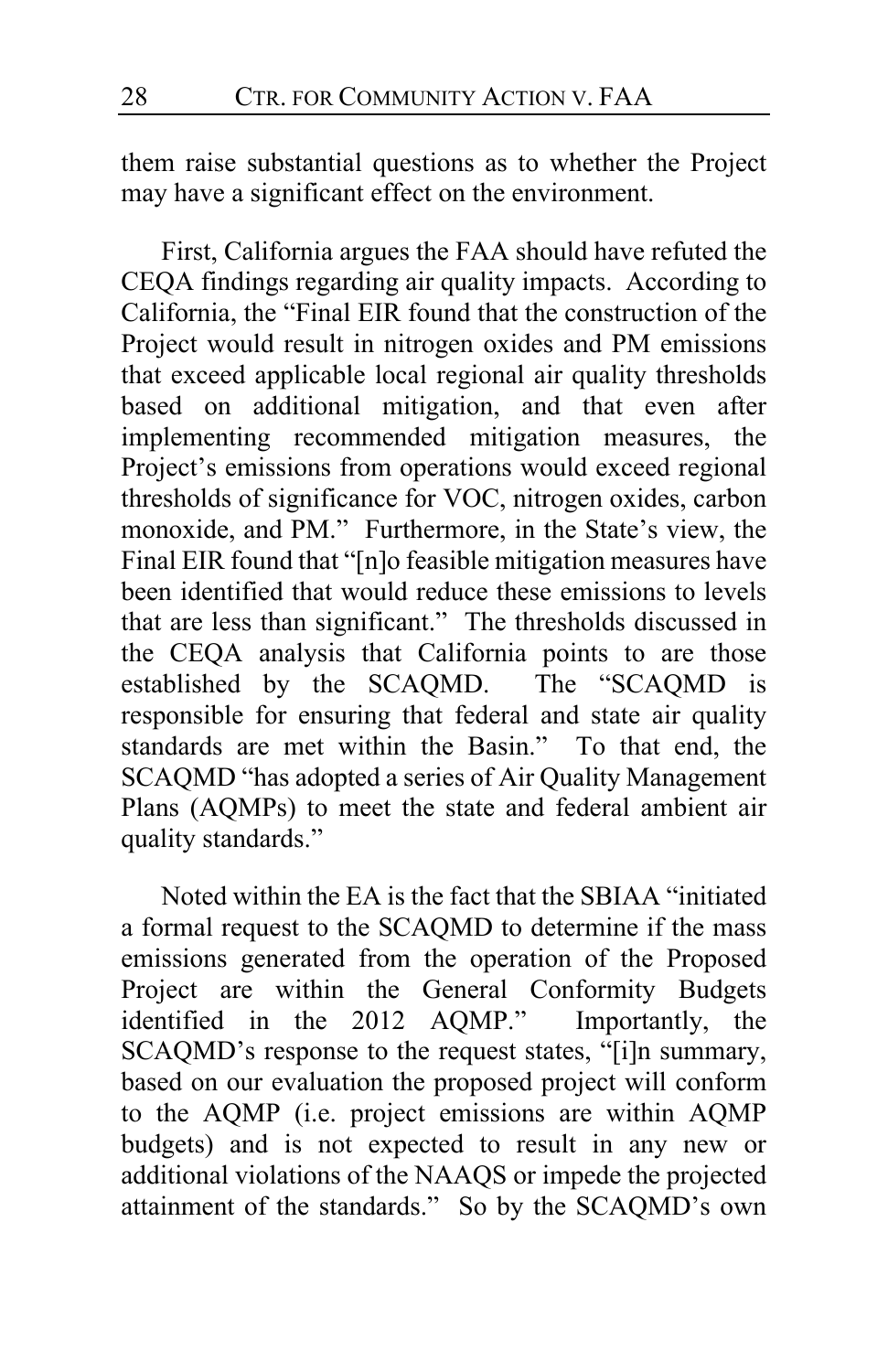assessment, the Project will comply with federal and state air quality standards.

Second, California argues that the FAA should have refuted the CEQA findings regarding greenhouse gas impacts. California claims that "the Final EIR determined that emissions from Project operations would exceed local air district thresholds, and that no feasible mitigation measures could reduce greenhouse gas emissions to levels that are less than significant." According to the State, the Final EIR concluded that the "Project operations would create a significant cumulative impact to global climate change." The CEQA analysis's conclusion here appears to be based solely on the fact that greenhouse gas emissions are projected to exceed SCAQMD regional thresholds. But even if there was such a threat, California does not articulate why the presence of this one intensity factor requires the preparation of an EIS. *See Wild Wilderness*, 871 F.3d at 727 ("One of these factors may demonstrate intensity sufficiently on its own, although the presence of one factor does not necessarily do so."); *see also Native Ecosystems Council v. United States Forest Serv.*, 428 F.3d 1233, 1240 (9th Cir. 2005) ("[I]t does not follow that the presence of some negative effects necessarily rises to the level of demonstrating a significant effect on the environment.").

Just as important, California does not refute the EA's following rationale for why it found no significant impact of the Project's greenhouse-gas emissions on the environment:

> The[ Project's operational] levels of [greenhouse gas (GHG)] emissions increases would comprise less than 1 percent of both the U.S.-based GHG emissions and global GHG emissions (IPCC, 2014).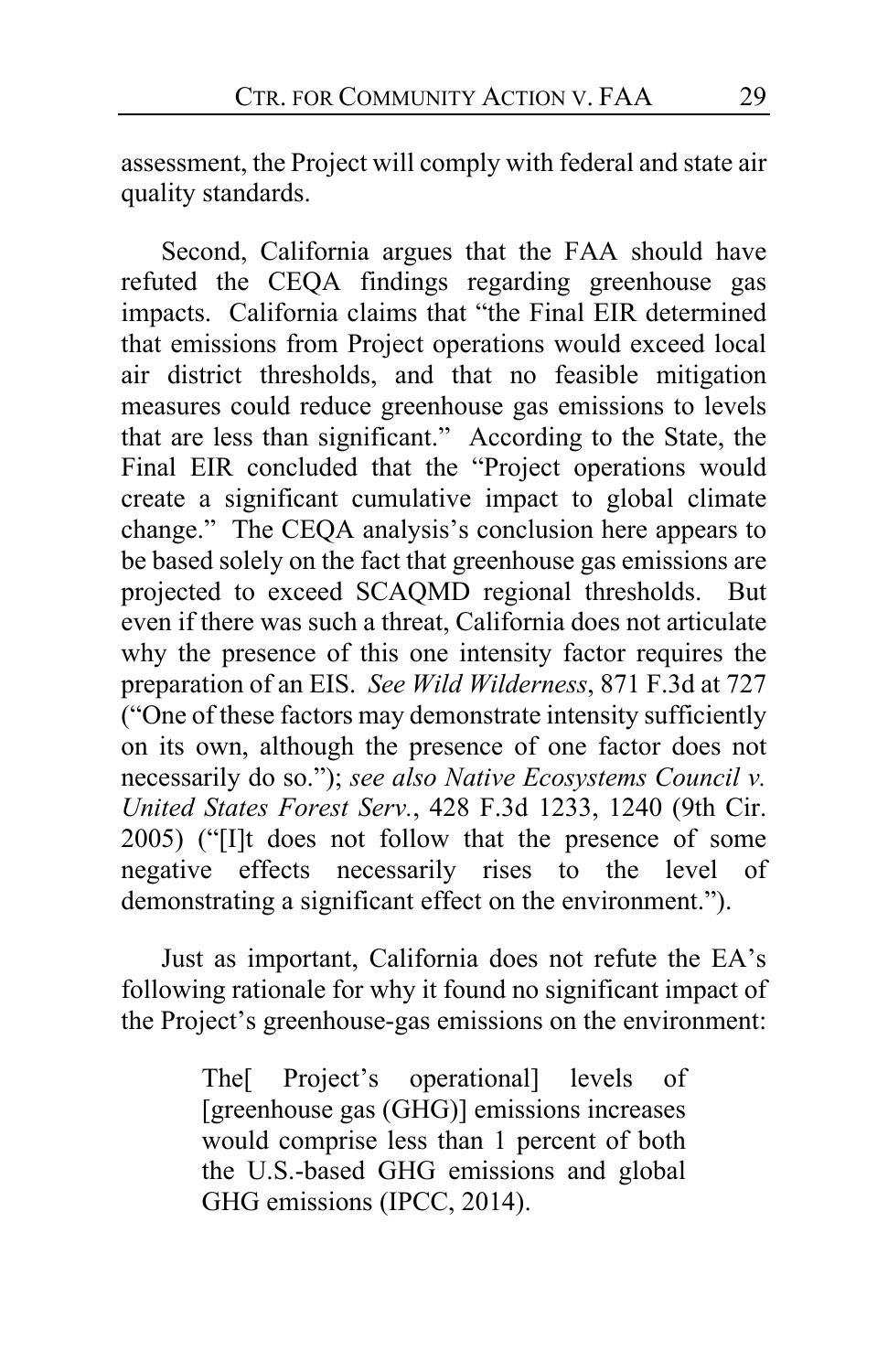... As noted by CEQ, "climate change is a particularly complex challenge given its global nature and inherent interrelationships among its sources, causation, mechanisms of action and impacts . . . ." Given the enormity of GHG emissions worldwide, the contributions of one project, such as that of the Proposed Project, are negligible. CEQ has also noted, "it is not currently useful for the NEPA analysis to attempt to link specific climatological changes, or the environmental impacts thereof, to the particular project or emissions, as such direct linkage is difficult to isolate and to understand."

. . . As previously stated, given the enormity of GHG emissions worldwide . . . , the contributions of one project, such as the Proposed Project would comprise of less than 1 percent of both the U.S.-based GHG emissions and global emissions (IPCC, 2014) .... The emissions generated from construction of the Proposed Project in 2019 would be 0.0009 percent of the 2017 California GHG inventory and even less for the duration of the 2020 construction.

This rationale is not refuted by the CEQA analysis's cursory assumption that because the SCAQMD emissions threshold was violated, a significant environmental impact can be expected. California does not articulate what environmental impact may result from the Project's emissions exceeding the SCAQMD threshold.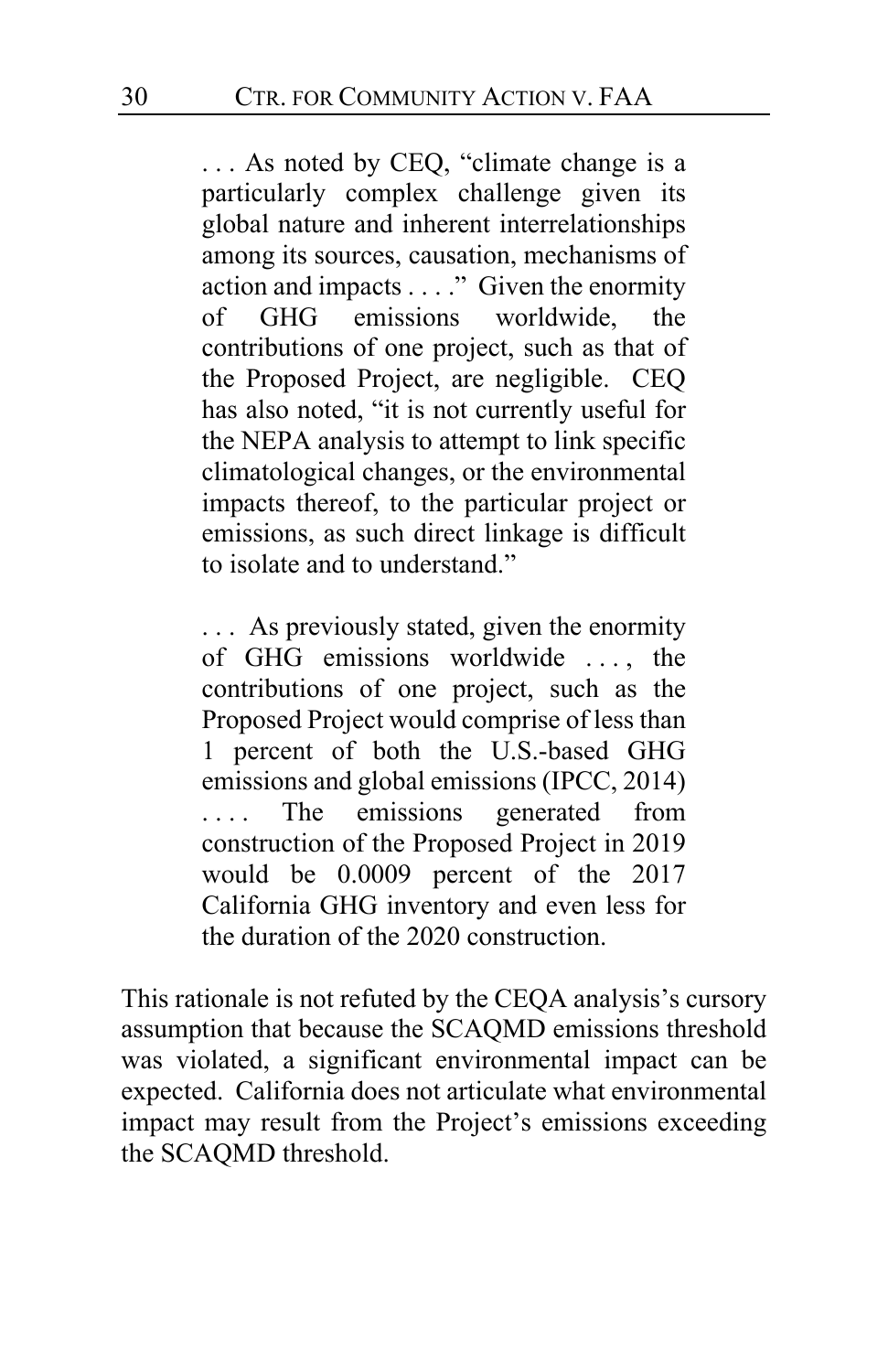Finally, California cites the noise findings issued in the CEQA analysis. The CEQA analysis found that "off-site transportation noise level increases at adjacent noisesensitive residential homes are considered significant and unavoidable, but all other noise impacts are less than significant or can be mitigated to a level of less than significant." So the only noise concern stemming from the CEQA analysis is that connected with off-site transportation at adjacent noise-sensitive residential homes. But the EA notes that the SBIAA plans on expanding its territory and acquiring adjacent properties to the airport as a noise mitigation measure.

In sum, California fails to raise a substantial question as to whether the Project may have a significant effect on the environment so as to require the creation of an EIS. *Cf. Am. Wild Horse Campaign v. Bernhardt*, 963 F.3d 1001, 1008 (9th Cir. 2020) ("NEPA regulations do not anticipate the need for an EIS anytime there is some uncertainty, but only if the effects of the project are highly uncertain." (simplified)).

## **E. Truck Trips**

Next, Petitioners allege certain errors related to the FAA's calculations regarding truck trips emissions generated by the Project.

First, Petitioners argue that the EA fails to explain why its calculation for total truck trips is lower than the amount stated in the CEQA analysis. But Petitioners do not point to any authority to support their assertion that the EA had to use the same number of truck trips that the CEQA analysis used, or that the FAA was required to explain away this difference.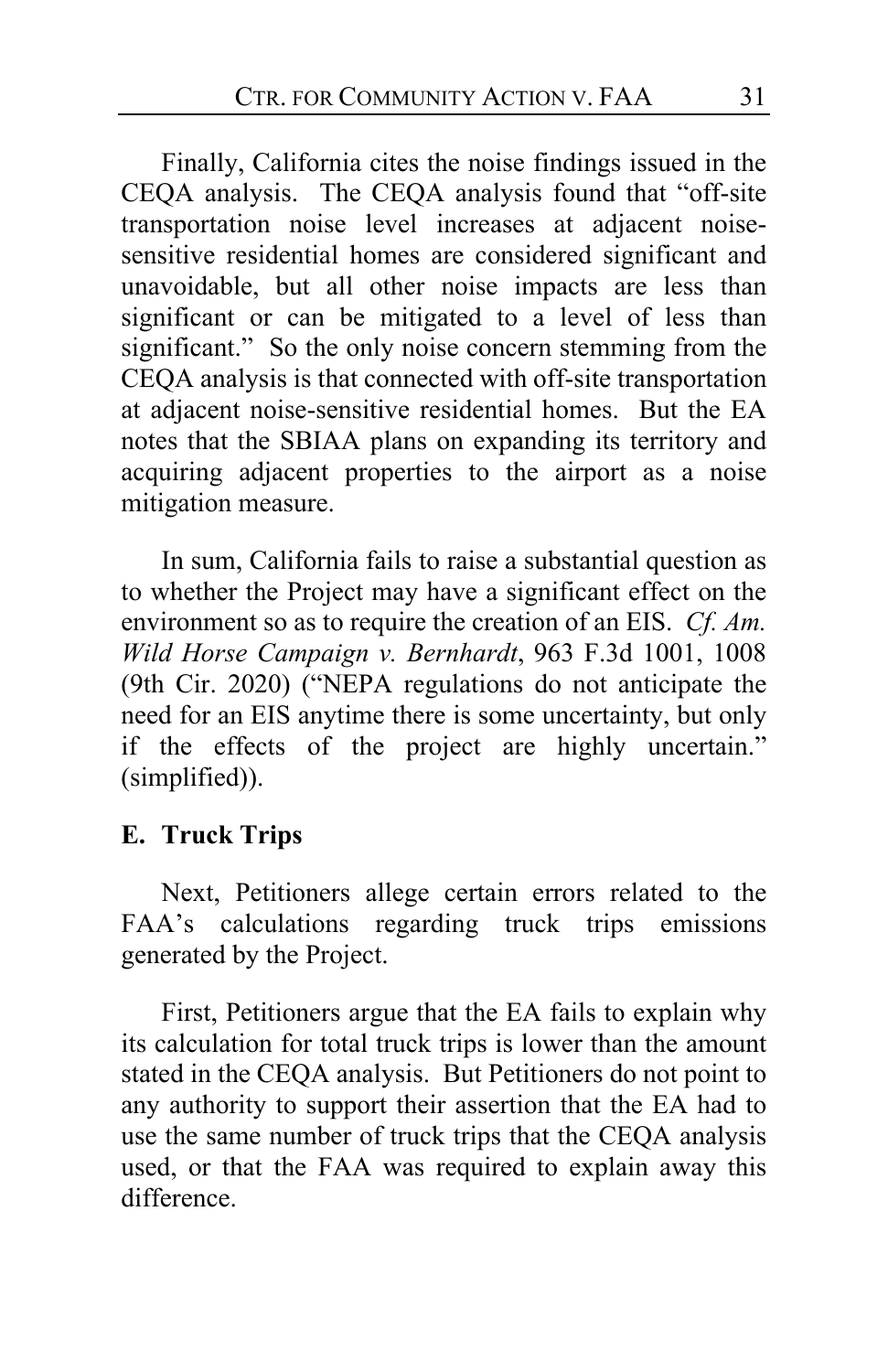More importantly, Petitioners fail to show arbitrariness or capriciousness in the EA's truck trip calculation method. As the EA explains:

> The number of truck trips was determined by dividing the total number of packages arriving at the Project Site daily by the average package size and then dividing that by the number of packages that can fit into each truck (approximately 1,500 packages per truck). The Proposed Project would develop a package sorting facility, with truck trips limited to moving air cargo shipments to and from distribution centers. The Proposed Project would not result in truck trips to deliver packages from the Airport directly to homes in the community. In 2019, the Proposed Project would generate . . . 192 round trip truck trips. In 2024, the total average daily trips generated by the Proposed Project would be ... 500 round trip truck trips.

In contrast to the total amount of truck trips in 2019 and 2024 that the EA calculated, the CEQA analysis determined that the respective 2019 and 2024 truck trip count would be 248 and 652. California does not assert error in the FAA's peak packages volume calculations, calculated to be 824,000 and 2,145,000 in 2019 and 2024 respectively, which served as the basis for the FAA's total truck trips calculation. In contrast, the CEQA analysis's package volume calculations came out to be "1,030,877 per day during the peak season" for 2019 and "2,238,443 per day during peak season" for 2024. It appears the CEQA analysis's only basis for its truck trip numbers is the "data provided by the tenant[,]" so it is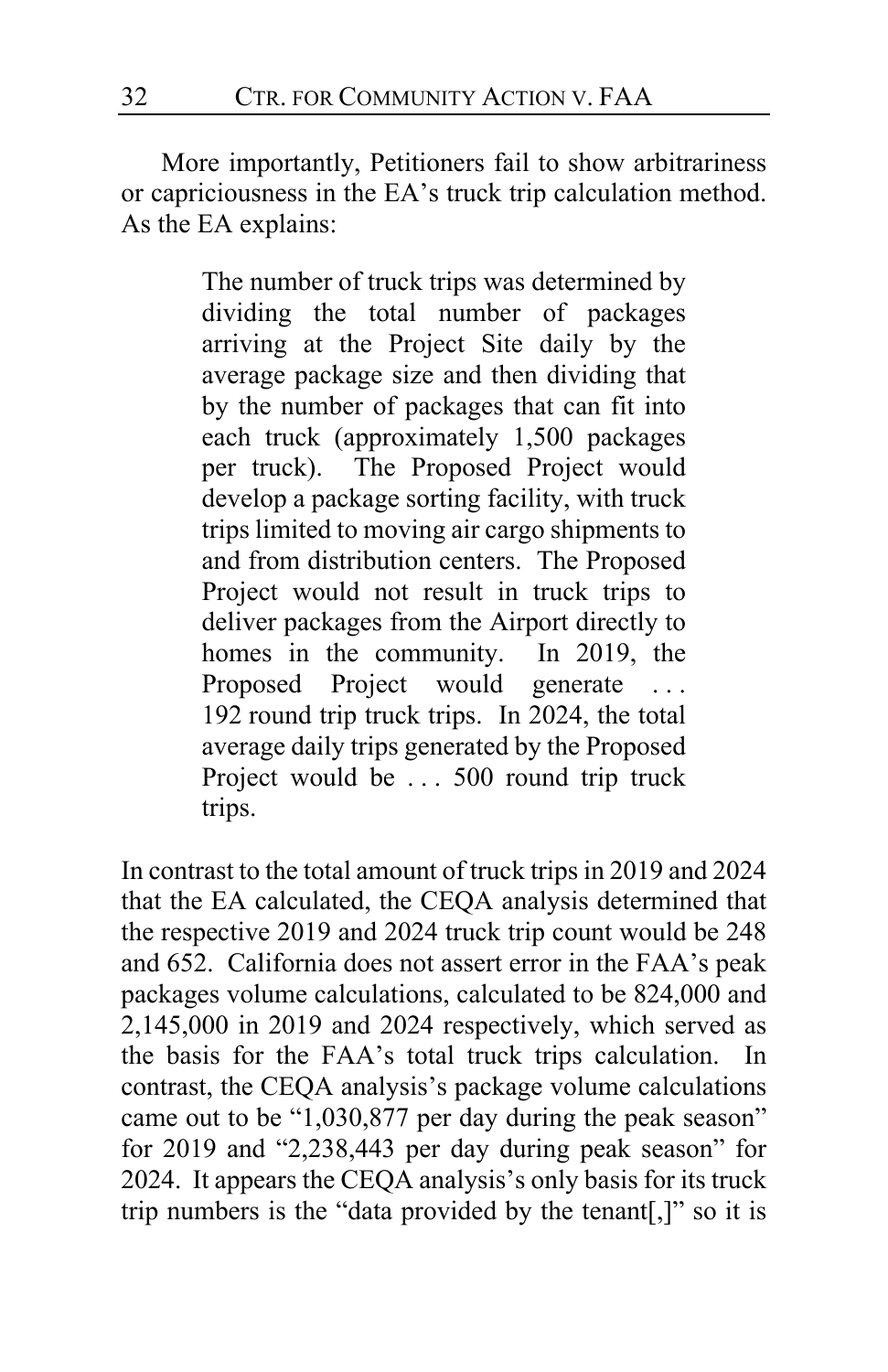unclear how the CEQA analysis arrived at those numbers. But, if the CEQA analysis's truck trip numbers were calculated in a similar way as the FAA's, the slight difference in package volume could explain the slight difference in truck trip numbers and additionally lend credence to the FAA's methodology for arriving at such a number, which, despite Petitioners' contention, is clearly laid out as shown in the record.

Petitioners do not argue that the EA's methodology was improper or that the data the FAA relied on was erroneous. Petitioners argue only that the EA should have explained the differences in numbers reached by the CEQA analysis and the EA. But if Petitioners cannot even point to the CEQA analysis's rationale for coming to its conclusion—seemingly because no explanation for that conclusion exists—it is unreasonable to insist that the FAA can.

Additionally, the FAA's posited explanation for the difference in truck trips amounts as being a product of the CEQA analysis's reliance on outdated data is not appropriately termed an impermissible post-hoc rationalization. "The rule barring consideration of *post hoc*  agency rationalizations operates where an agency has provided a particular justification for a determination at the time the determination is made, but provides a different justification for that same determination when it is later reviewed by another body." *Independence Min. Co. v. Babbit*, 105 F.3d 502, 511 (9th Cir. 1997) (citations omitted). In pointing out the differences in data used between the CEQA analysis and the EA, the FAA is not trying to justify anything it did; rather, the FAA is simply pointing out that the differences in data points could explain the different truck trip totals the agencies calculated.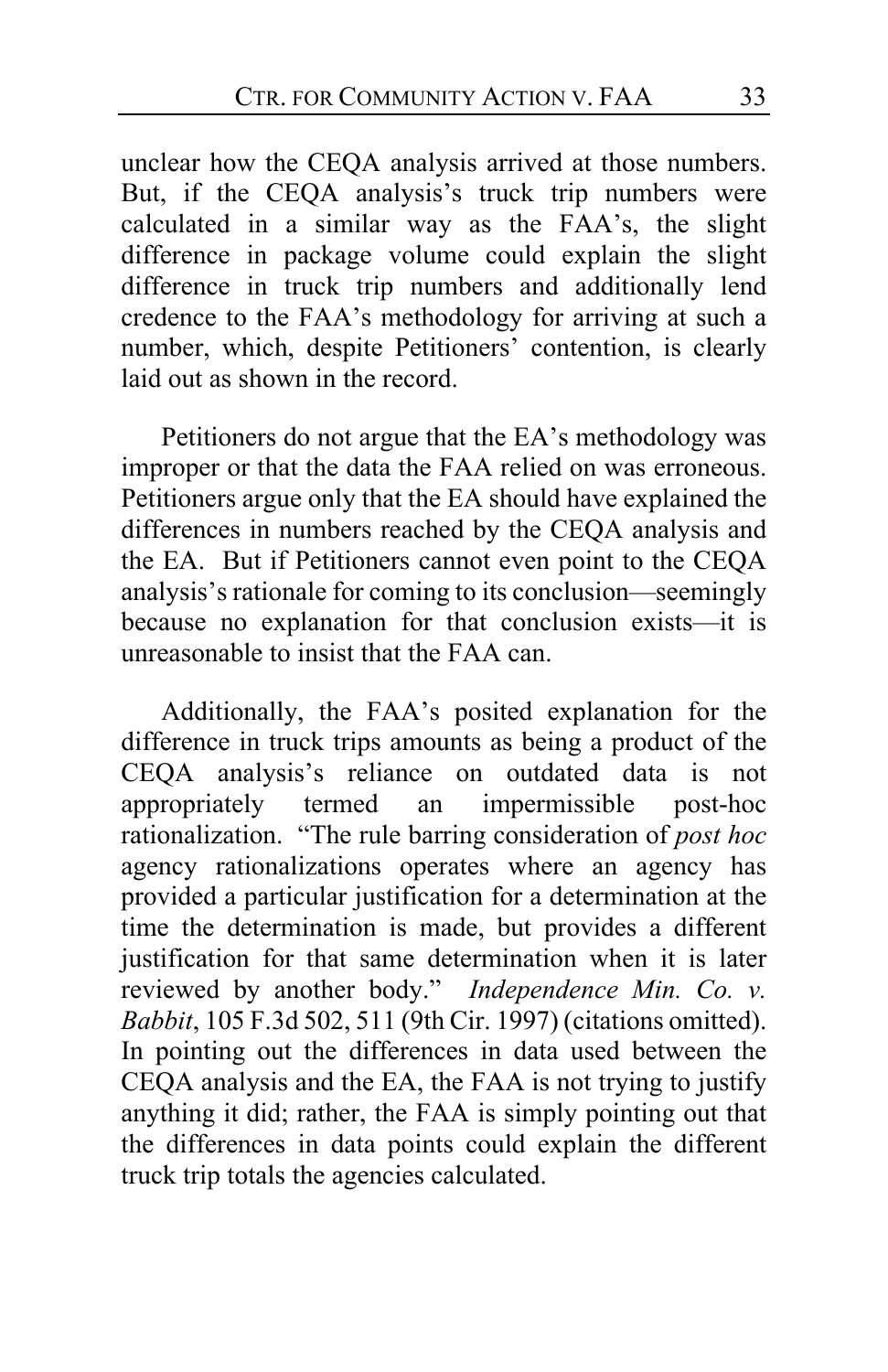In sum, Petitioners do not raise a substantial question about whether the Project will have a significant environmental effect simply by pointing out the difference in the number of truck trips calculated as between the EA and CEQA analysis.

Second, Petitioners argue that the EA considered only one-way trips, not roundtrips, in calculating truck trip emissions. Specifically, Petitioners assert that, because the "EA estimated emissions using CalEEMod, a program that estimates vehicle emissions based solely on one-way trips together with their one-way travel distances[,]" the FAA should have doubled the numbers it obtained when running the CalEEMod analysis in order to obtain correct emissions calculations. But, as the FAA states, "[u]pon completion of the CalEEMod modeling, further analysis was completed to calculate the total round trip truck traffic emissions that would be generated by the operation of the Proposed Project." Although the FAA does not appear to specifically articulate what further analysis was conducted, Petitioners do not refute the FAA's following representations:

> Agency consultation included coordination with agencies and local jurisdictions such as the U.S. Environmental Protection Agency (U.S. EPA), South Coast Air Quality Management District (SCAQMD), California Air Resources Board (CARB), and the Southern California Association of Governments (SCAG) to review the Air Quality Protocol and modeling methodology. Modeling outputs (which included truck traffic data discussed by the commenter) from CalEEMod were thoroughly reviewed by the SCAQMD staff to ensure that all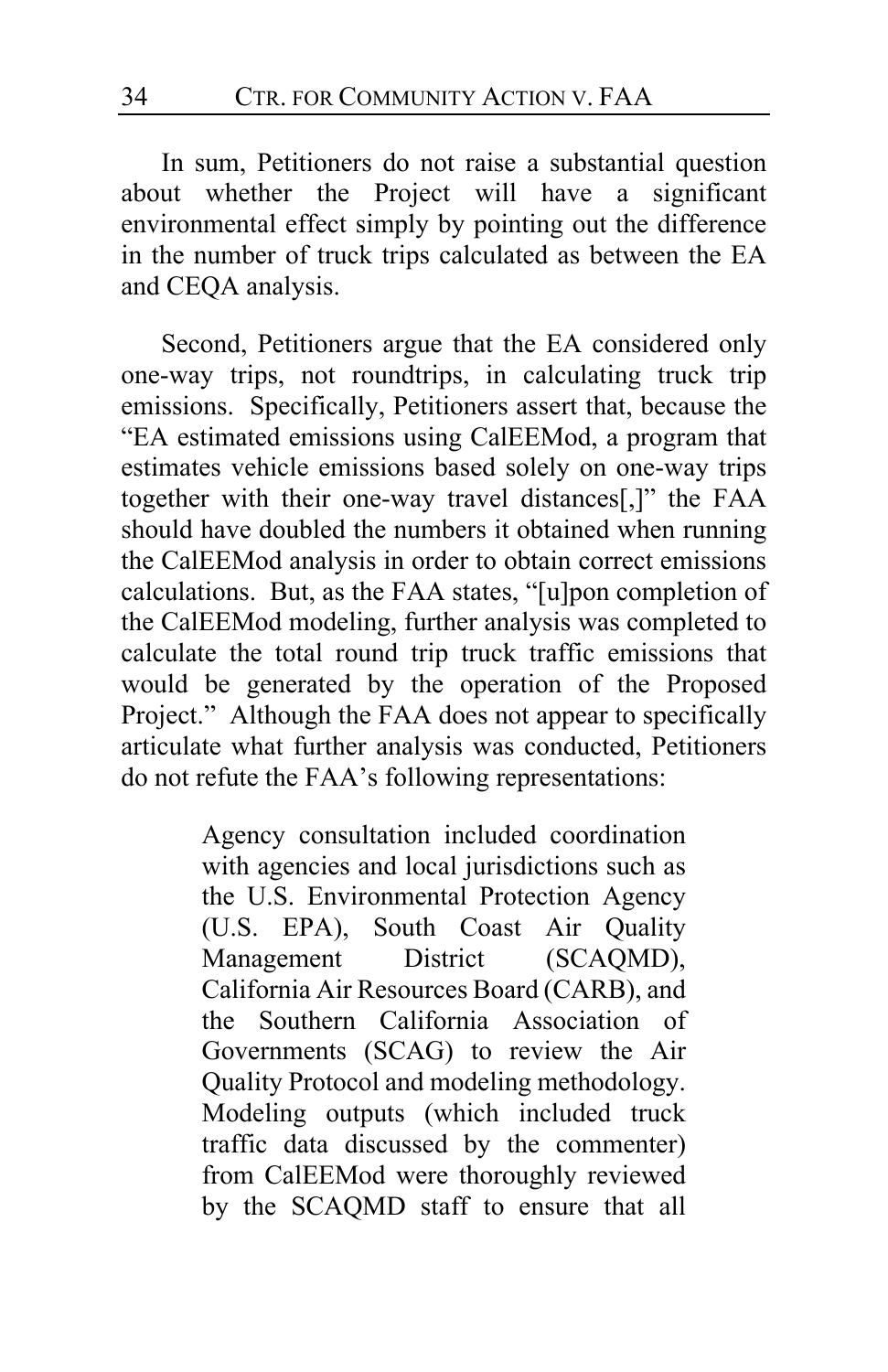emissions (mobile, area, energy, etc.) generated by the Proposed Project were correctly calculated and those emissions generated would conform to the most recent Air Quality Management Plan (AQMP).

Pet'rs ER 0414 (Pet'rs ER Vol. 2). Petitioners do not refute the FAA's contention that the SCAQMD "thoroughly reviewed" and "correctly calculated" the FAA's truck trips emissions analysis. As such, Petitioners provide no reason to believe that the EA did not correctly analyze total truck trips emissions.

Finally, Petitioners argue that the record contains an inconsistency concerning the number of daily truck trips calculated by the FAA. Specifically, Petitioners point out that the FAA itself sometimes refers to the Project as generating "3,823 daily truck trips" but uses a 192 daily truck trips figure to calculate air quality impact. Although Petitioners seem to suggest that the FAA impermissibly reduced the 3,823 figure to the 192 figure in calculating environmental impacts generally, the only portion of the EA that the FAA points to for the use of the 192 figure is the air quality impact calculation.

Petitioners cite no portion of the EA that contains the 3,823 figure but rather cite to portions of the FAA's responses to public comments regarding the EA. This figure appears to come from the CEQA analysis, and was generated there to determine traffic volumes, pursuant to the City of San Bernardino's requirement that truck trips be converted to "Passenger Car Equivalents" in determining traffic volumes. Under the City's requirement, for every truck that possesses four or more axles, for example, one truck trip is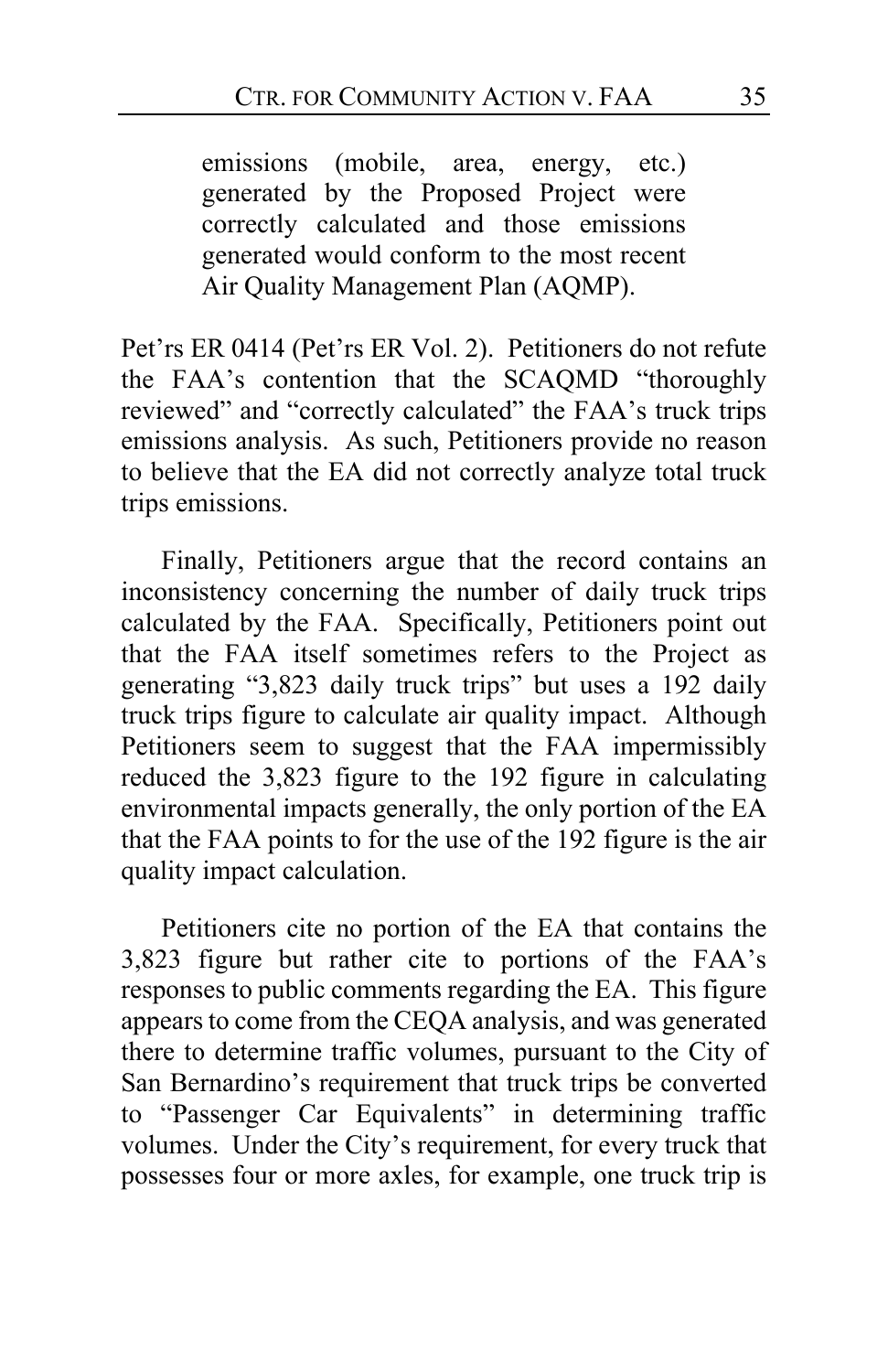equivalent to three passenger car trips and must be calculated as such.

Petitioners, however, fail to articulate why the 3,823 figure or the City's conversion requirement is relevant for any environmental impact other than traffic volume. Petitioner's argument that the FAA needed to explain why it relied on a 192 daily truck trips figure in determining air quality impact as opposed to the 3,823 figure assumes that the 3,823 figure is significant as it relates to air quality. But Petitioners fail to articulate what exactly that significance is. Moreover, Petitioners improvidently assume that the language "daily truck trips" after the two numbers designates both figures as describing the same calculation or statistic. Although the FAA could have been clearer about the differences between the 192 and 3,823 figures, it was Petitioners who assumed the two figures described the same calculation or statistic, and a review of where those figures came from reveals their differing significances. *Cf. Motor Vehicle Mfrs. Ass'n of U.S., Inc. v. State Farm Mut. Auto. Ins. Co.*, 463 U.S. 29, 43 (1983) ("We may not supply a reasoned basis for the agency's action that the agency itself has not given. We will, however, uphold a decision of less than ideal clarity if the agency's path may reasonably be discerned." (citations and quotation marks omitted)). The FAA does not need to explain away the significance of a figure that Petitioners erroneously assume without explanation possesses certain significance or applies to environmental impacts apart from traffic volume.

In sum, Petitioners fail to raise any legitimate concerns about the EA's truck trips emissions calculations.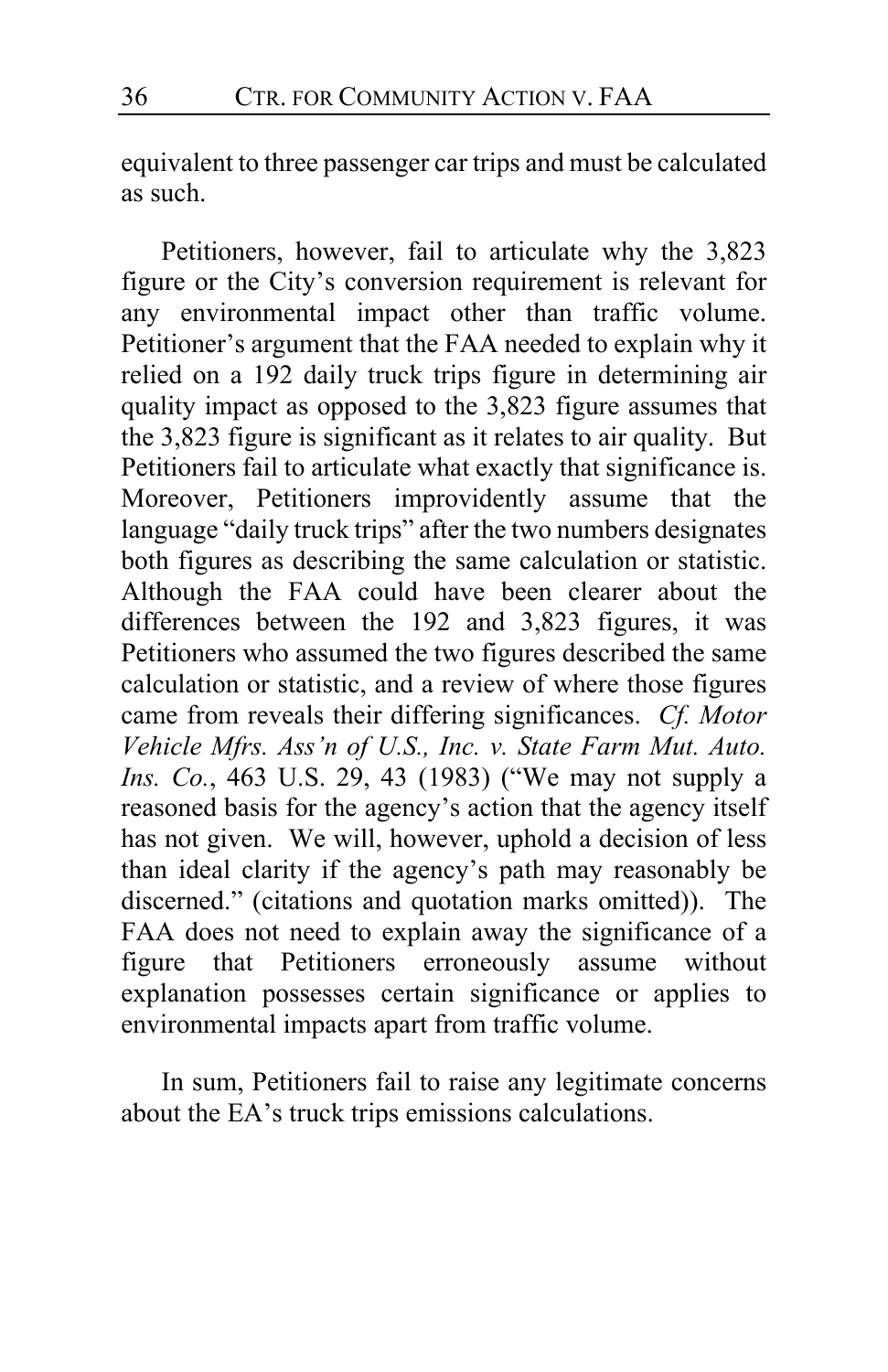#### **F. California and Federal Environmental Standards**

Petitioners finally assert that the FAA failed to consider the Project's ability to meet California state air quality and federal ozone standards. Petitioners' arguments here invoke 40 C.F.R. § 1508.27(b)(10)'s instruction that evaluating whether a project will have a "significant" environmental impact "requires consideration[] of . . . [w]hether the action threatens a violation of Federal, State, or local law or requirements imposed for the protection of the environment."

First, the CCA argues that the EA failed to assess whether the Project meets the air quality standards set by the California Clean Air Act (CCAA). The CCA's contention in this regard is unavailing, however, because the CCA fails to identify even one potential CCAA violation stemming from the Project. This failure to specifically articulate a potential violation is what distinguishes this case from *Sierra Club v. United States Forest Serv.*, 843 F.2d 1190 (9th Cir. 1988). In that case, the petitioner identified a specific California water quality standard that one of its expert witnesses believed would be violated, and the expert witness explained how that violation would occur. *Id*. at 1195, n.3. The only semblance of an attempt to articulate such a violation comes from the CCA's citation in its reply brief to the CEQA analysis, which concluded that "[e]xceedances of applicable SCAQMD regional thresholds are considered significant and unavoidable[,]" and that "[t]he Project has the potential to result in or cause . . . CAAQS violations[.]" But, as previously discussed, the CEQA analysis's conclusion in this regard is unavailing because of the SCAQMD's letter refuting that contention in noting that the Project "will conform to the AQMP[.]"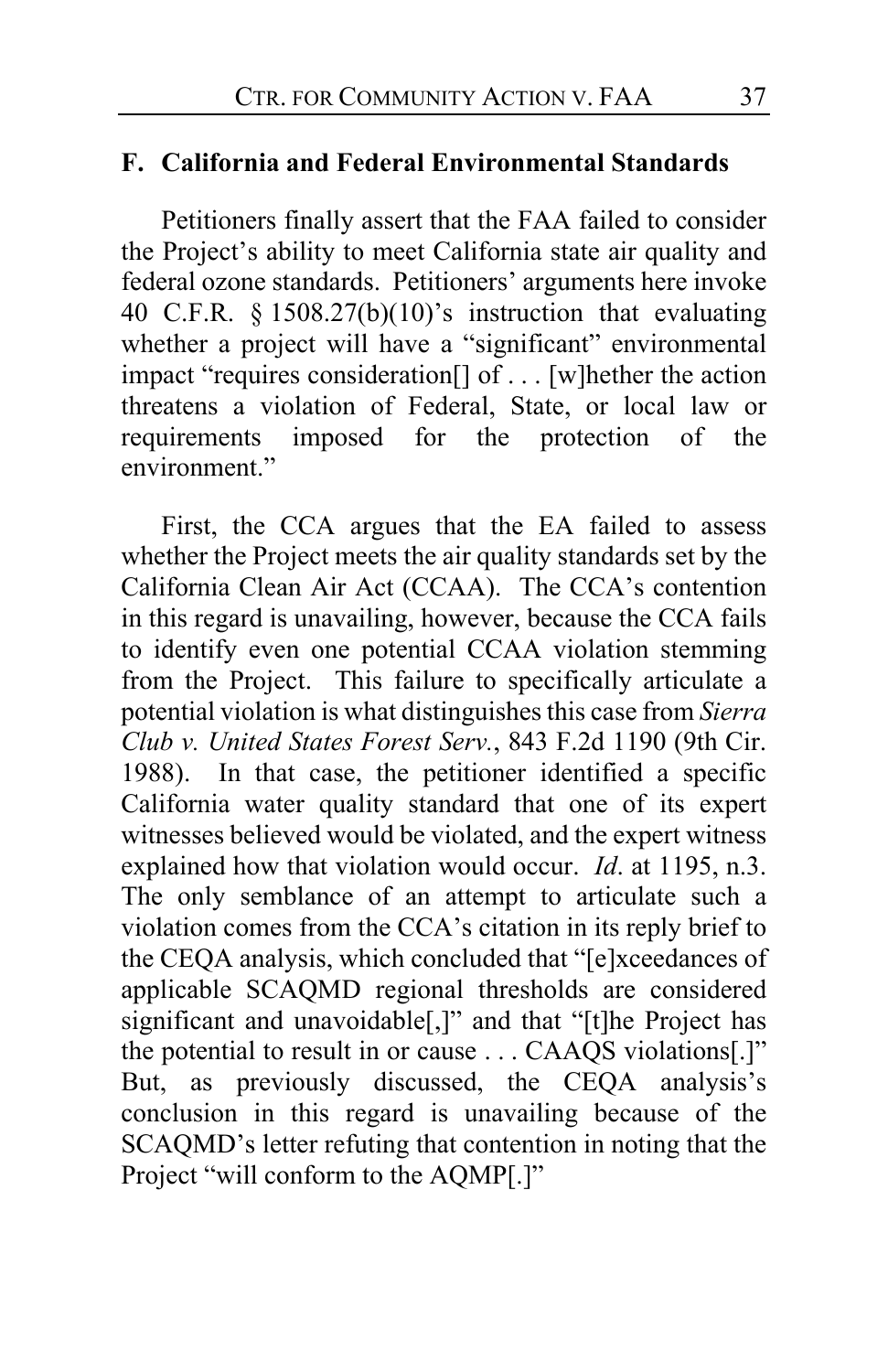More importantly, the EA did discuss California air quality law. As explained in the EA, "[t]he [CCAA], administered by [the California Air Resources Board], requires all air districts in the state to achieve and maintain the California Ambient Air Quality Standards (CAAQS)[.] California law does not require that CAAQS be met by specified dates as is the case with NAAQS. Rather, it requires incremental progress toward attainment." The implication here is that the FAA perceives no violation of the CCAA because the Project will be able to meet the incremental progress it needs for attainment. The CCA does not refute this contention. There is therefore no reason to believe that a CCAA violation is likely to occur and no reason to believe that the EA failed to consider whether the Project threatens a violation of the CCAA.

Second, the CCA argues that the EA failed to assess whether the Project meets federal ozone standards. In 1979, the EPA adopted a national air quality standard, colloquially known as the "1-hour ozone standard," limiting maximum 1-hour average concentrations of ozone to 0.12 parts per million. *See* 44 Fed. Reg. 8,202 (Feb. 8, 1979) (codified at 40 C.F.R. § 50.9). Recognizing that further public health protection was needed, the EPA also adopted an "8-hour ozone standard" that similarly limits average concentrations of ozone. *See* 62 Fed. Reg. 38,856 (July 18, 1997). The EPA has updated its 8-hour ozone standard twice, once in 2008, *see* 73 Fed. Reg. 16,436 (Mar. 27, 2008), and once in 2015, *see* 80 Fed. Reg. 65,292 (Oct. 26, 2015).

The CCA argues that the EA fails to address the Project's compliance with the 2008 and 2015 federal 8-hour ozone standard. The EA, however, states as follows:

> [O]perational emissions in 2019 would exceed the applicable *de minimis* thresholds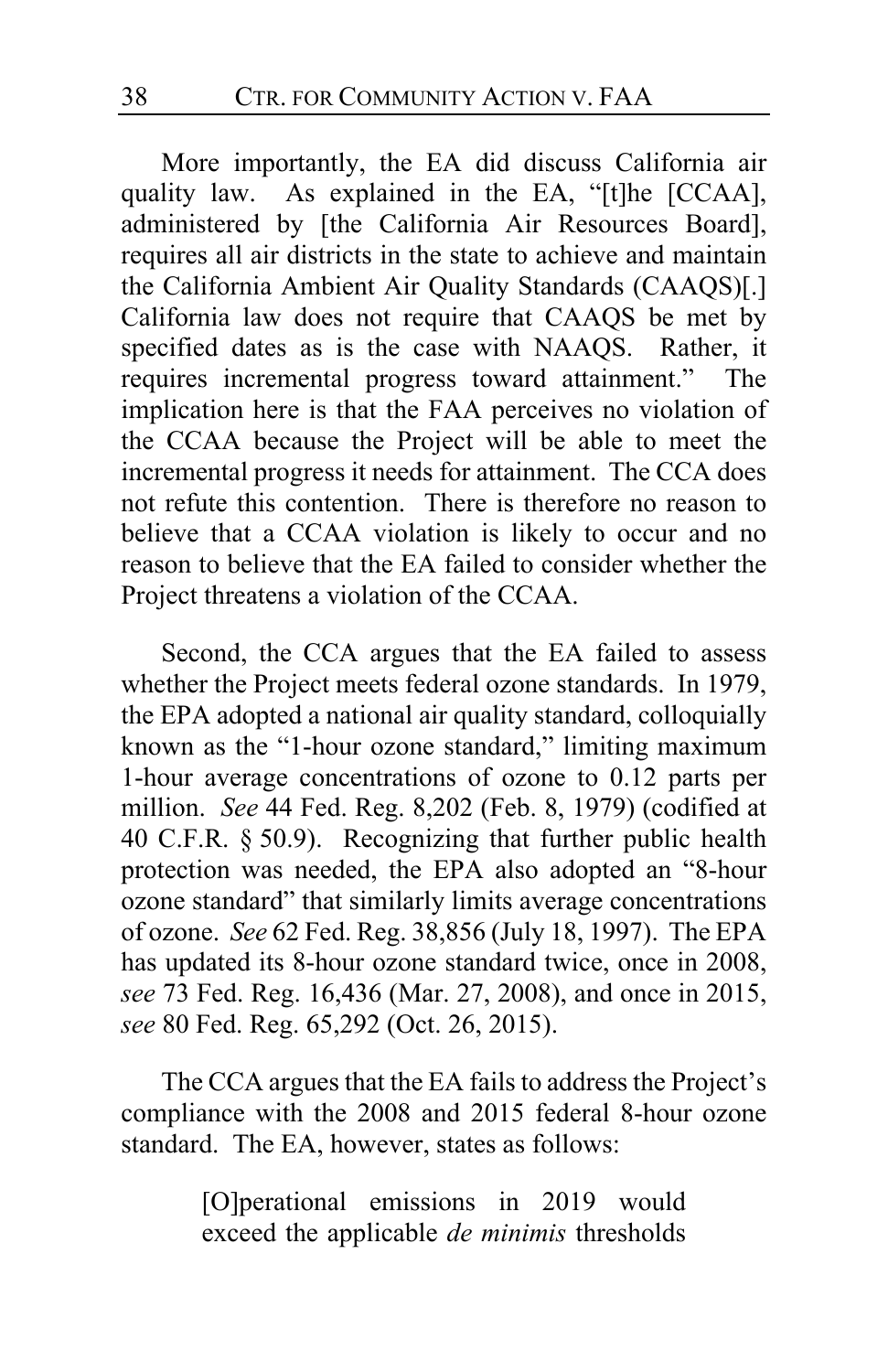for VOC and NOx resulting in a potential exceedance of the ozone and NO2 NAAQS. Thus, a [General Conformity Determination] is required for the Proposed Project's emissions of non-attainment and maintenance pollutants. The SCAQMD has confirmed the emissions of VOCs and NOx resulting from the Proposed Project are within the 2012 AQMP General Conformity Budget. The SCAQMD confirmation, in the form of a letter dated April 30, 2019, is provided in Attachment 2 of Appendix B. The letter stated that the proposed Project will conform to the AQMP (i.e., project emissions are within AQMP budgets) and is not expected to result in any new or additional violations of the NAAQS or impede the projected attainment of the standards. The confirmation that the estimated emissions are within the 2012 AQMP General Conformity Budget demonstrates the Proposed Project will not jeopardize the timely attainment of the ozone NAAQS.

The CCA recognizes that the letter relied upon by the EA "establishes the Project's attainment of the 1997 ozone standard," but it believes that the letter does not recognize such attainment of the 2008 and 2015 standards. Located within the letter, however, is a link to the "latest approved AQMP [which] is currently the Final 2012 AQMP[.]" Following the link reveals the Final 2012 AQMP, and Appendix IV(B): Proposed 8-hour Ozone Measures to the plan, which establishes how the Basin will attain the 2008 8 hour ozone standard. *See* 73 Fed. Reg. 16,436 (Mar. 27,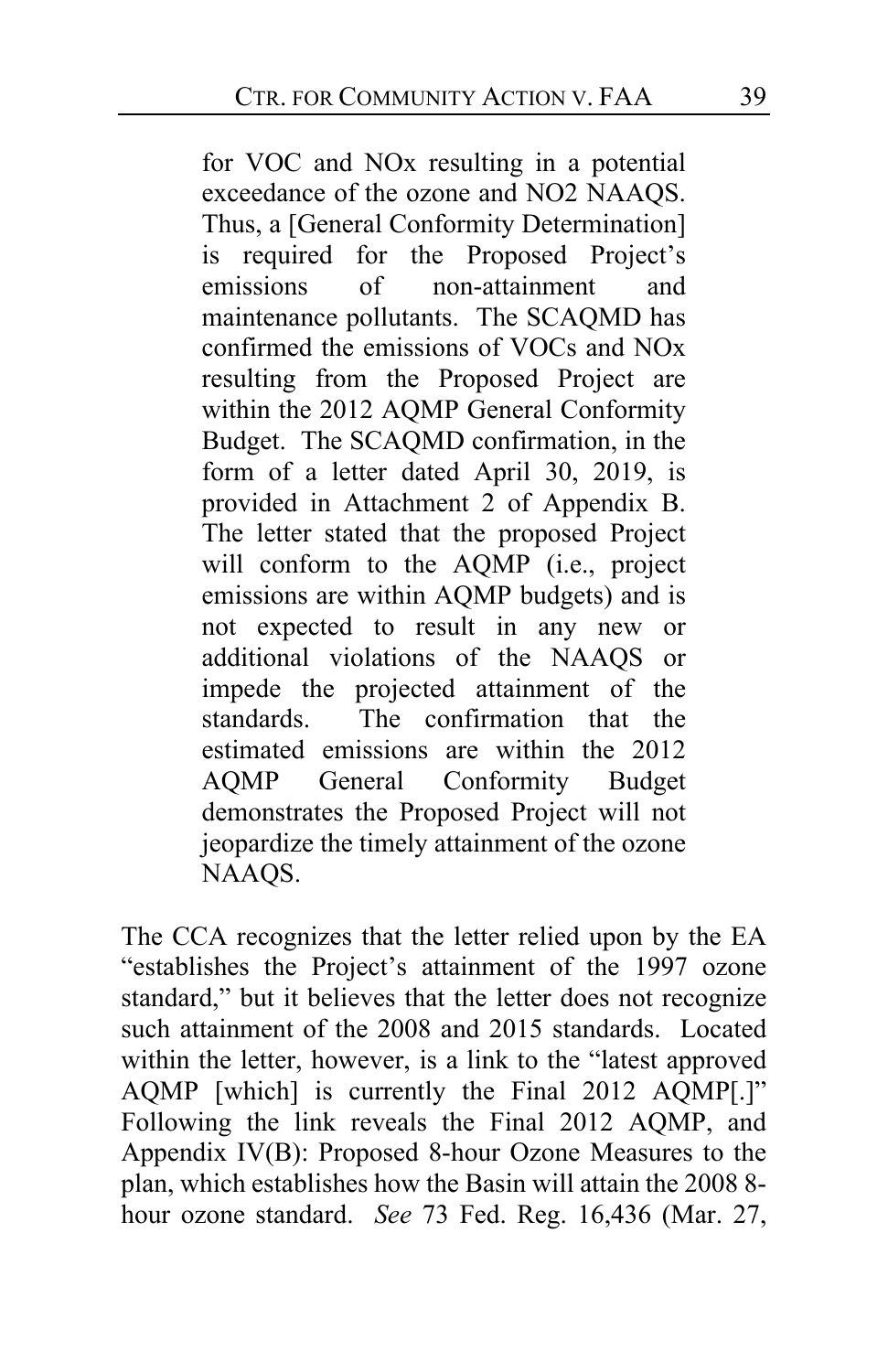2008) (noting that EPA "for O3[ is] setting an AQI value of 100 equal to 0.075 ppm, 8-hour average"); Appendix IV(B): Proposed 8-hour Ozone Measures Draft at Introduction and n.1 (setting out path to attain "75 ppb NAAQS" standard which the Draft notes was "adopted in 2008[ and] has been established by the U.S. EPA"). So, contrary to what the CCA asserts, the 2012 Final AQMP did "set[] a path to attainment of the [2008] federal ozone standard," and the SCAQMD letter, relied upon by the EA, therefore establishes the Project's attainment of the 2008 federal ozone standards by confirming the Project's compliance with the 2012 AQMP.

As for the 2015 federal ozone standard, the letter also addresses how the Project can meet that standard. The CCA itself recognizes that federal ozone standards can be met by ensuring that project emissions fall within the SCAQMD's emissions "budget":

> [W]hen it became apparent that [the project's] impacts on air quality would exceed *de minimis* thresholds for [federal ozone standards], the Airport looked for a loophole. On April 4, 2019, the Airport Authority requested that the Air District stash these emissions under its general conformity emissions budget for the 2012 Air Quality Management Plan. The Air District agreed. . . . [I]n order to accommodate this request, the Air District had to allocate almost half of its statewide emissions budget for the next five years to cover emissions from this specific project . . . .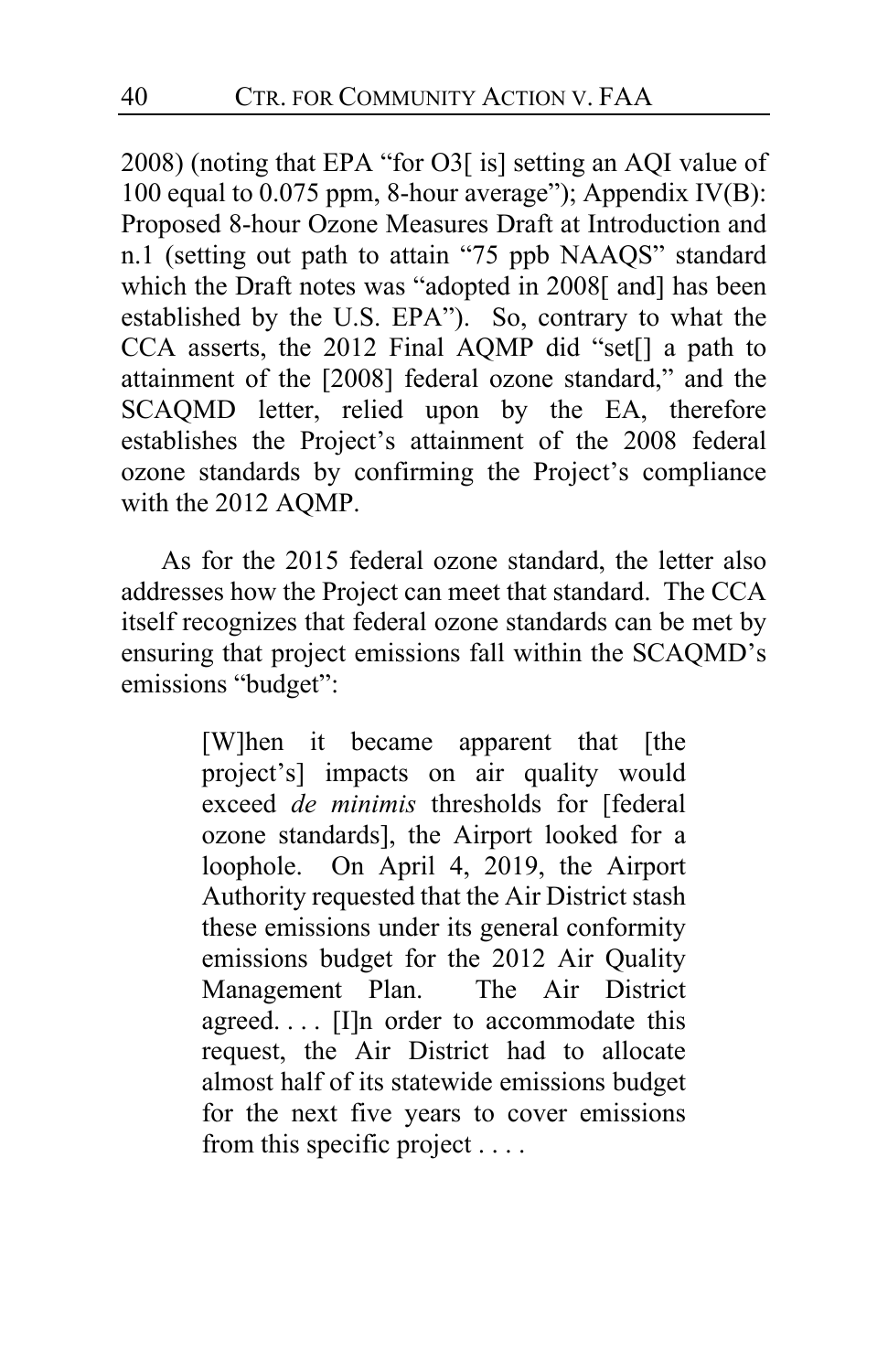As the CCA recognizes, the SCAQMD can ensure emissions conform to federal ozone standards by allocating a certain amount of its "emissions budget" to a project. The SCAQMD letter recognizes this, as well:

> [I]n order to incorporate the projected aircraft operations in the next AQMP, South Coast AQMD staff recommends that detailed aircraft activity and emissions data for the San Bernardino International Airport be submitted to South Coast AQMD by the end of 2019. This way, these emissions can be appropriately included in the next AQMP emissions inventory and not rely on the general conformity budgets, which are in high demand and have a limited availability.

Because the CCA does not demonstrate a risk of a violation of federal ozone standards and rather argues only that the EA needed to determine whether a risk existed, the CCA does not refute the fact that the Project could be allocated a greater portion of the emissions budget, as the CCA admits happened before. In sum, the CCA provides no reason to believe that the Project threatens a violation of the federal ozone standards. *Cf. Am. Wild Horse Campaign*, 963 F.3d at 1009.

Finally, Petitioners argue that the EA failed to assess whether the Project meets California's greenhouse gas emission standards. Petitioners, however, only cite to California statutory pronouncements that statewide greenhouse gas emissions must be reduced to certain levels by certain time periods. Those statutes charge the California Air Resources Board with determining exactly how to accomplish that task. *See* Cal. Health & Safety Code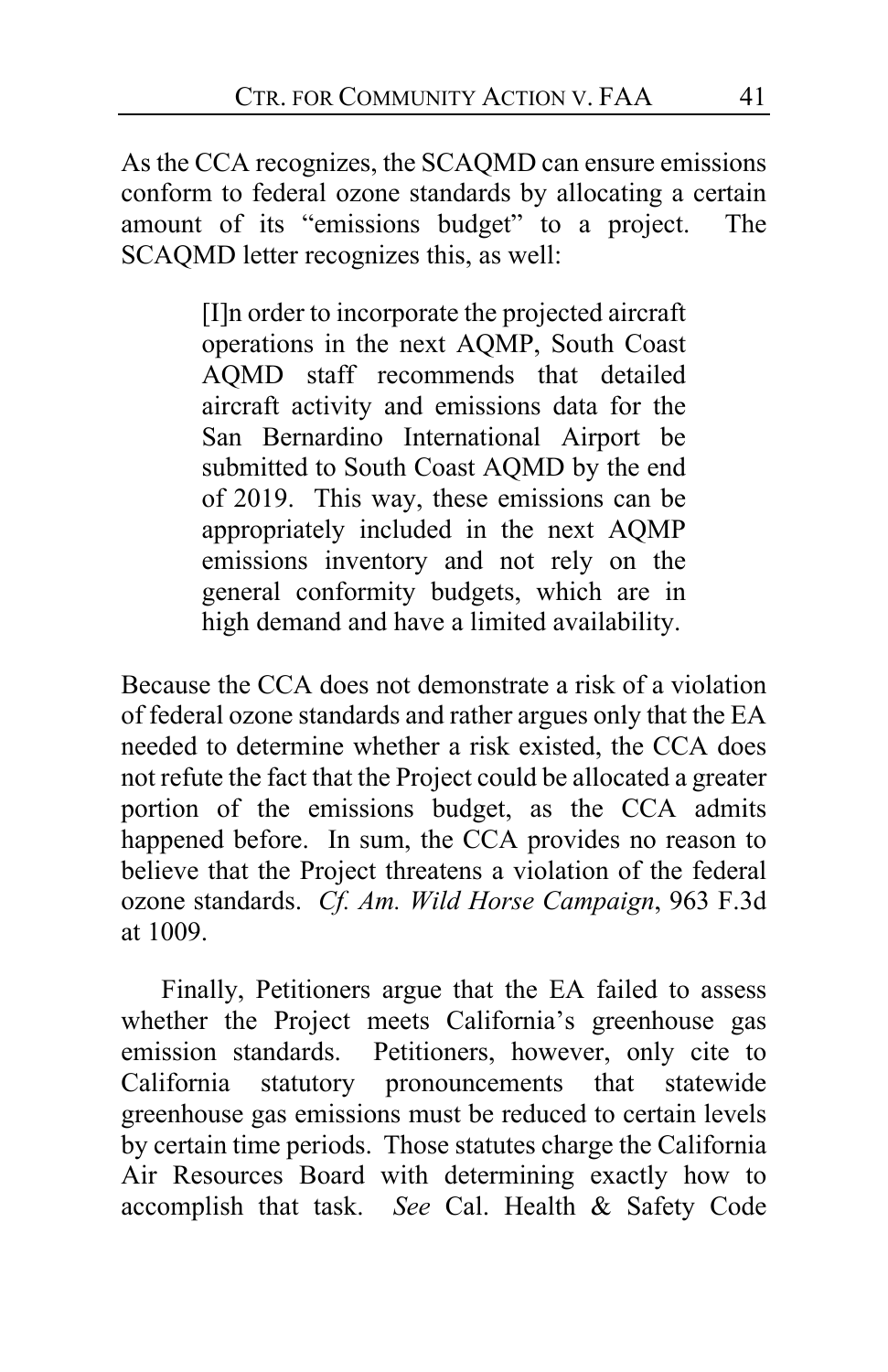§§ 38501, 38550, 38561, 38566. In its brief, California points to the CEQA analysis's finding of a significant environmental impact resulting from the Project's greenhouse gas emissions. In conflict with Petitioners' assertion, however, the CEQA analysis itself finds that "[t]he Project would not conflict with any applicable plan, policy, or regulation of an agency adopted for the purpose of reducing the emissions of greenhouse gases." The CEQA analysis goes on to state:

> [The California Air Resources Board]'s Scoping Plan identifies strategies to reduce California's greenhouse gas emissions in support of AB32 which requires the State to reduce its GHG emissions to 1990 levels by 2020. Many of the strategies identified in the Scoping Plan are not applicable at the project level, such as long-term technological improvements to reduce emissions from vehicles. Some measures are applicable and supported by the project, such as energy efficiency. Finally, while some measures are not directly applicable, the Project would not conflict with their implementation.

> . . . As summarized, the project will not conflict with any of the provisions of the Scoping Plan and in fact supports seven of the action categories through energy efficiency, water conservation, recycling, and landscaping.

> ... Executive Order<sup>[]</sup> S-3-05 ... [is an] order[] from the State's Executive Branch for the purpose of reducing GHG emissions. The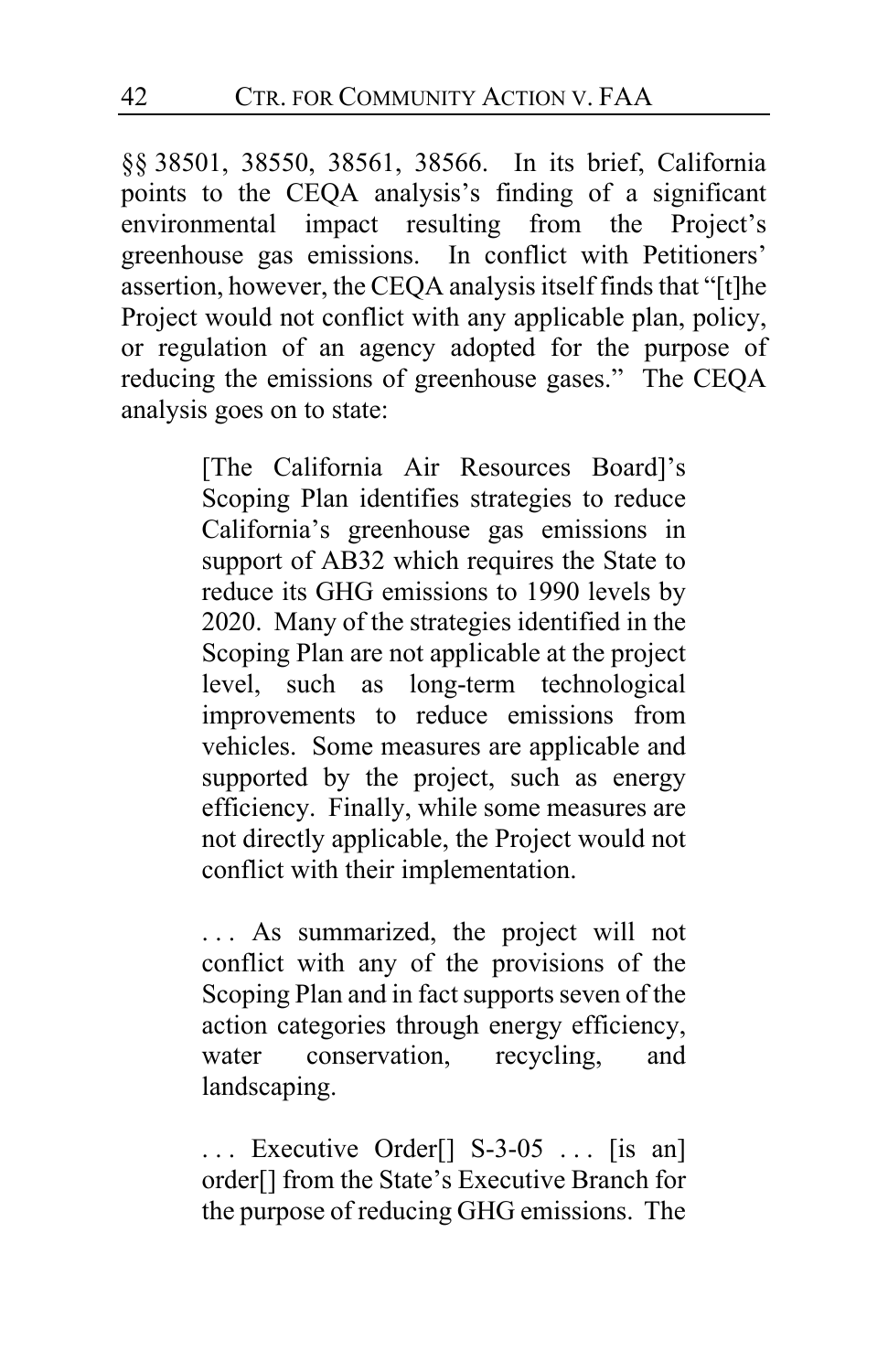goal of Executive Order S-3-05 is to reduce GHG emissions to 1990 levels by 2020 [and] was codified by the Legislature as the 2006 Global Warming Solutions Act (AB 32). The Project, as analyzed above, is consistent with AB 32. Therefore, the Project does not conflict with this component of Executive Order S-3-05. . . .

As shown above, the Project would not conflict with any of the 2017 Scoping Plan elements as any regulations adopted would apply directly or indirectly to the Project.

The CEQA analysis therefore recognizes that the Project will not risk a violation of the California sources of law that Petitioners argue the EA needed to consider. While the CEQA analysis's discussion of the Project's compliance with state standards does not necessarily absolve the FAA of the duty to include such a discussion in the EA, it does suggest that there is no risk of such a violation. And although the CEQA analysis found that the emissions from the Project's operational activities would exceed the SCAQMD threshold even with mitigation measures, as discussed earlier, Petitioners do not refute the EA's other rationale for finding no significant environmental impact stemming from the Project's greenhouse gas emissions. *See Wild Wilderness*, 871 F.3d at 727 ("One of these factors may demonstrate intensity sufficiently on its own, although the presence of one factor does not necessarily do so." (citation omitted)).

Because Petitioners have failed to proffer any specific articulation of how the Project will violate California and federal law, there is no reason to believe that the EA is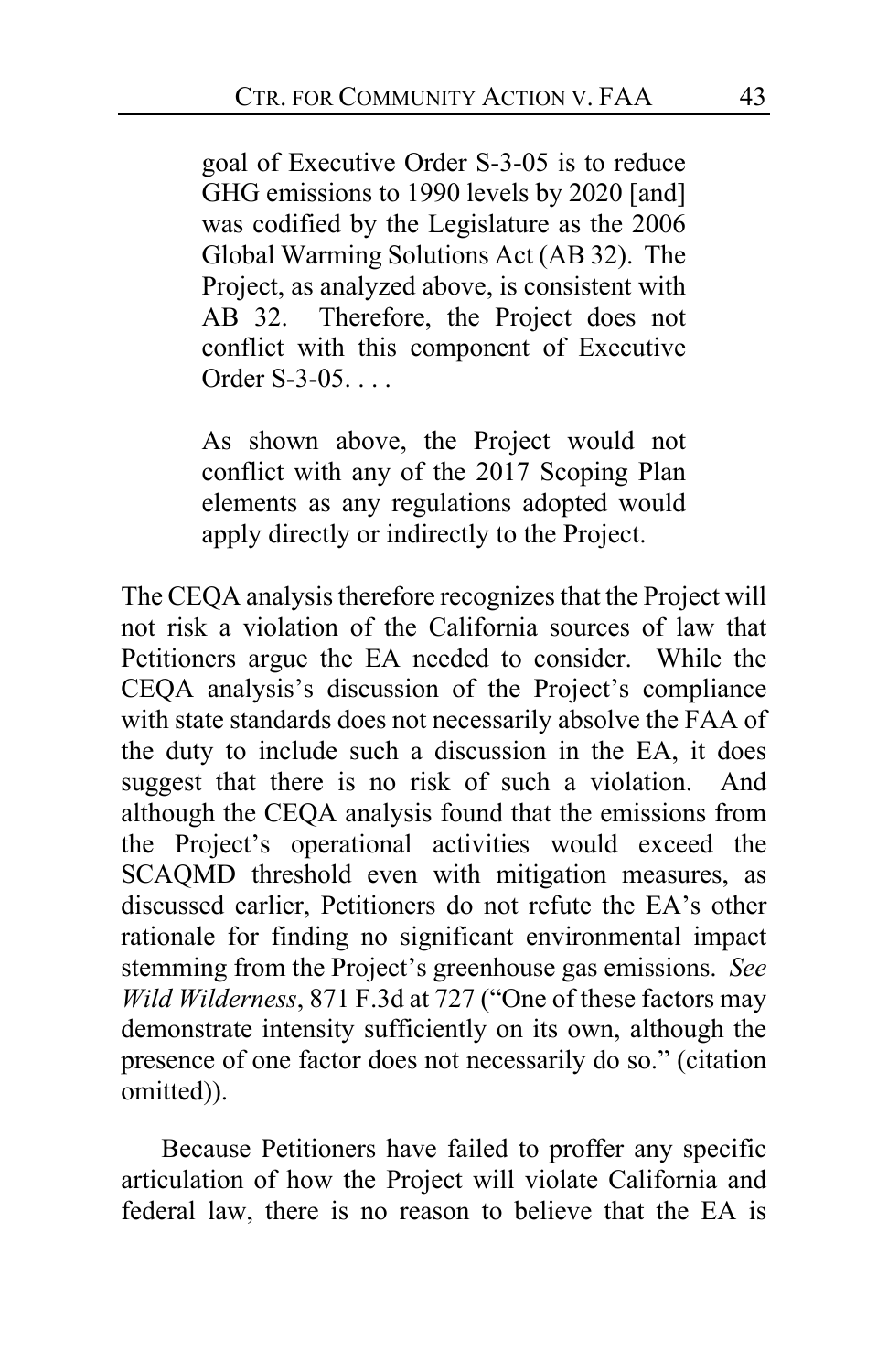deficient for purportedly failing to explicitly discuss the Project's adherence to California and federal environmental law. *See Sierra Club*, 843 F.2d at 1195 (ordering the preparation of an EIS, in part, because Petitioner articulated a specific way of how the "harvesting of the nine timber sales may violate California's water quality standards").

## **III. Conclusion**

Petitioners have failed to establish that the FAA acted arbitrarily or capriciously in this case, so their Petition is **DENIED**.

BUMATAY, Circuit Judge, concurring:

I take no pleasure in writing this concurrence because I have great respect for our dissenting colleague. This case deals with whether the Federal Aviation Administration complied with its obligations under the National Environmental Policy Act in approving a construction project in San Bernardino, California. The majority, with which I fully concur, grapples with these difficult questions based on the law and facts as presented by the parties. I acknowledge, however, that reasonable jurists can disagree on the merits here.

But rather than simply addressing the issues presented here, the dissent injects the case with accusations of "environmental racism." Such accusations are a serious matter. If the government acted with any racial motivation, this court has an obligation under the Constitution and the laws to stop it. The majority did not address such accusations—not because they are unimportant—*but because no party raised them*. No party asserted that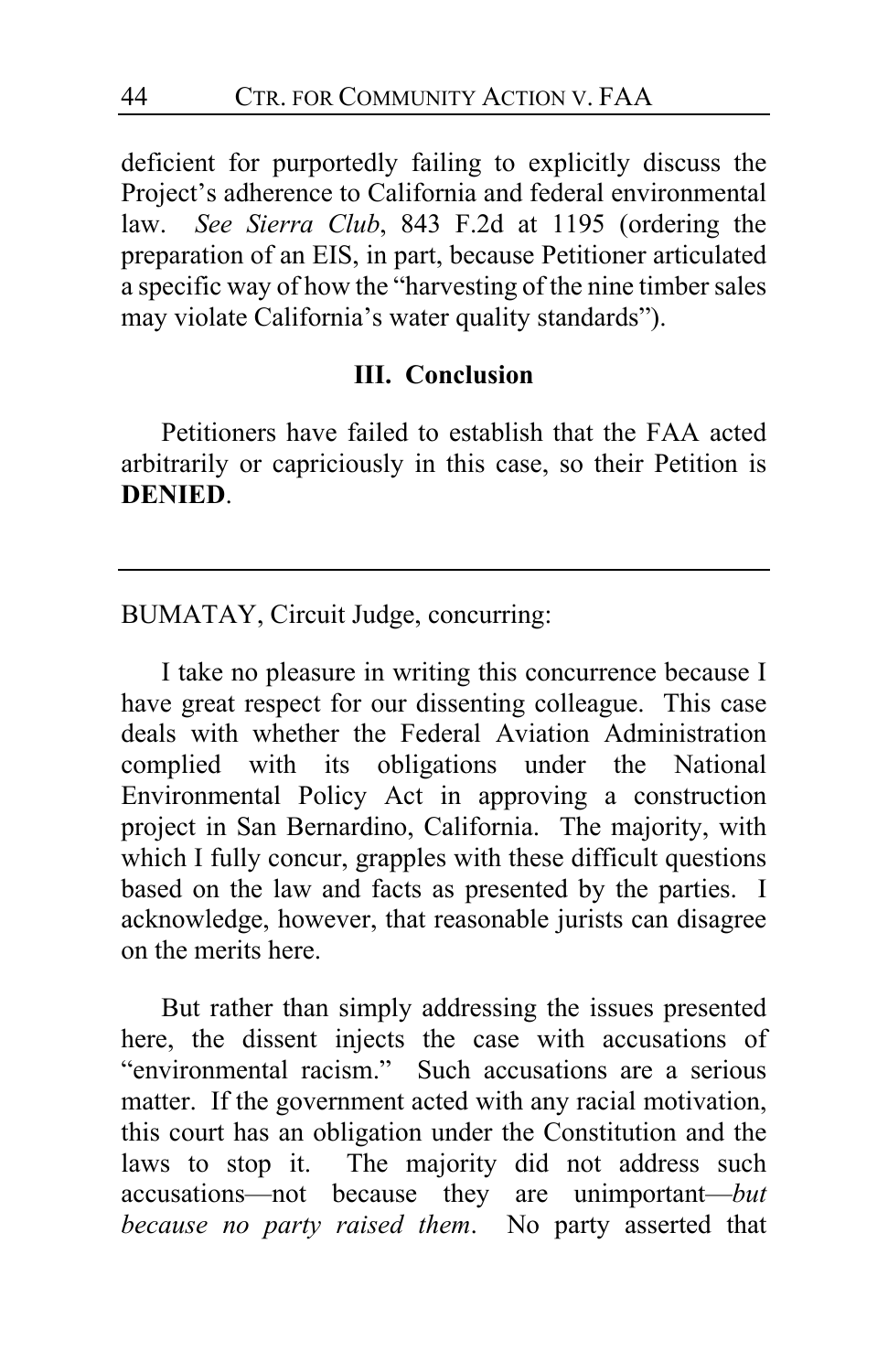"environmental racism" had anything to do with the government's actions here. No party asked us to consider whether the government violated equal protection or antidiscrimination laws. Neither the petitioners nor the State of California allege that the lack of an environmental impact statement here was driven by racial animus. There is also no briefing on the subject. The words "discrimination," "disparate impact," and "racism" appear nowhere in the parties' briefing. Instead, our dissenting colleague alone raises the claim of "environmental racism."

Of course, every judge is entitled to his or her views, but the dissent's assertions are unfair to the employees of the FAA and the Department of Justice who stand accused of condoning racist actions without a chance to defend themselves. Now, in the pages of the federal reporters, these government employees will forever be marked with advancing what our dissenting colleague calls "environmental racism"—with no opportunity to respond. If our dissenting colleague believes "environmental racism" infected the FAA's decision-making process, the proper course would have been to order supplemental briefing on the subject and to allow both sides to make their case through the crucible of the adversarial process. But without fair notice to the parties or suitable briefing, it was inappropriate for the dissent to reach such a highly charged conclusion sua sponte.

Make no mistake—racism is real, it's immoral, and it should be condemned at every turn. Had the parties alleged that "environmental racism" led to the decisions made here, this court would have had a legal and moral duty to fairly adjudicate that claim. But leveling accusations of racism with no chance of rebuttal is fundamentally unfair and not how the judicial process should work.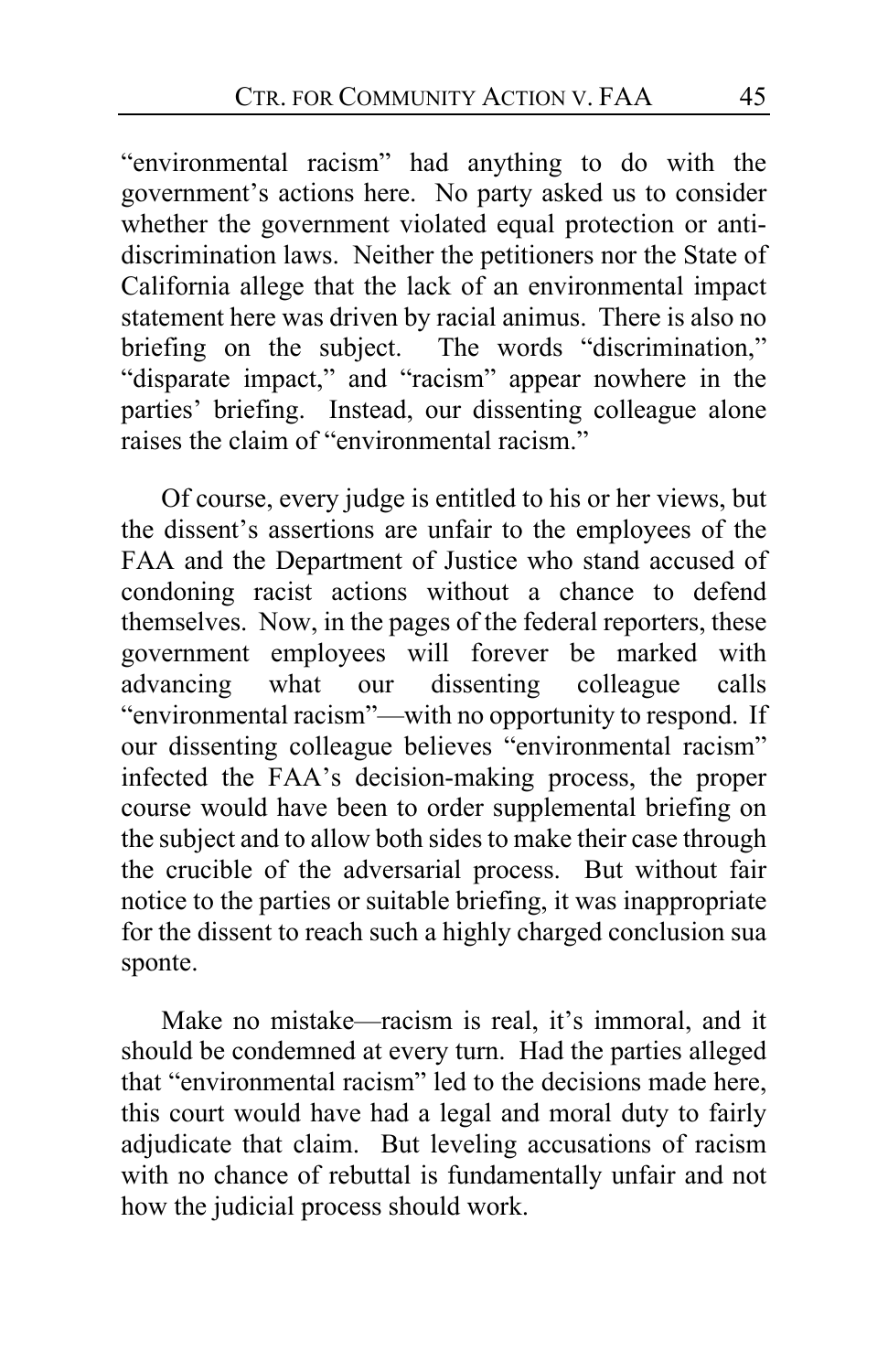RAWLINSON, Circuit Judge, dissenting:

I do not say this lightly, but it must be said. This case reeks of environmental racism, defined as "the creation, construction, and enforcement of environmental laws that have a disproportionate and disparate impact upon a particular race[.]" Pamela Duncan, *Environmental Racism: Recognition, Litigation, and Alleviation*, 6 Tul. Envtl. L.J. 317, 325 (1993) (*Environmental Racism*).**[1](#page-45-0)**

San Bernardino County, California, is one of the most polluted corridors in the entire United States. Not so coincidentally, the location within San Bernardino County that is the site of the approved project in this case is populated overwhelmingly by people of color: 73% Latinx and 13% African-American. Asthma rates in the community are among the highest 2% in California and more than 95% of the community lives below the poverty level.

<span id="page-45-0"></span>**<sup>1</sup>** By making this statement, I in no way intend to cast any aspersions on my esteemed colleagues in the majority for not addressing this issue. I readily acknowledge that the primary focus of the parties was on the technical violations of the Environmental Assessment. However, I hasten to add that this observation was not plucked out of thin air. The State of California, both in its comments to the draft Environmental Assessment and in its brief to this court, pointed out the designation of the San Bernardino area as an environmental justice community populated primarily by people of color and already saturated with pollution. In response, the Environmental Assessment, under the Caption of "Socioeconomics [and] Environmental Justice," without addressing the State's expressed concerns, rendered the cursory conclusion that the Amazon Project "would not result in any significant socioeconomic impacts [or] environmental justice impacts." This cursory conclusion did not come anywhere close to taking the "hard look" required by the National Environmental Policy Act (NEPA). *Am. Wild Horse Campaign v. Bernhardt*, 963 F.3d 1001, 1007 (9th Cir. 2020).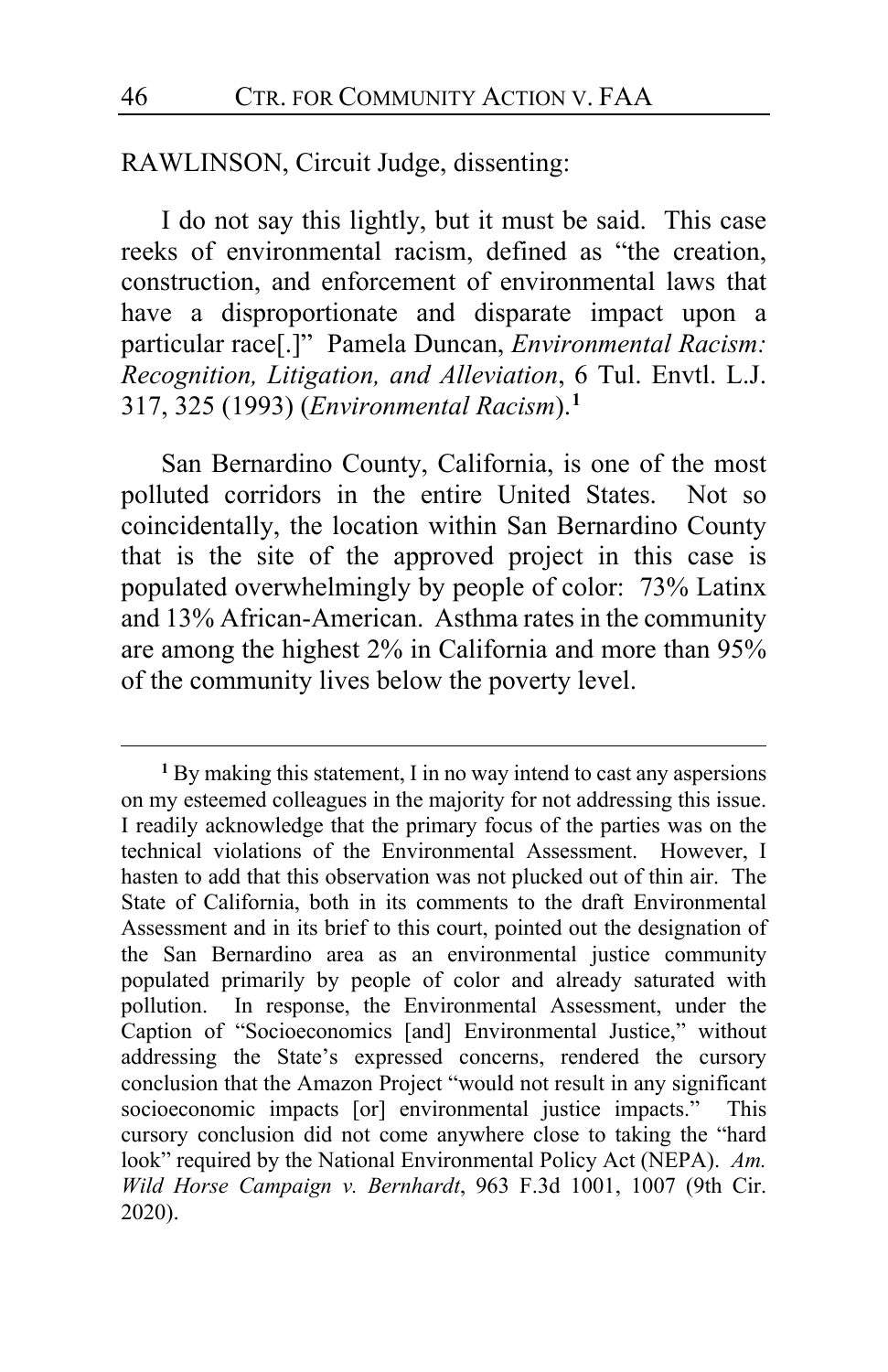Environmental racism is real. As recently as 2018, a group of scientists for the federal Environmental Protection Agency (EPA) published a scholarly study of environmental racism. *See* Ihab Mikati BS, Adam F. Benson, MSPH, Thomas J. Luben, PhD, MSPH, Jason D. Sacks, MPH, and Jennifer Richmond-Bryant, PhD, *Disparities in Distribution of Particulate Matter Emission Sources by Race and Poverty Status*, *Am. J. of Public Health* (*Envtl. Justice*), Vol. 108, No. 4 (2018). In explaining the basis for their study, the scholars acknowledged initially the existence of "[p]revious literature [showing] that non-Whites and below-poverty individuals are more likely to reside near" highly polluted sites. *Id.* at 480. The scientists measured exposure to air pollution in view of the "human health impacts of residential proximity to facilities emitting air pollutants." *Id.* The scientists focused on the specific air pollutant of "particulate matter (PM), a mixture of solid and liquid particles suspended in the air." *Id.* They explained that exposure to PM 2.5 "has been [especially] associated with a number of health effects, including respiratory and cardiovascular diseases as well as premature mortality."**[2](#page-46-0)** *Id.*

The EPA scientists examined facility emissions data and demographic data to reach their conclusion that "non-Whites . . . face a disproportionate burden from PM-emitting facilities. Blacks in particular are likely to live in highemission areas . . . *Id.* at 481. "[D]isparities for Hispanics are less pronounced or consistent but still present. . . ." *Id.* at 483. Ultimately, the EPA scientists concluded that "high non-White populations [such as San Bernardino County] coincide with high emissions nationally." *Id.* at 482. Indeed,

<span id="page-46-0"></span>**<sup>2</sup>** Particulate matter 2.5 is defined as particles of 2.5 micrometers or less in diameter.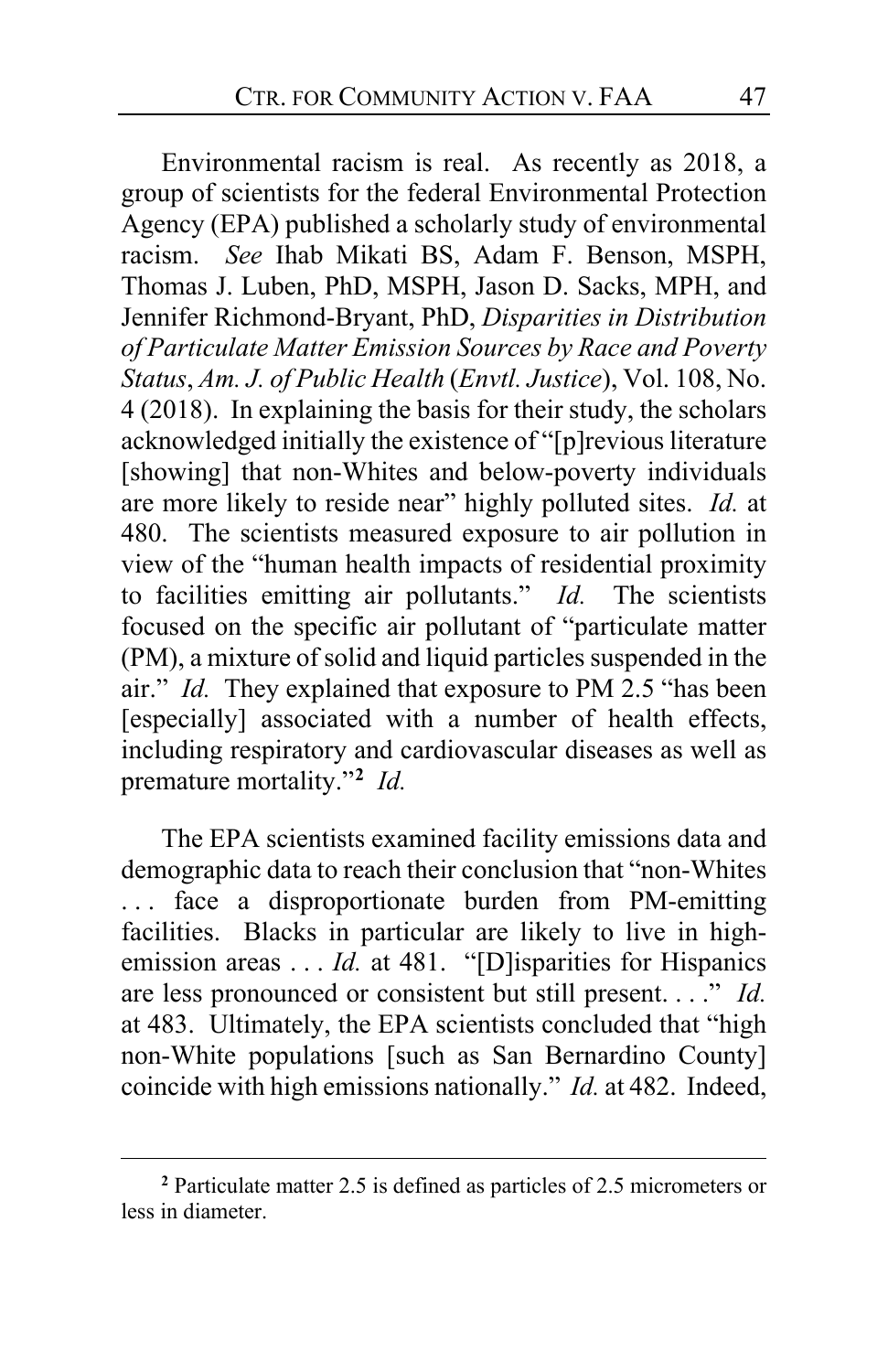"overall higher burdens for non-Whites are a consistent outcome at both state and county levels." *Id.* (cleaned up).

Almost twenty-five years ago, academics recognized the blem of environmental racism. See Environmental problem of environmental racism. *Racism*, 6 Tul. Envtl. L.J. at 321 (urging the "design [of] a regulatory model for environmental justice . . . to stop the trend of allowing people of color to bear the brunt of living with" environmental pollution). Various studies confirmed that "[m]inority communities are bearing a greater proportion of the effects of past and current industrial pollution." *Id.* at 318. This disproportion is no coincidence, despite efforts to characterize it as such. *See id.* at 320. *Notably*, "neglect of minority communities under environmental law occurs whether or not the communities are poor." *Id.* at 335.

One of the more heartbreaking instances of environmental racism was documented recently by the United Nations. *Environmental racism in Louisiana's 'Cancer Alley' must end, say UN human rights experts* (March 2, 2021). https://news.un.org/en/story/2021/03/108 6172. The UN branded this proliferation of pollution sources "environmental racism," and noted that the pollution "subjected the mostly African American residents . . . to cancer, respiratory diseases and other health problems," similar to those evidenced in heavily polluted San Bernardino County. *Id.* "According to data from the Environmental Protection Agency's National Air Toxic Assessment map, the cancer risks in predominantly African American Districts . . . could be at 104 and 105 cases per million, while those threats in predominantly white districts range from 60 to 75 per million. *Id.* Stated differently, the cancer risk for African Americans is almost twice that of white Americans, all because of unchecked pollution. Sadly,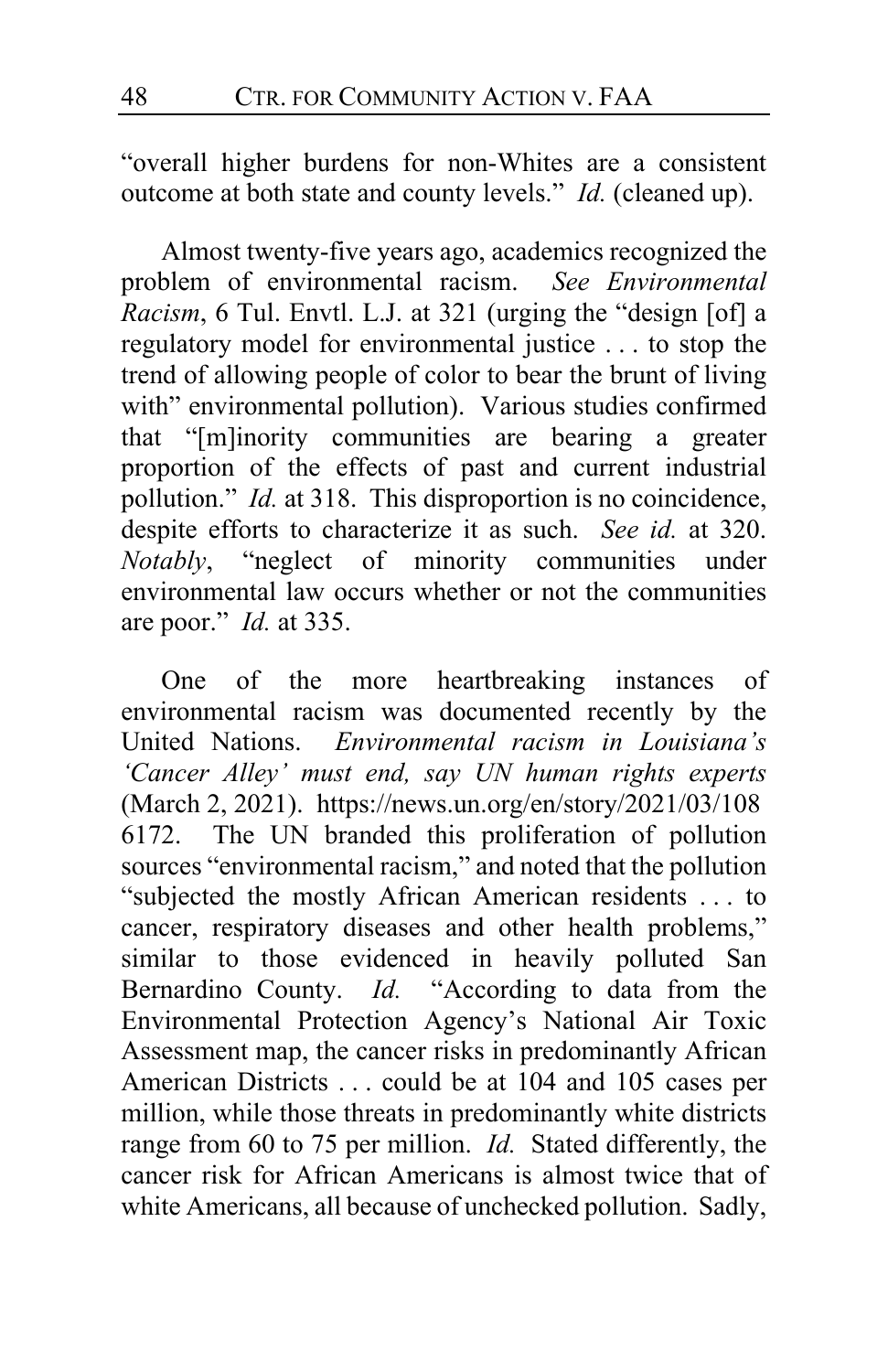the experts concluded that "federal environmental regulations have failed to protect people residing in 'Cancer Alley."

Despite the designation of the South Coast Air Basin by the EPA as an "extreme" non-attainment area for ozone and "serious" non-attainment for  $PM_{2.5}$ ,<sup>[3](#page-48-0)</sup> a finding one year earlier by the San Bernardino International Airport Authority that the project would have significant and unavoidable environmental impacts, and the release of one ton of additional air pollution a day into the already overlypolluted air of San Bernardino County, the Federal Aviation Administration (FAA) concluded that the project would have no significant impact on the environment. This conclusion would be laughable if the consequences were not so deadly to the population of San Bernardino County. Because of its conclusion of no significant impact, the FAA did not prepare an Environmental Impact Statement (EIS) assessing the effect of the project on the already-polluted San Bernardino community. I must dissent.

With the definition of environmental racism firmly in mind, I turn to the summary of this case. The project at issue is a massive package distribution center for Amazon located at the San Bernardino International Airport (Airport).**[4](#page-48-1)** Approval of the Amazon Project is challenged by a coalition of organizations and the State of California (collectively Petitioners). Petitioners specifically challenge the Finding of No Significant Impact (Impact) from the FAA.

<span id="page-48-0"></span>**<sup>3</sup>** These designations reflect failure to achieve the standards set by the EPA. *See* 40 C.F.R. § 93.153.

<span id="page-48-1"></span>**<sup>4</sup>** Although the FAA designated this project as the "Eastgate Air Cargo Facility," I call it what it really is—the Amazon Project.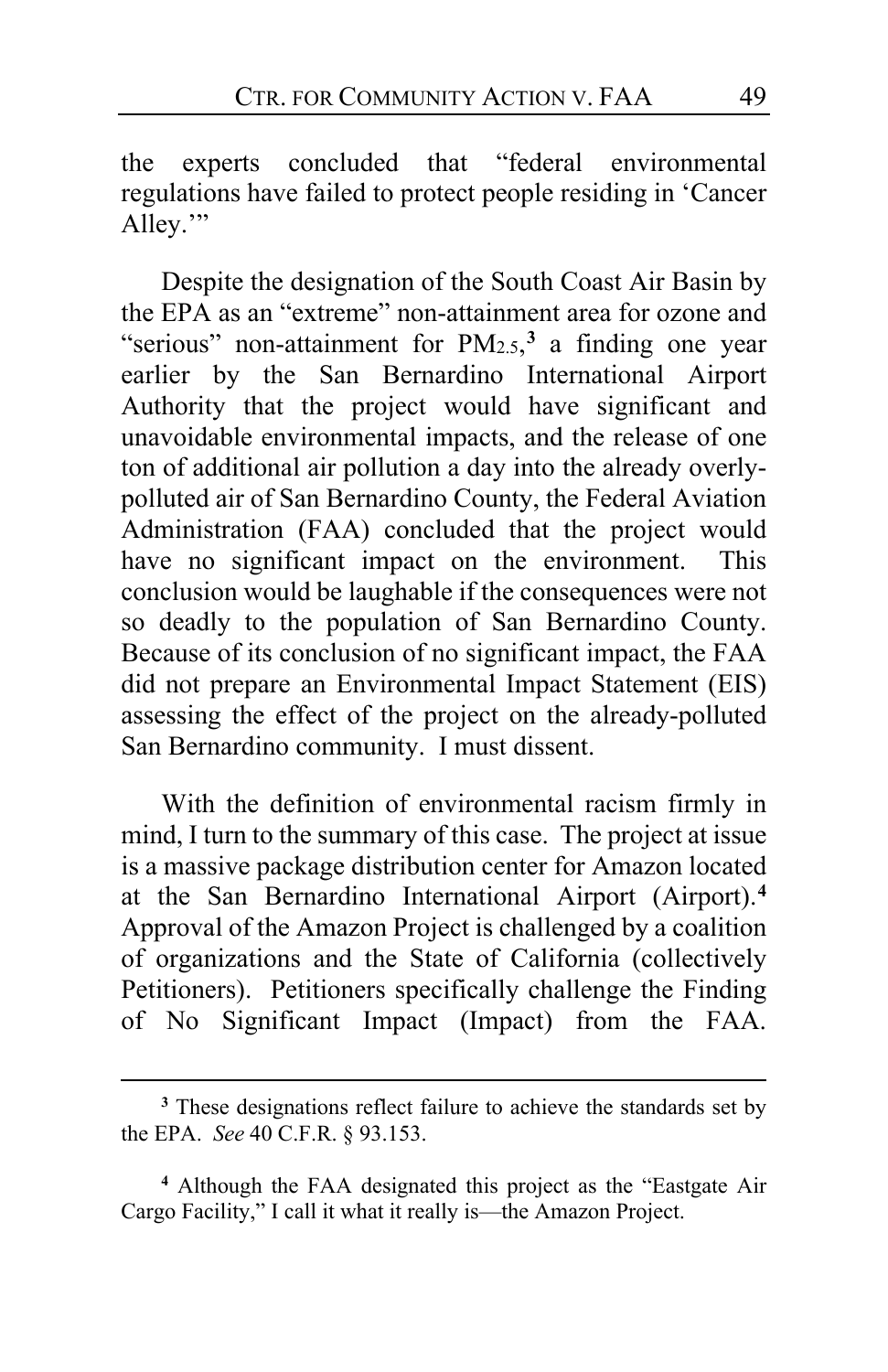Petitioners maintain that the FAA violated the National Environmental Policy Act (NEPA) by not preparing an EIS analyzing the environmental effects of the Amazon Project on the surrounding San Bernardino community.

## **Background**

The Amazon Project is an air cargo facility intended to "support large-scale air cargo operations with on-airport package sorting capabilities." It will occupy 101.5 acres of the Airport, located on the former Norton Air Force Base. Notably, upon its closure Norton Air Force Base was designated a superfund site due to past hazardous waste management and onsite disposal practices.**[5](#page-49-0)** Even before approval of the Amazon Project, the Airport already conducted activities involving the use of hazardous materials, including fueling of aircraft and vehicles, and the use of oils, antifreeze, paints, sealants, foam, and liquidextinguishing compounds.

The Amazon Project will add to this mix of pollutants taxiways and a parking apron for fourteen aircraft; a 658,500 square-foot building for offices, package sorting, and distribution; two 25,000 square-foot maintenance buildings; and roughly 2,000 parking spaces. According to the FAA's Environmental Assessment, the Amazon Project will generate 24 daily take-offs and landings at the airport, 192 daily roundtrip truck trips, and 3,486 daily passenger-car trips in its first year of operation. By the year 2024, daily

<span id="page-49-0"></span>**<sup>5</sup>** The Federal Superfund Program was established by the EPA pursuant to the Comprehensive Environmental Response, Compensation, and Liability Act of 1980. The program developed a list of sites contaminated with hazardous substances, pollutants, or contaminants. As noted, Norton Air Force Base was added to the Superfund Program due to widespread contamination at that location.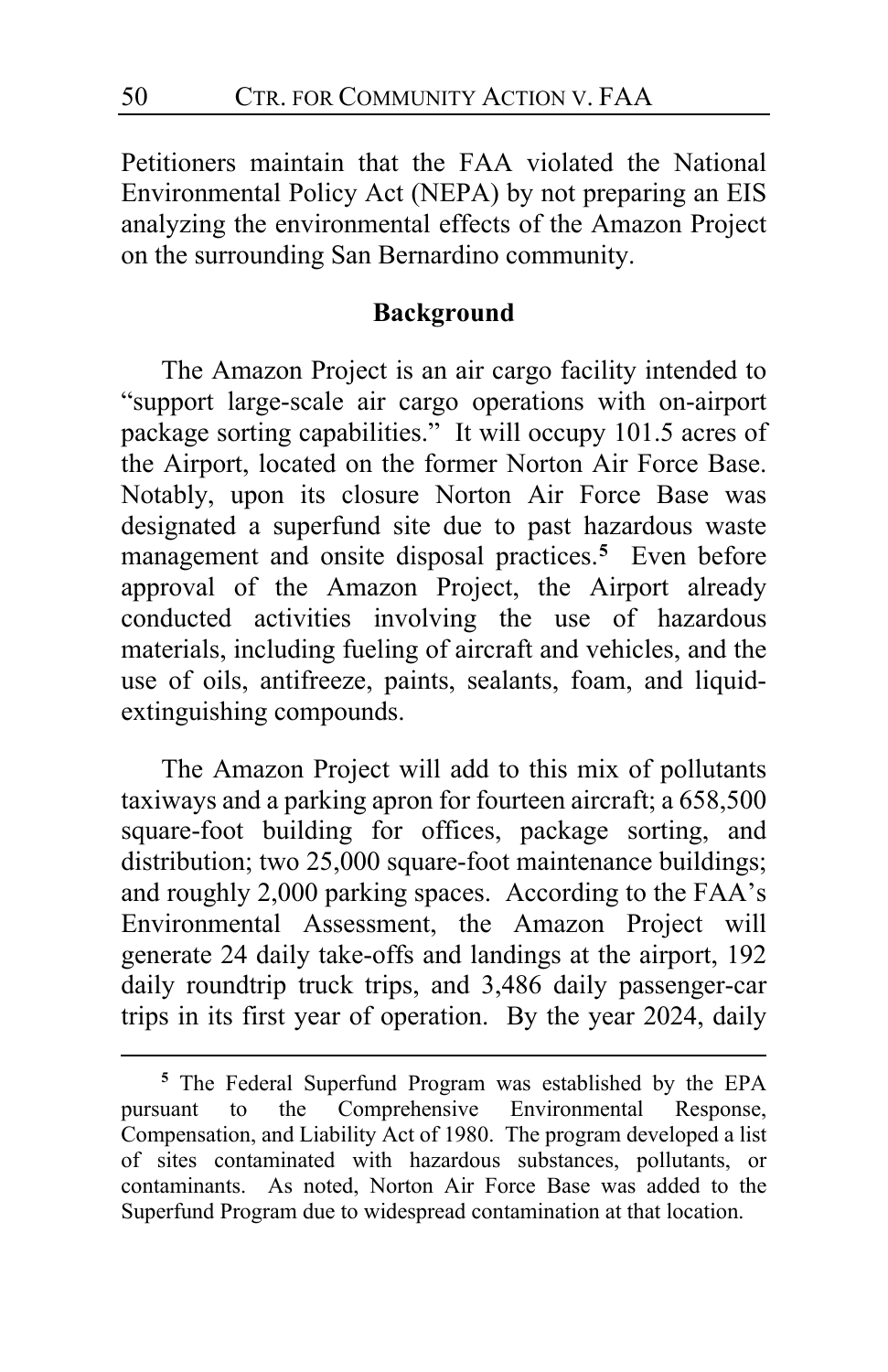take-offs and landings will increase to 26, daily roundtrip truck trips to 500, and daily passenger-car trips to 7,516.

One year before the FAA issued its finding of no significant impact, the State of California evaluated the environmental impact of the Amazon Project under the California Environmental Quality Act (CEQA), the state corollary to NEPA. The State of California's final The State of California's final Environmental Impact Report concluded that operation of the Amazon Project would result in "significant impacts" on air quality, greenhouse gases, and noise.

It is difficult to square the State of California's conclusion of significant impacts with the FAA's conclusion of no significant impact. Petitioners contend that the difference can be explained by the failure of the FAA to take the requisite "hard look" at the Amazon Project as required by NEPA. I agree with the Petitioners.

#### **Discussion**

When reviewing the FAA's decision not to prepare an EIS, we are tasked with determining whether the agency took a "hard look" at the environmental effects of the proposed project. *Am. Wild Horse Campaign v. Bernhardt*, 963 F.3d 1001, 1007 (9th Cir. 2020). The FAA was also required to "provide[] a convincing statement of reasons to explain why a project's impacts are insignificant." *Id.* (citation omitted). On this record, I am not convinced that the FAA has done so. In my view, Petitioners "rais[ed] substantial questions whether a project may have a significant effect," thereby requiring preparation of an EIS. *Barnes v. U.S. Dep't of Transp.*, 655 F.3d 1124, 1136 (9th Cir. 2011) (citation omitted).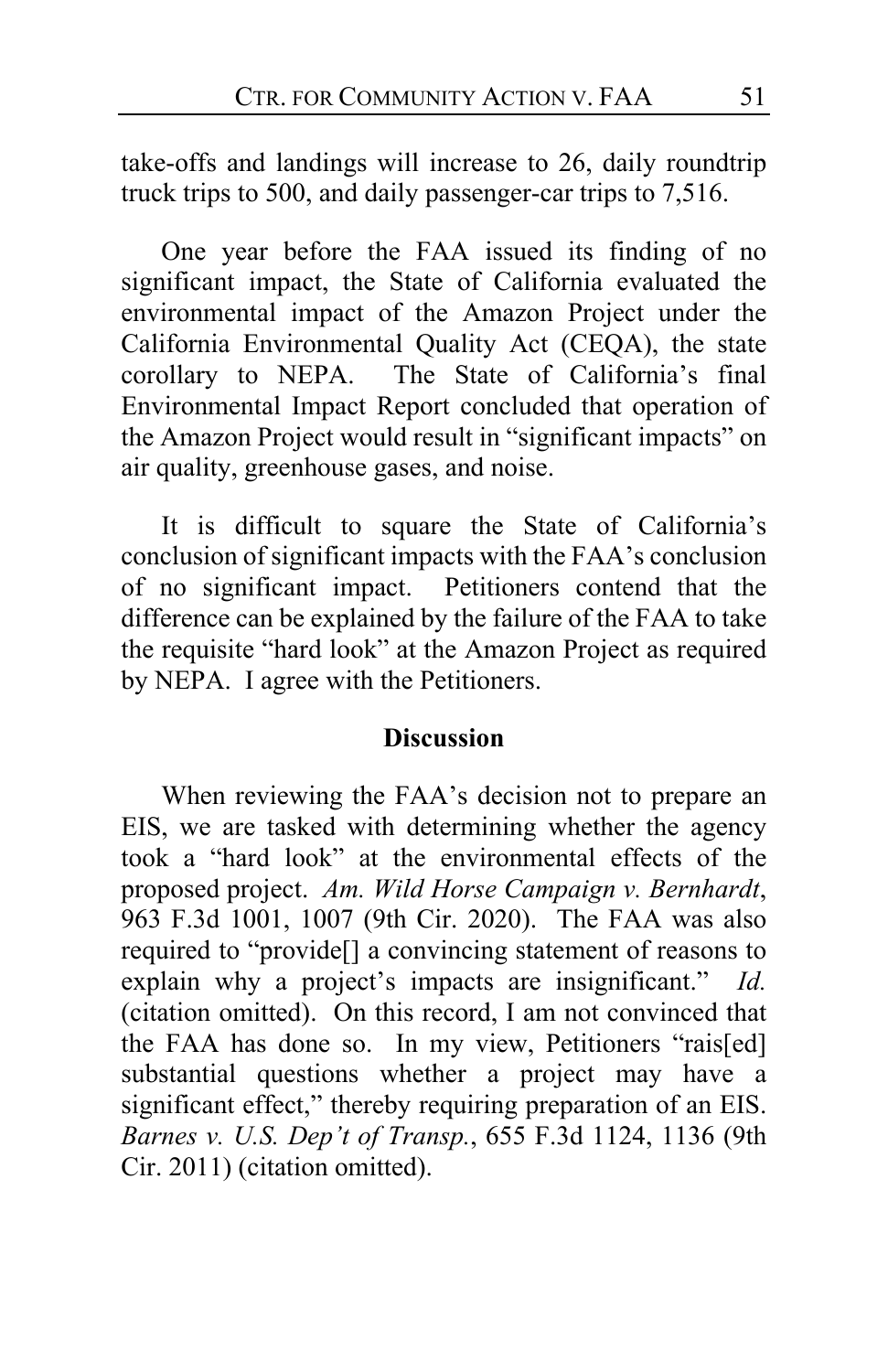#### **1. The General Study Area**

Petitioners contend that the General Study Area for the Amazon Project was defined too narrowly to capture the totality of the impacts on air quality, vehicle traffic, socioeconomic issues, and other land uses. The FAA counters that the General Study Area was drawn appropriately. Both parties anchor their arguments to the FAA's 1050.1F Desk Reference.**[6](#page-51-0)**

The FAA specifically maintains that the General Study Area was drawn in compliance with Appendix B of its Desk Reference and that, in any event, the Desk Reference is not binding. However, the FAA's reliance on Appendix B does not support its decision to define the General Study Area to include only:

> roughly the region around the Airport within the 2024 Proposed Project community noise equivalent level (CNEL) 65 decibels (dB) and higher aircraft noise contours, the Airport property, and the neighborhoods north of the Airport through which employee vehicle and truck traffic is expected to flow to and from the Proposed Project site (roughly between Tippecanoe Avenue, Highway 210, and Victoria Avenue).

This study area "includes parts of the cities of San Bernardino, Highland, and Redlands, as well as areas of

<span id="page-51-0"></span>**<sup>6</sup>** The FAA's waiver argument is not well-taken. Petitioners sufficiently addressed the "arbitrarily narrow General Study Area" in its comments to the draft Environmental Assessment.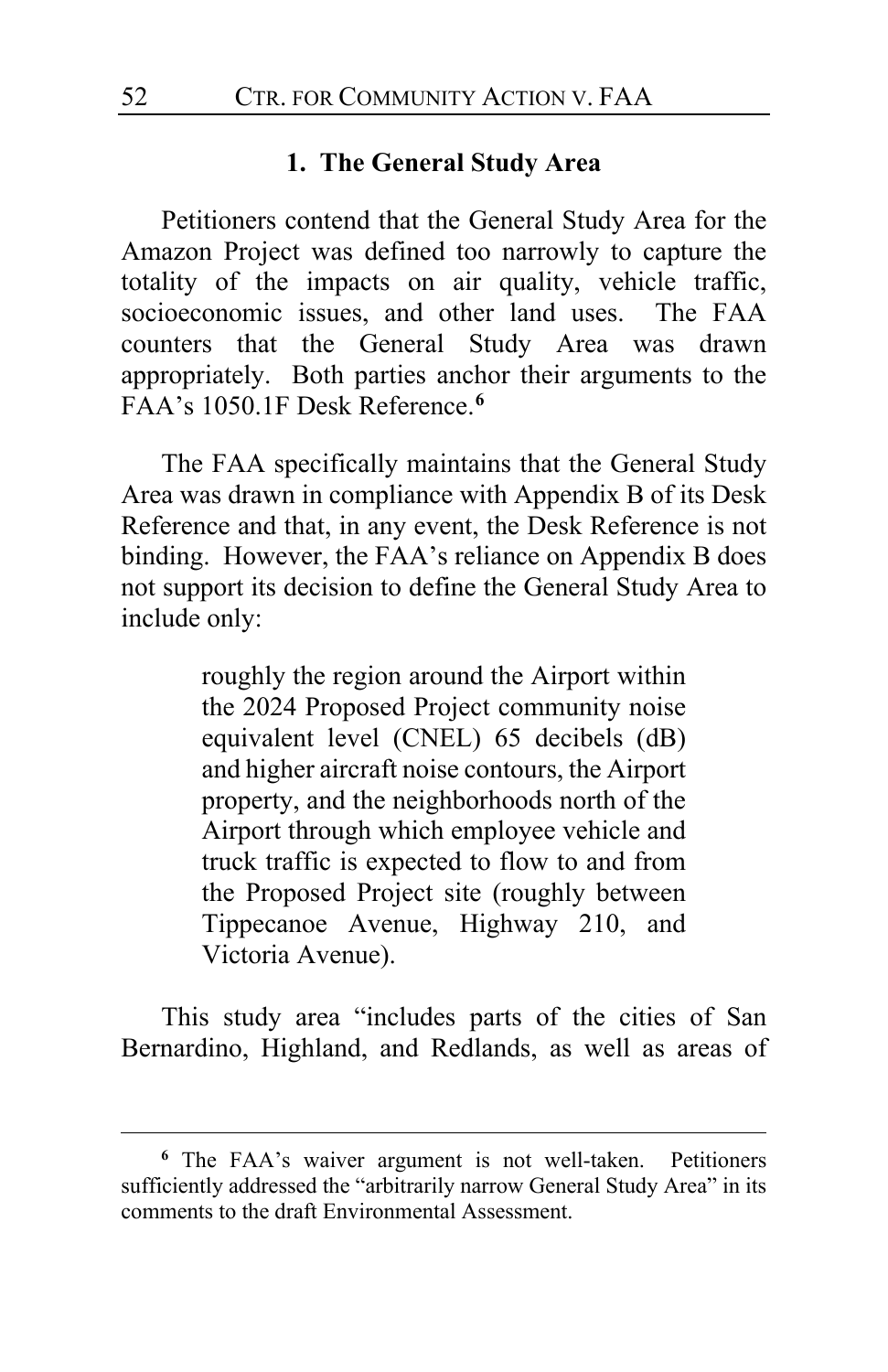unincorporated San Bernardino County." The total distance is approximately 11 square miles.

According to the Environmental Assessment, the General Study Area is meant "to assess direct and indirect impacts of the Proposed Project," which echoed the definitions in the Council on Environmental Quality (CEQ) regulations implementing the version of NEPA then in effect. *See* 40 C.F.R. § 1508.8(a)–(b) (2019) (defining "effects" as "[d]irect" and "[i]ndirect").

The FAA asserts that the General Study Area is large enough to evaluate the effects on *all* environmental impact categories because it was drawn in accordance with Appendix B of FAA Order 1050.1F. But Appendix B provides that "[t]he compatibility of existing and planned land uses with proposed aviation actions is *usually* determined in relation to the level of aircraft noise." (emphasis added). Appendix B does not support a conclusion that a study area linked solely to the level of aircraft noise is adequate to analyze every environmental impact. In fact, the desk reference reflects the opposite approach: "The study area varies based on the impact category being analyzed."

According to the Desk Reference, "[t]he study area for air quality should be defined as the entire geographic area that could be either directly or indirectly affected by the proposed project." Indeed, the Desk Reference notes that a project "can lead to air pollutant emissions that may occur at some distance from a project site, such as exhaust from project-generated vehicle traffic on the surrounding road network," so "the study area for a project's air quality analysis could encompass many square miles and/or multiple air basins."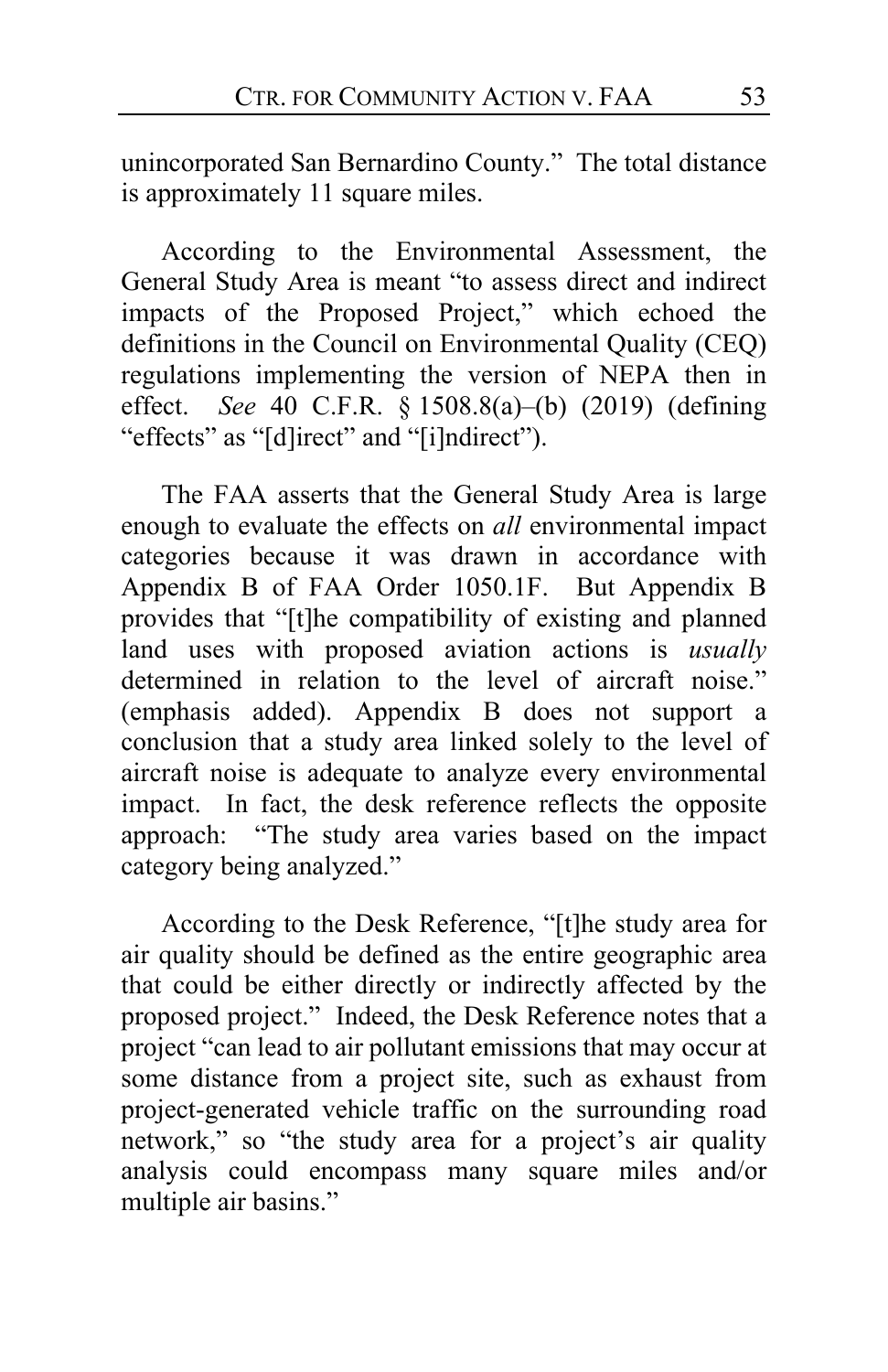The Amazon Project is not simply an aviation activity that will increase aircraft noise, but a massive distribution hub that will also produce significant mobile emissions, particularly from trucks. According to the Environmental Assessment, the Amazon Project may generate one-way trips by heavy trucks that will extend well beyond the General Study Area: from 26.9 miles (to Cajon Pass) to 80.47 miles (to Los Angeles/Long Beach), with the average trip being 64.25 miles. Thus, the effects of the Amazon Project extend well beyond the 11-mile General Study Area.

The FAA glosses over its deficient designation of the General Study Area by stating that it "considered the potential air quality impacts of vehicle traffic flowing between the Project and locations *outside* the boundary of the General Study Area." But the section of the Environmental Assessment that the FAA references simply *mentions* those trips. Tellingly, the FAA does not point to any analysis regarding those trips. Indeed, the FAA took the position in its brief that the 11-square-mile General Study Area is large enough to address all environmental impacts, and the Environmental Assessment echoes that view.

The Environmental Assessment is similarly deficient in its analysis of socioeconomic impacts. The Desk Reference instructs that "[f]or socioeconomics, the study area may be larger than the study area for other impact categories and should consider the impacts of the alternatives on the following broad indicators: economic activity, employment, income, population, housing, public services, and social conditions." "The baseline conditions should include the size of local population centers, the distance from a project site to these areas, and the nature of the local economics." *Id.*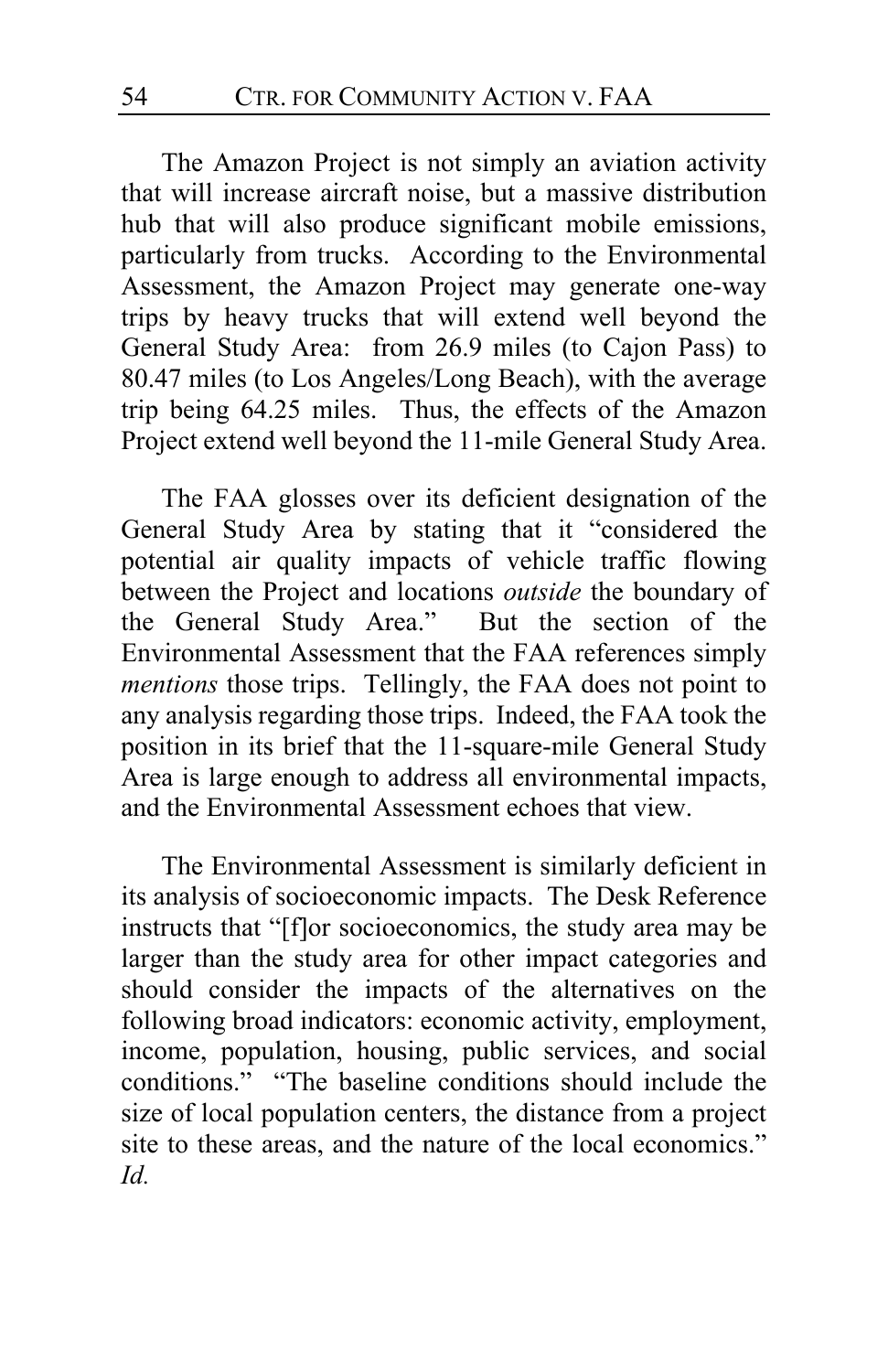Petitioners point out, and the FAA does not dispute, that "the General Study Area is significantly smaller than the local population centers for the Cities of San Bernardino, Highland, Redlands, and unincorporated San Bernardino County, even though [the Amazon Project] is located in or borders each of these areas." Indeed, the FAA confirms that it only assessed socioeconomic impacts for "areas located within the aircraft noise contours" and "neighborhoods north of the Airport through which employee vehicle and truck traffic is expected to flow to and from the Project site." But economic activity, employment, and other broad socioeconomic factors do not travel only as far as noise and trucks traffic.

In sum, the General Study Area does not encompass all of the Amazon Project's potential direct and indirect effects on air quality and socioeconomic conditions. Consequently, the FAA failed to take the requisite "hard look" at these consequences of the project. *Am. Wild Horse Campaign*, 963 F.3d at 1007.

## **2. Cumulative Impacts Analysis**

In addition to the FAA's failure to designate a sufficiently extensive General Study Area, the Petitioners submit that the FAA's cumulative impacts analysis was also deficient because it ignored more than 80 projects located immediately outside the study areas, and the Environmental Assessment failed to "disclose specific, quantifiable data about the cumulative effects of related projects," "explain why objective data about the projects could not be provided," or "discuss the combined effects of these projects."

The FAA responds that (1) it considered the 80 projects outside the General Study Area, albeit only for cumulative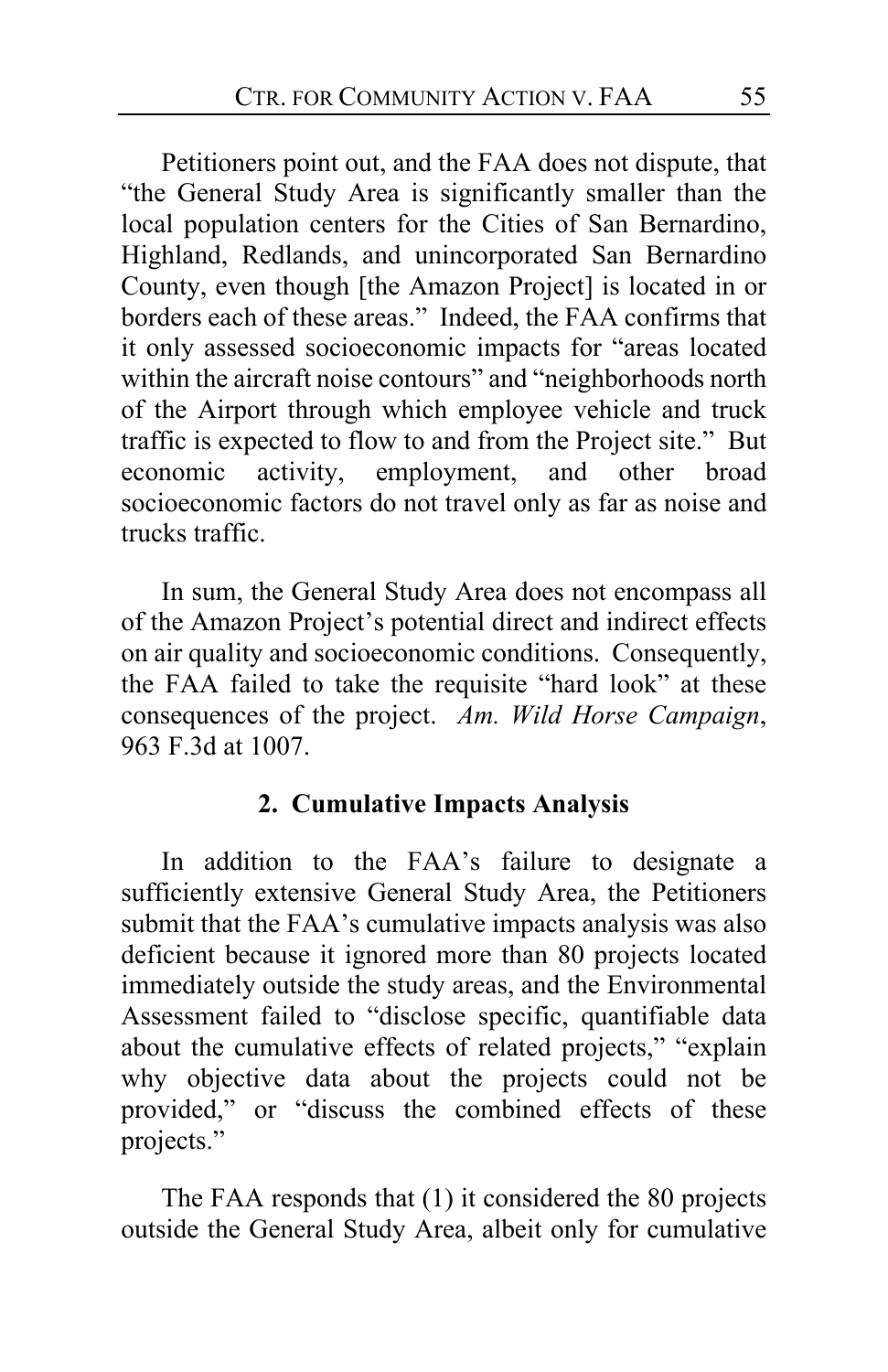traffic impact and not for overall cumulative impacts; (2) it was only required to include within the cumulative impacts analysis 26 projects located within the General Study Area, which it did; and (3) the cumulative impacts analysis may consist of detailed information rather than quantified data, as provided in a chart describing the 26 projects within the General Study Area, along with an explanation of the cumulative impact of these projects.

"Cumulative impact is the impact on the environment which results from the incremental impact of the action when added to other past, present, and reasonably foreseeable future actions . . ." 40 C.F.R. § 1508.7 (2019). "[A]n agency must provide some quantified or detailed information" regarding cumulative impacts. *Bark v. United States Forest Serv.*, 958 F.3d 865, 872 (9th Cir. 2020) (internal quotation marks omitted). "General statements about possible effects and some risk do not constitute a hard look absent a justification regarding why more definitive information could not be provided." *Id.* (citation, alteration, and internal quotation marks omitted). Moreover, the analysis "must be more than perfunctory; it must provide a useful analysis of the cumulative impacts of past, present and future projects." *Id.* (citation omitted).

Preliminarily, given my conclusion that the General Study Area is not large enough to adequately analyze the Amazon Project's effects on air quality and socioeconomics, it necessarily follows that the cumulative effects analysis is similarly flawed.

The FAA's cumulative effects analysis is also inadequate for three other reasons. First, the FAA does not explain why it analyzed the delineated 80 projects for traffic effects only, and no rationale was provided for limiting the analysis. If the projects would affect traffic, they would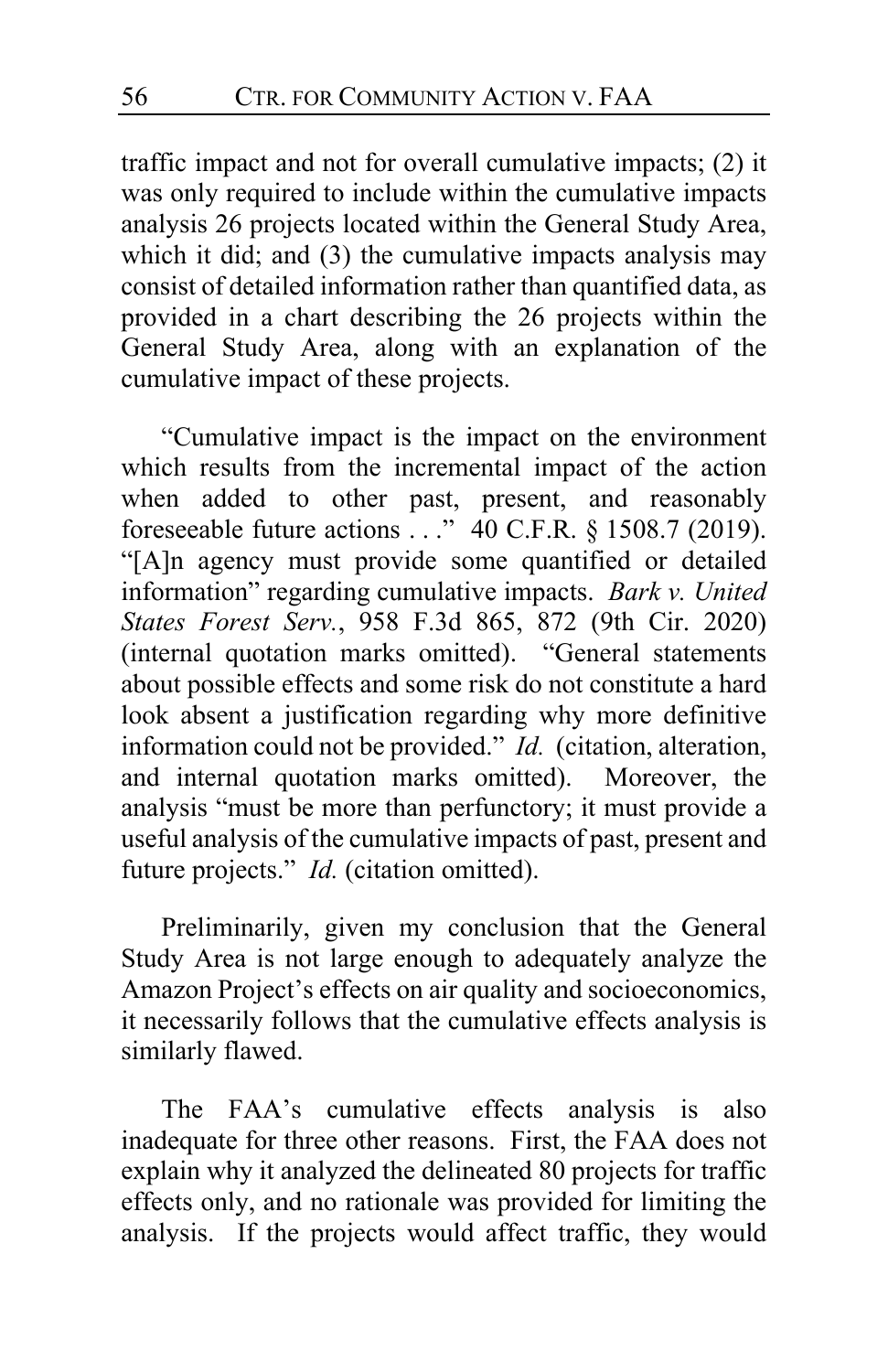logically also affect air quality, and likely other environmental areas.

Second, the Environmental Assessment includes a table of only 26 past, present, and future projects with minimal information: a description of the project, the address, the timeframe/status, and potential resources affected. This Court has rejected similar tables that contain little to no information. *See Bark*, 958 F.3d at 872 (criticizing table that "gave no information about any of the projects listed" but "merely named them"); *see also Klamath-Siskiyou Wildlands Ctr. v. BLM*, 387 F.3d 989, 994 (9th Cir. 2004) (same, for table that did not provide "objective quantification of the impacts" and "informed only that a particular environmental factor will be 'unchanged,' 'improved,' or 'degraded' and whether that change will be 'minor' or 'major'"). Giving basic information about other projects may be a good start toward analyzing their collective effect on the environment, but it is not enough. *See Klamath-Siskiyou*, 387 F.3d at 995.

Third, explanation of the cumulative effects in the Environmental Assessment is similarly inadequate. For instance, the Environmental Assessment states that "cumulative projects have a moderate to low potential to result in permanent, significant cumulative air quality impacts," without any quantification of the emissions from these projects, individually or collectively. The same holds true for the analysis of roadway noise. The Environmental Assessment states that "to noticeably increase noise (i.e., an increase of 3 dB), vehicle traffic volume would need to double," and "[c]onsidering the nature of the cumulative projects, a doubling of traffic volumes would not be expected and cumulative impacts associated with roadway noise would not be anticipated." But the Environmental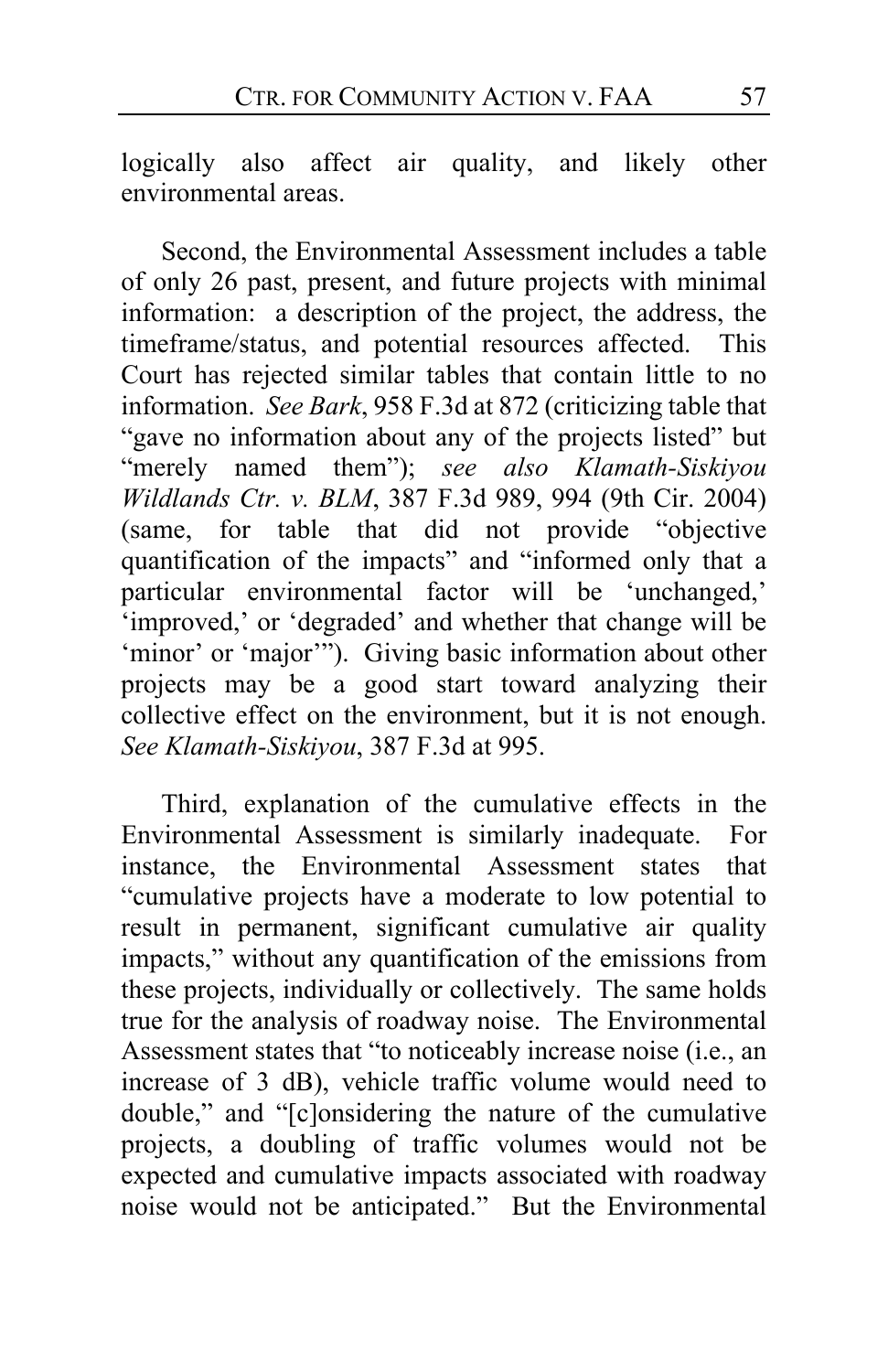Assessment does not expand upon that conclusion. Nor does it quantify anticipated traffic or generated noise levels.

The FAA concedes that it did not quantify its conclusions, but argues that its detailed explanations are sufficient. However, that argument runs afoul of our decision in *Klamath-Siskiyou*, 387 F.3d at 994 (rejecting cumulative effects conclusion that contained "no quantified assessment of [the projects'] combined environmental impacts" and a table that did not inform "what data the conclusion was based on, or why objective data cannot be provided"). In sum, the FAA offers "the kind of conclusory statements, based on vague and uncertain analysis, that are insufficient to satisfy NEPA's requirements." *Bark*, 958 F.3d at 872 (internal quotation marks omitted).

## **3. Number of Daily Truck Trips**

Petitioners point out that the FAA reduced estimated daily truck trips in the Environmental Assessment by 95% without explanation. Although the Environmental Assessment states that the Amazon Project will generate 192 daily truck trips in 2019, a NEPA Data Spreadsheet incorporated into the Environmental Assessment and one of the FAA's responses to comments reference a much higher number: 3,823 daily truck trips.

The State of California raises a similar argument based on California's Environmental Impact Report for the Amazon Project, reflecting 248 daily truck trips the first year and 652 daily truck trips at full operation. California also notes that the Environmental Assessment models only half of mobile emissions because the modeling program used by the FAA only counts one-way trips. These miscalculations underestimated potential emissions, thereby failing to account for the project's true intensity and context.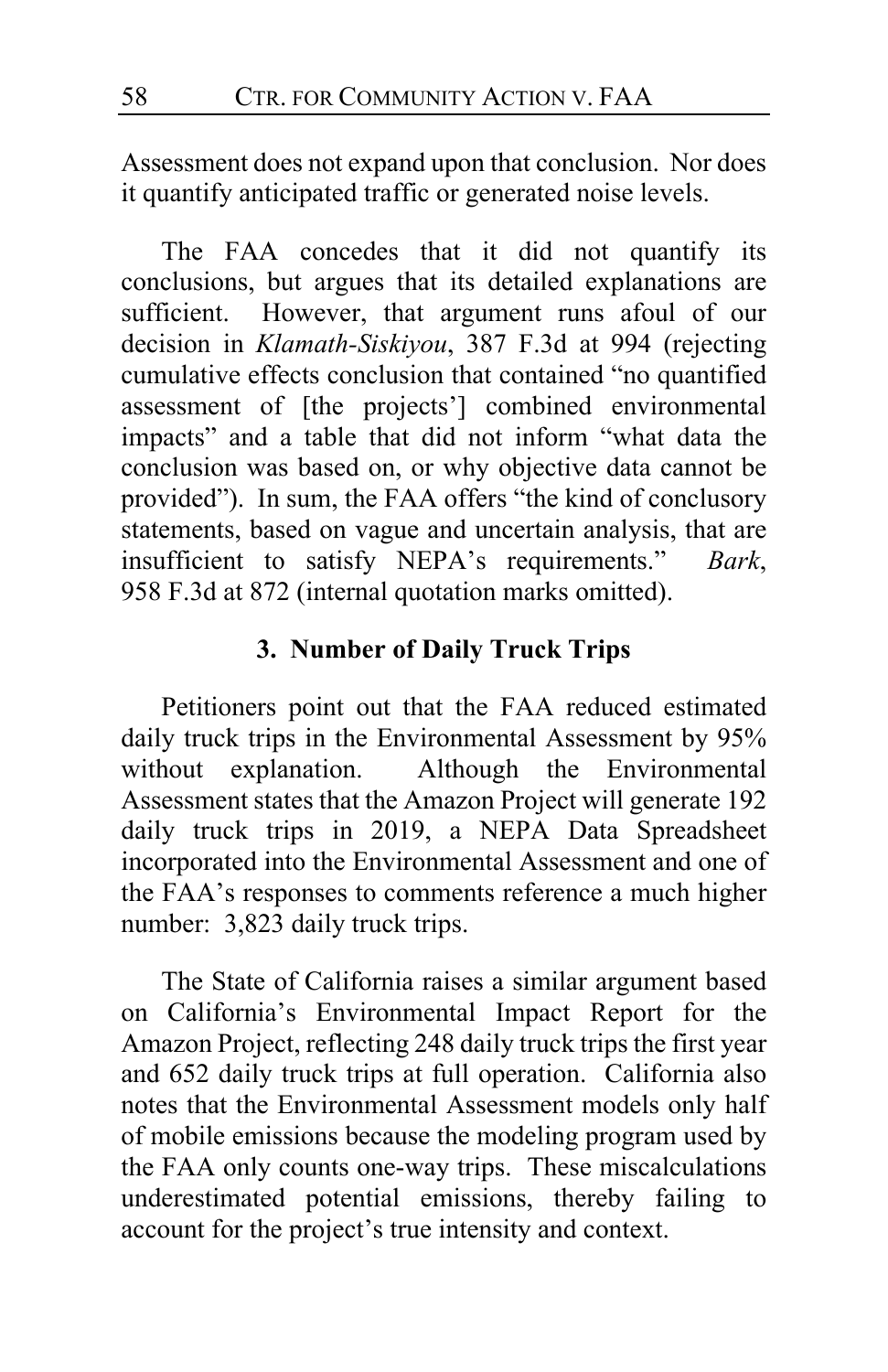The FAA counters that its methodology is reasonable. While acknowledging that California's report estimated more truck trips, the FAA notes that the California report "predated the final Environmental Assessment by more than a year,"**[7](#page-58-0)** and that estimates of how many packages the Amazon Project would process daily decreased from that time. The FAA then speculates that "the decrease in package volumes may explain the decrease in truck trips between the [California] Report and the Environmental Assessment," even though the record does not reflect that California's calculation was predicated on package volumes.

The FAA disputes California's statement that the Environmental Assessment only modeled emissions for oneway truck trips. The FAA emphasizes that the Environmental Assessment continuously states that all truck trips are "round trips." The FAA also relies on its response to comments that "[u]pon completion of the [modeling program], further analysis was completed to calculate the total round trip truck traffic emissions that would be generated by the operation of the Proposed Project." However, the FAA does not identify this "further analysis."

Regarding the reference to "3,823 daily truck trips," the FAA first argues that the figure concerns traffic analysis only and that its "assessment of traffic impacts is not an issue in this case." The FAA then contends that the figure's inclusion in an Environmental Assessment appendix and a spreadsheet were "minor" and "inconsequential" errors. The

<span id="page-58-0"></span>**<sup>7</sup>** Although the California environmental report was finalized on October 1, 2018, the trip calculations are based on a Traffic Impact Analysis performed on July 2, 2018. The calculations for the NEPA analysis were done on January 15, 2019. So the time between the calculations is not "more than a year," but approximately six months.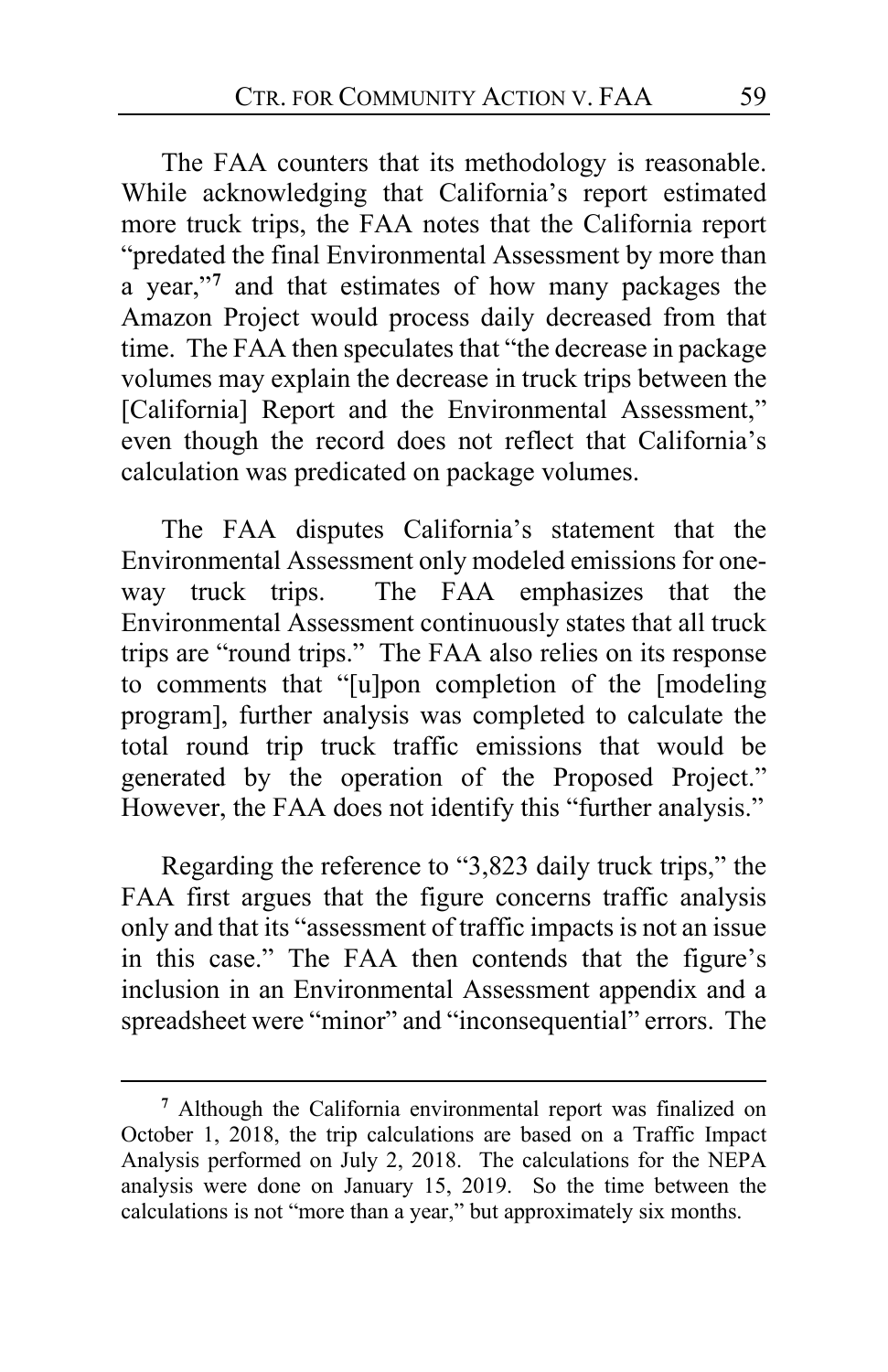FAA reasons that it converted truck trips to "passenger car equivalents (PCE)," but acknowledges that it also "stated incorrect numbers that were larger than the PCE conversion would yield" and also "inadvertently omitted the PCE abbreviation and said 'daily truck trips.'" So rather than referencing 3,823 daily truck trips, the documents should have referenced 1,738 PCE. However, the record does not support this explanation. The FAA stated in its responses to comments that, according to the traffic analysis, the Amazon Project would generate "3,826 daily passenger car trips" and "also include approximately 3,823 daily truck trips." "Truck trips were converted to PCE using the City's conversion rates of 2.0 for 2-axle trucks, 2.5 for 3-axle trucks and 3.0 for 4+ axle trucks," resulting in "8,007 daily PCE trips," which is roughly 2.09 times 3,823. A PCE of 8,007 would be consistent with 3,823 daily trips by mostly 2-axle trucks and a few 3-axle trucks. In short, the 3,823 figure cannot be dismissed as a typo.

In sum, the FAA did not give the requisite "hard look" to potential truck emissions because it arbitrarily used two different truck-trip figures and did not provide the "further analysis" of roundtrip emissions. Importantly, the FAA concedes that "none of FAA's air emissions calculations [were] based on the traffic figures." This failure to link air emissions calculations to traffic figures reflects a "fail[ure] to consider an important aspect" of the Amazon Project, a violation of NEPA. *Motor Vehicle Mfrs. Assn. of U.S. v. State Farm*, 463 U.S. 29, 43 (1983).

No logical reason exists to divorce traffic figures from emission calculations. Emissions are generated from mobile sources, like trucks. If the FAA did not account for most mobile sources when it calculated emissions, it failed to provide "a convincing statement of reasons to explain [the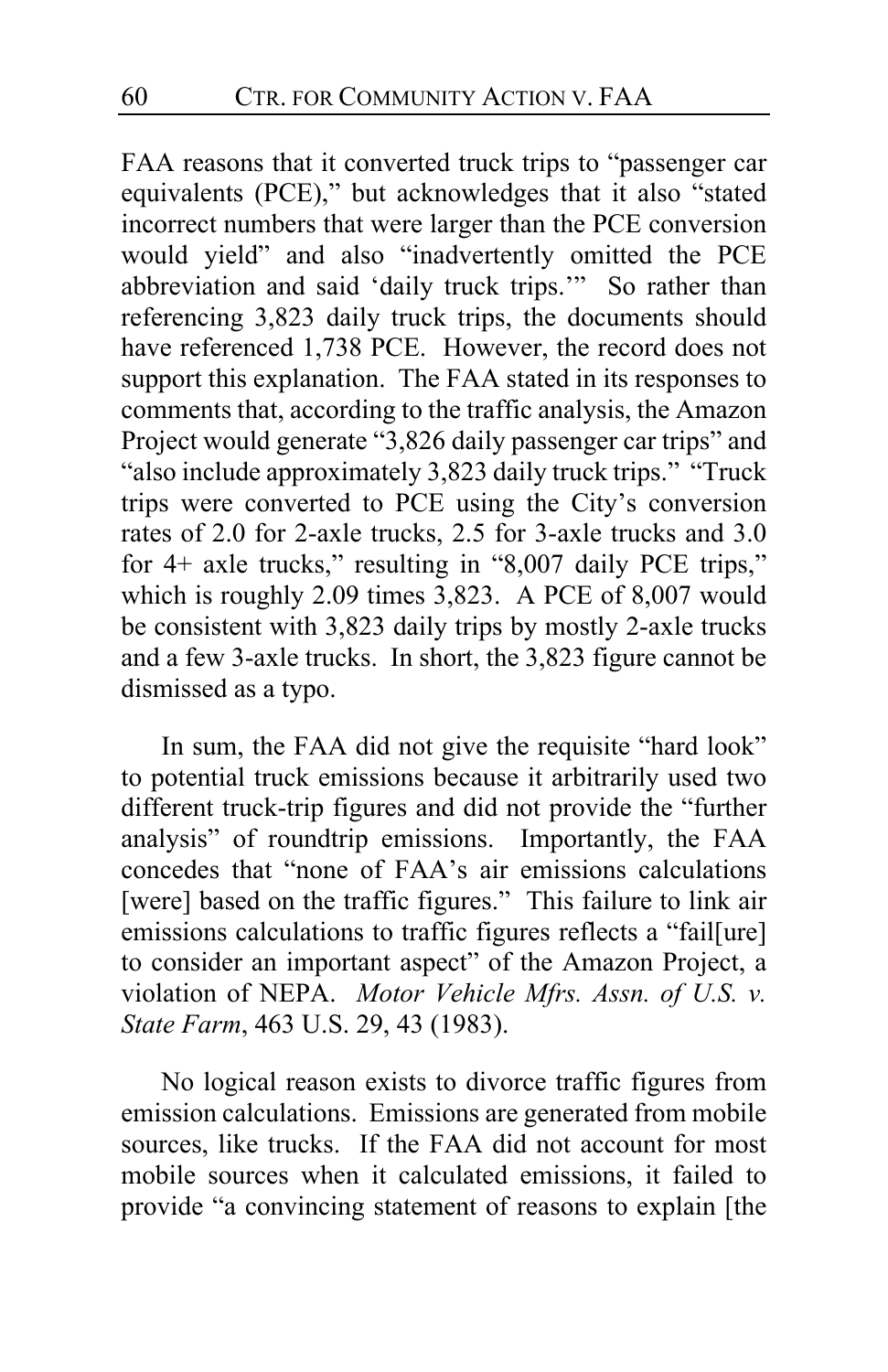Amazon Project's] impacts are insignificant." *Am. Wild Horse*, 963 F.3d at 1007. The FAA's post hoc explanations do not satisfy its obligations under NEPA.**[8](#page-60-0)** *See Dep't of Homeland Sec. v. Regents of the Univ. of California*, 140 S. Ct. 1891, 1909 (2020) ("An agency must defend its actions based on the reasons it gave when it acted. . . .").

## **Conclusion**

The FAA's conclusion that the emissions-spewing Amazon Project will have no significant environmental impact on the already overly-polluted San Bernardino Valley does not pass muster under NEPA. The Environmental Assessment does not come close to taking the requisite "hard look" at the environmental consequences of this massive project. Let me count the ways the Environmental Assessment is deficient:

- 1. Failing To Define The General Study Area In A Sufficiently Broad Manner So As To Capture The Totality Of The Environmental Impact.
- 2. Failing To Include More Than 80 Projects Located Immediately Outside The Study Areas In The Cumulative Impacts Analysis.

<span id="page-60-0"></span>**<sup>8</sup>** A persuasive argument was also made regarding the FAA's failure to address air quality standards. However, in view of the significant deficiencies already discussed, I will not delve further into that issue.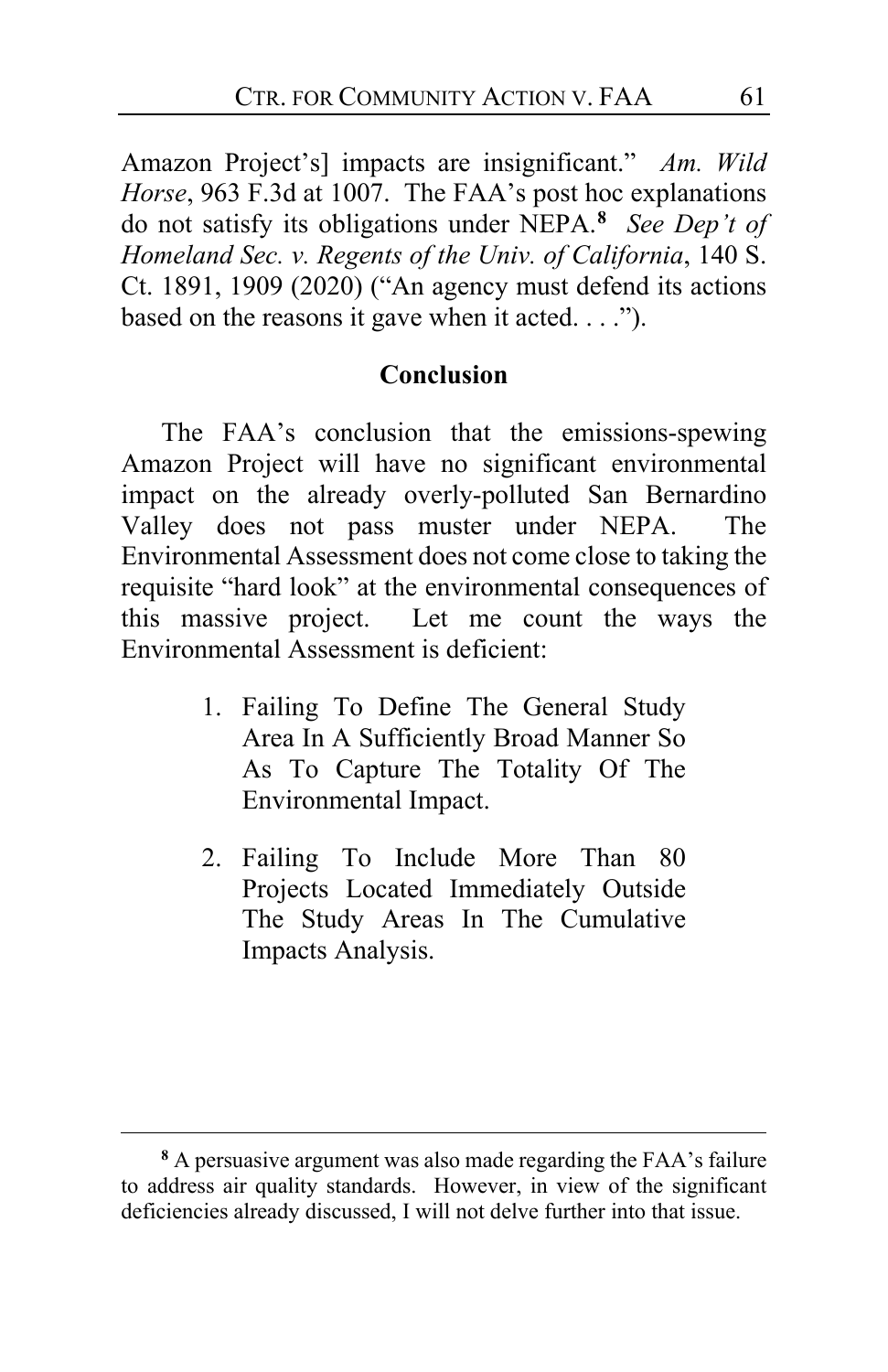- 3. Patently Undercounting The Number Of Daily Truck Trips In Calculating Potential Truck Omissions.
- 4. Ignoring The Analysis Conducted By The State of California Concluding That The Amazon Project Would Result In "Significant And Unavoidable" Environmental Impacts To The Already Over-Polluted San Bernardino Valley.
- 5. Ignoring The Designation Of The San Bernardino Valley By The EPA As An "Extreme" Non-Attainment Area For Particulate Matter.

Does anyone doubt that this Environmental Analysis would not see the light of day if this project were sited anywhere near the wealthy enclave where the multibillionaire owner of Amazon resides? Certainly not. The same standard should apply to the residents of San Bernardino Valley, who have already borne for many years the heavy cost of pollution resulting in a quantifiable detriment to their health. But such is the nature of environmental racism. *See Environmental Racism*, 6 Tul. Envtl. L.J. at 321.

Residents of the San Bernardino Valley are not disposable. Their lives matter. A recent article in the Washington Post is a startling reminder of the pall pollution has cast over the planet. According to a scientist from the Grantham Institute for Climate Change and the Environment, "[i]t is likely that nearly everyone in the world now experiences changes in extreme weather as a result of human greenhouse gas emissions." Annabelle Timsit and Sarah Kaplan, *At least 85 percent of the world's population*